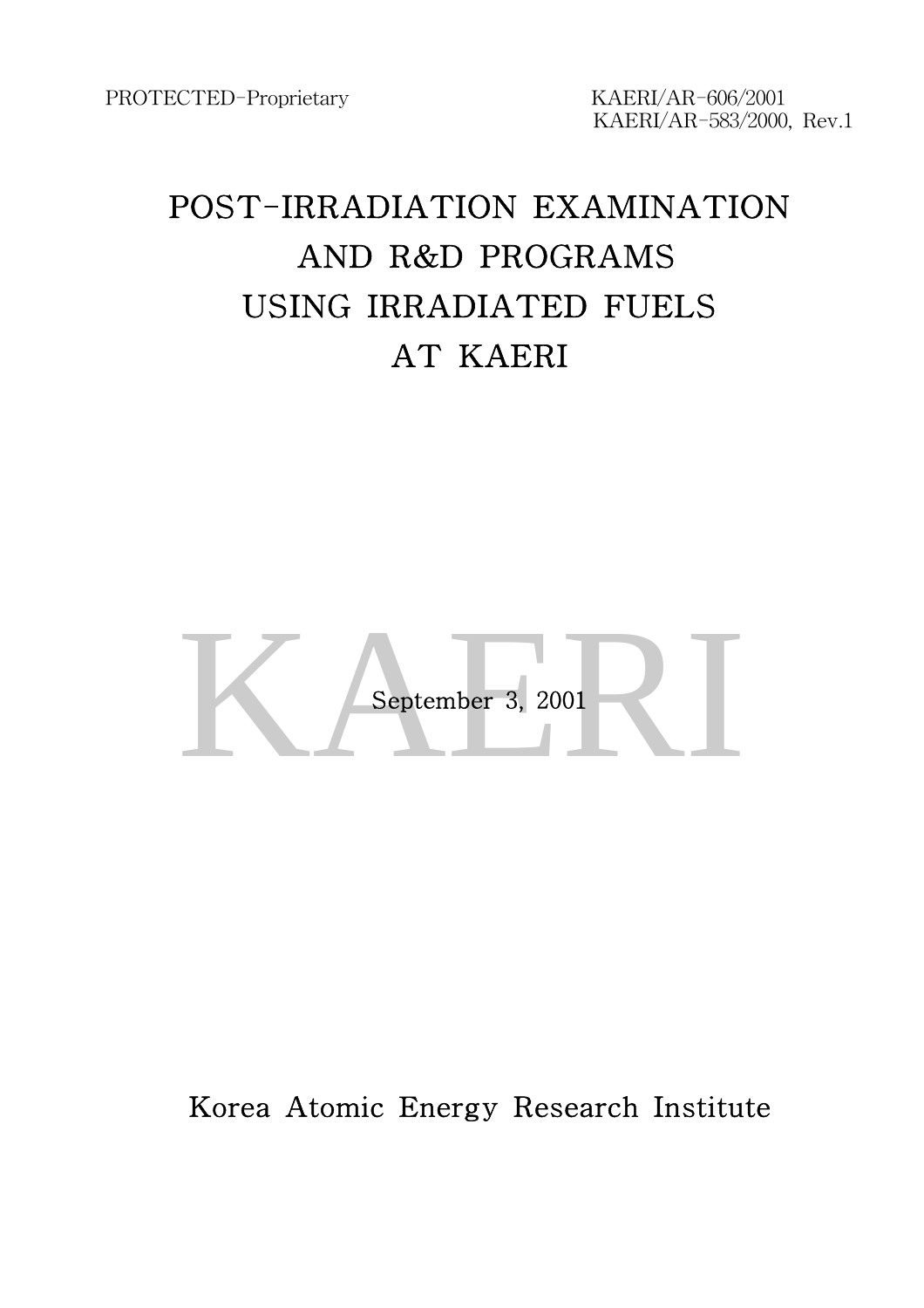KAERI/AR-583/2000, Rev.1

### POST-IRRADIATION EXAMINATION AND R&D PROGRAMS USING IRRADIATED FUELS AT KAERI

September 3, 2001

Prepared by Yong-Bum Chun, Dong-Sup So, Byung-Doo Lee, Song-Ho Lee, and Duck-Kee Min

This Document contains confidential information and is not to be transmitted or reproduced without specific written approval from Korea Atomic Energy Research Institute.

Korea Atomic Energy Research Institute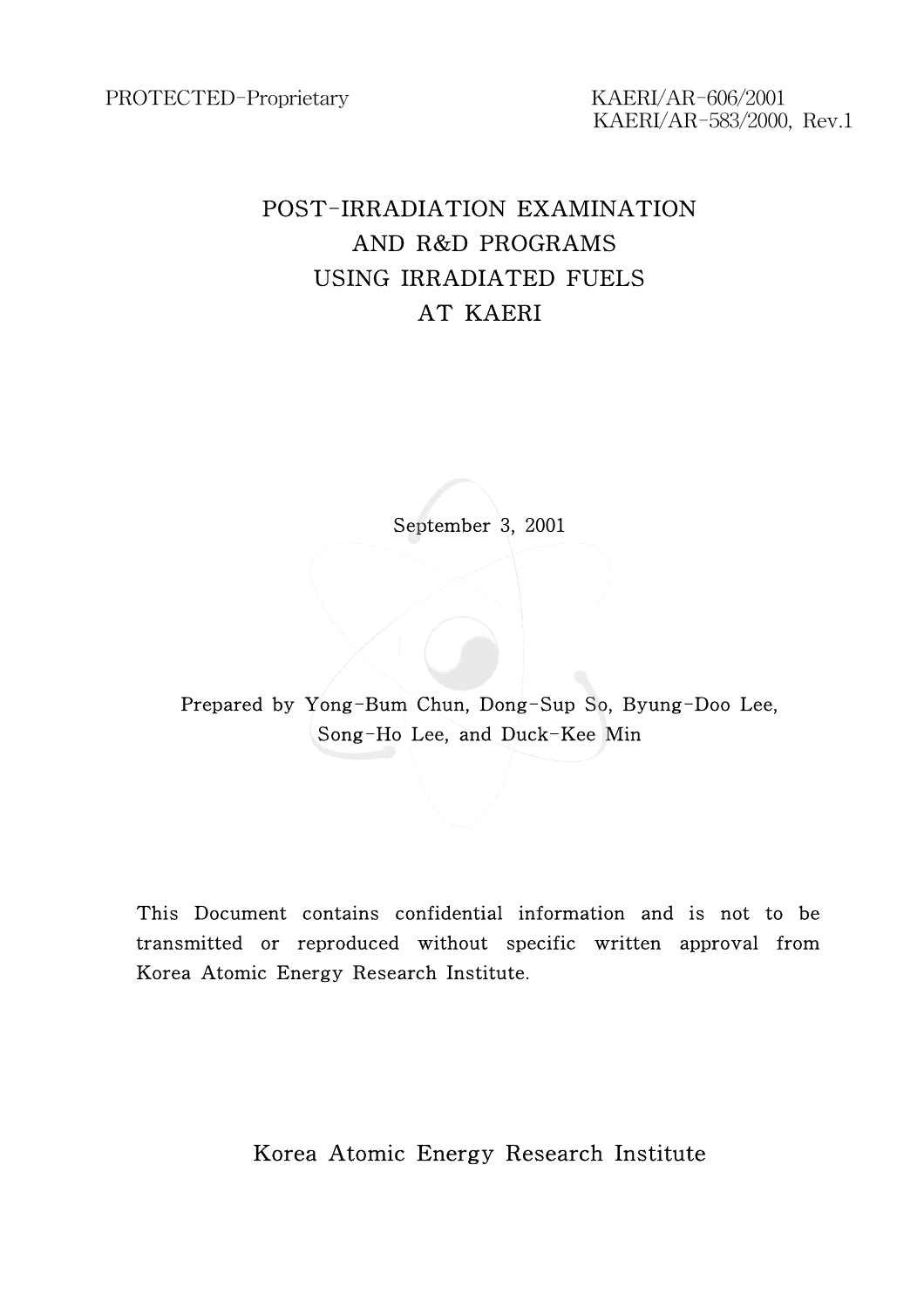KAERI/AR-583/2000, Rev.1

#### PREFACE

This document describes the post-irradiation examination and R&D programs using irradiated fuels at KAERI. The comprehensive utilization program of the KAERI's Post-Irradiation Examination (PIE) related nuclear facilities such as Post-Irradiation Examination Facility (PIEF), Irradiated Materials Examination Facility (IMEF) and HANARO is described.

In chapter I, the details of post-irradiation examination (PIE) programs derived from on-going project by employing both PIEF, IMEF, and HANARO are presented.

The safeguards program of nuclear materials covering all activities in chapter I is presented in chapter II.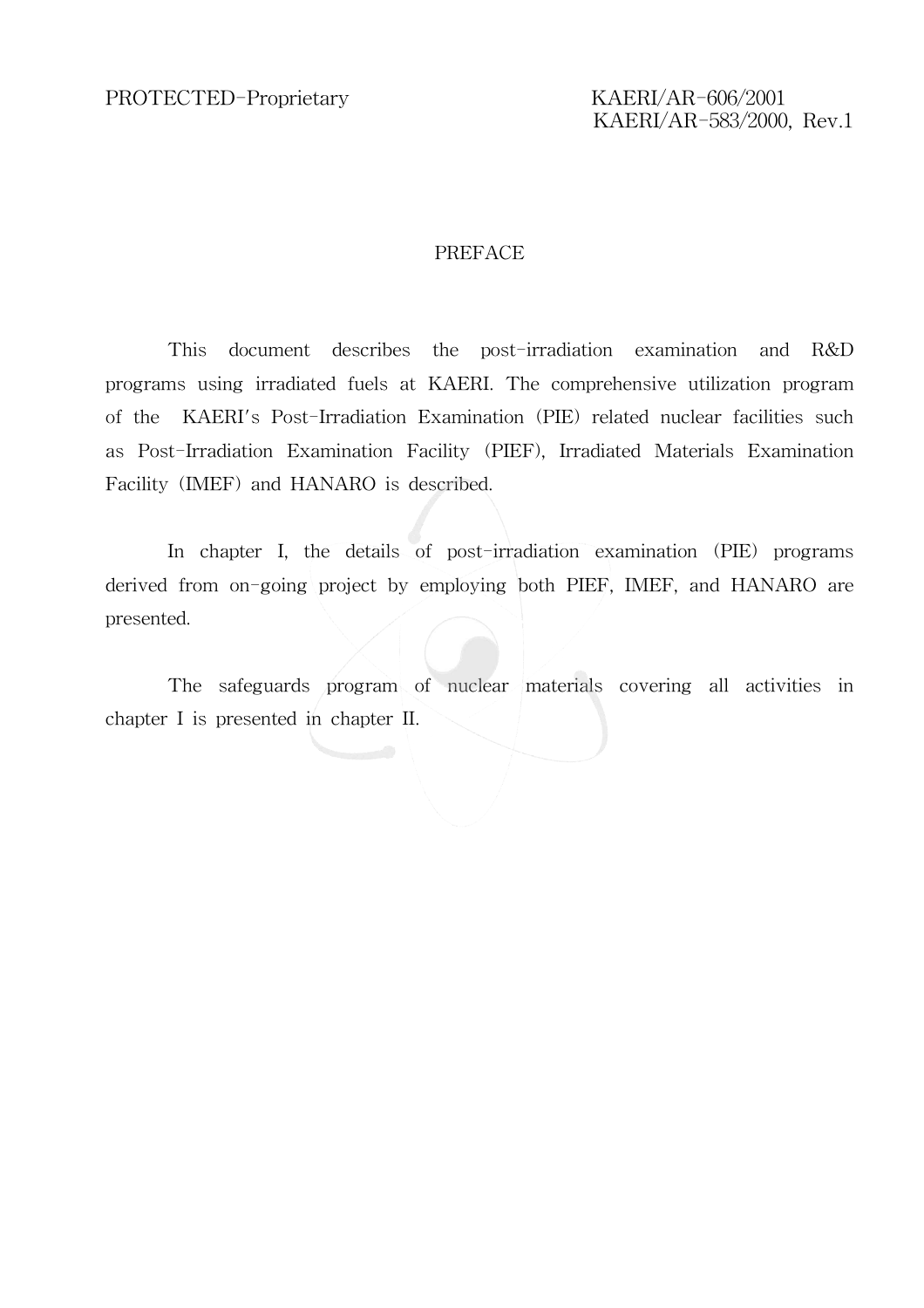### GLOSSARY OF TERMS AND ABBREVIATIONS

| AECL         | : Atomic Energy of Canada Limited                |  |  |  |
|--------------|--------------------------------------------------|--|--|--|
| CAL          | : Chemical Analysis Laboratory                   |  |  |  |
| CAW          | : Corrosive Active Waste                         |  |  |  |
| DF           | : Decontamination Facility                       |  |  |  |
| <b>DFDF</b>  | : DUPIC Fuel Development Facility                |  |  |  |
| <b>DUPIC</b> | : Direct Use of Spent PWR fuel in CANDU          |  |  |  |
| EPMA         | Electron Probe Microanalyzer                     |  |  |  |
| HANARO       | : High Flux Advanced Neutron Application Reactor |  |  |  |
| <b>HASW</b>  | : <u>High Active Solid Waste</u>                 |  |  |  |
| HAW          | : High Active Waste                              |  |  |  |
| <b>IMEF</b>  | : Irradiated Materials Examination Facility      |  |  |  |
| JD           | : Joint Determination                            |  |  |  |
| KAERI        | : Korea Atomic Energy Research Institute         |  |  |  |
| KEPCO        | : Korea Electric Power Corporation               |  |  |  |
| KOFA         | : Korea Optimized Fuel Assembly                  |  |  |  |
| <b>KSC</b>   | : KAERI Shipping Cask                            |  |  |  |
| LASW         | : Low Active Solid Waste                         |  |  |  |
| LAW          | : Low Active Waste                               |  |  |  |
| <b>MASW</b>  | : Medium Active Solid Waste                      |  |  |  |
| <b>MAW</b>   | : Medium Active Waste                            |  |  |  |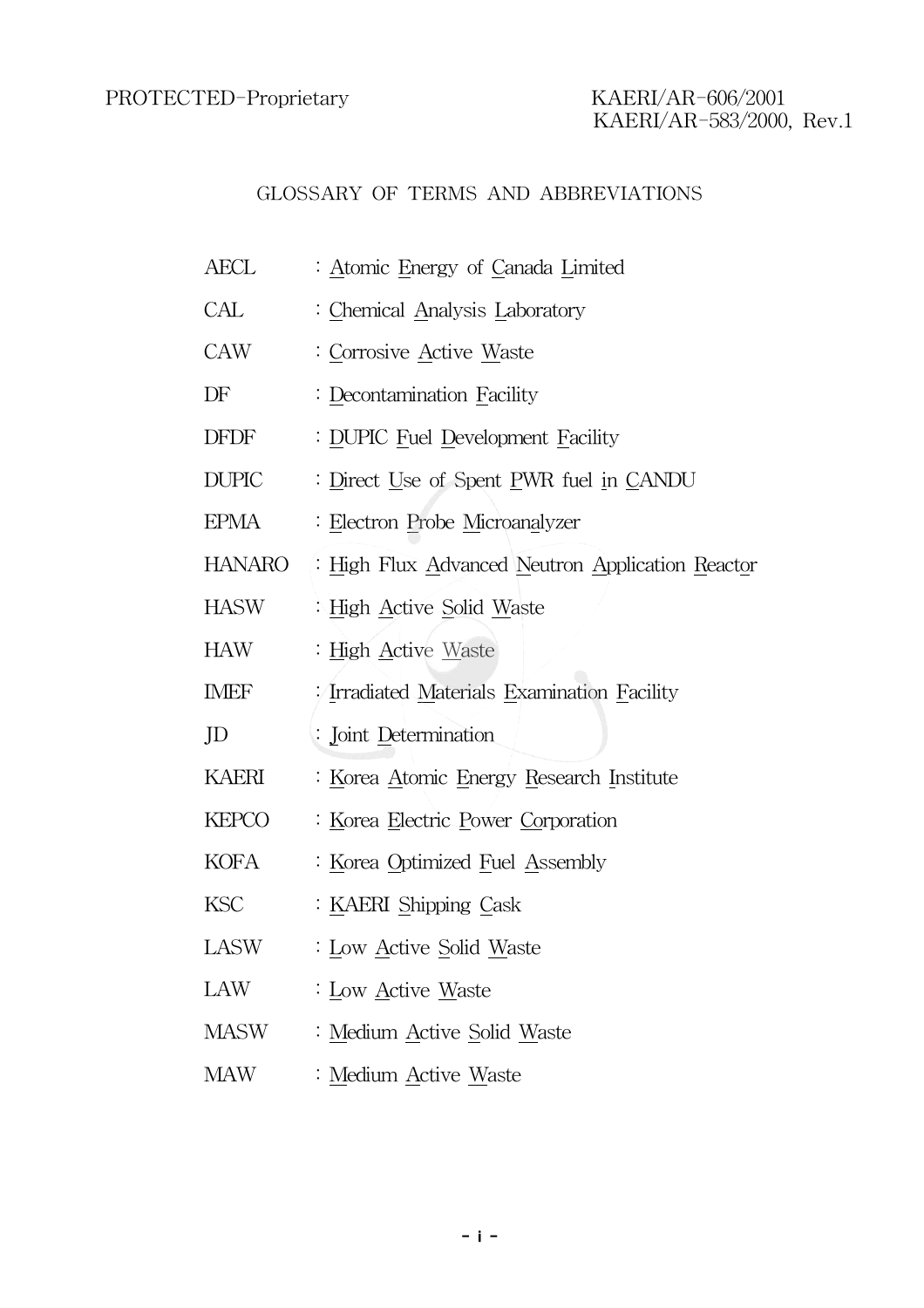# KAERI/AR-583/2000, Rev.1

| <b>NDE</b>   | : Non-Destructive Examination                    |
|--------------|--------------------------------------------------|
| <b>NPP</b>   | : Nuclear Power Plant                            |
| NRU          | : National Research Universal Reactor<br>of AECL |
| OFA          | : Optimized Fuel Assembly                        |
| PIE          | : Post-Irradiation Examination                   |
| PIEF         | : Post-Irradiation Examination Facility          |
| <b>RWTF</b>  | : Radioactive Waste Treatment Facility           |
| <b>RIPF</b>  | : Radioisotope Production Facility               |
| <b>SMART</b> | : System-Integrated Modular Advanced<br>Reactor  |
| <b>SWSB</b>  | : Solid Waste Storage Building                   |
| <b>TEM</b>   | : Transmission Electron Microscope               |
| <b>VLAW</b>  | : Very Low Active Waste                          |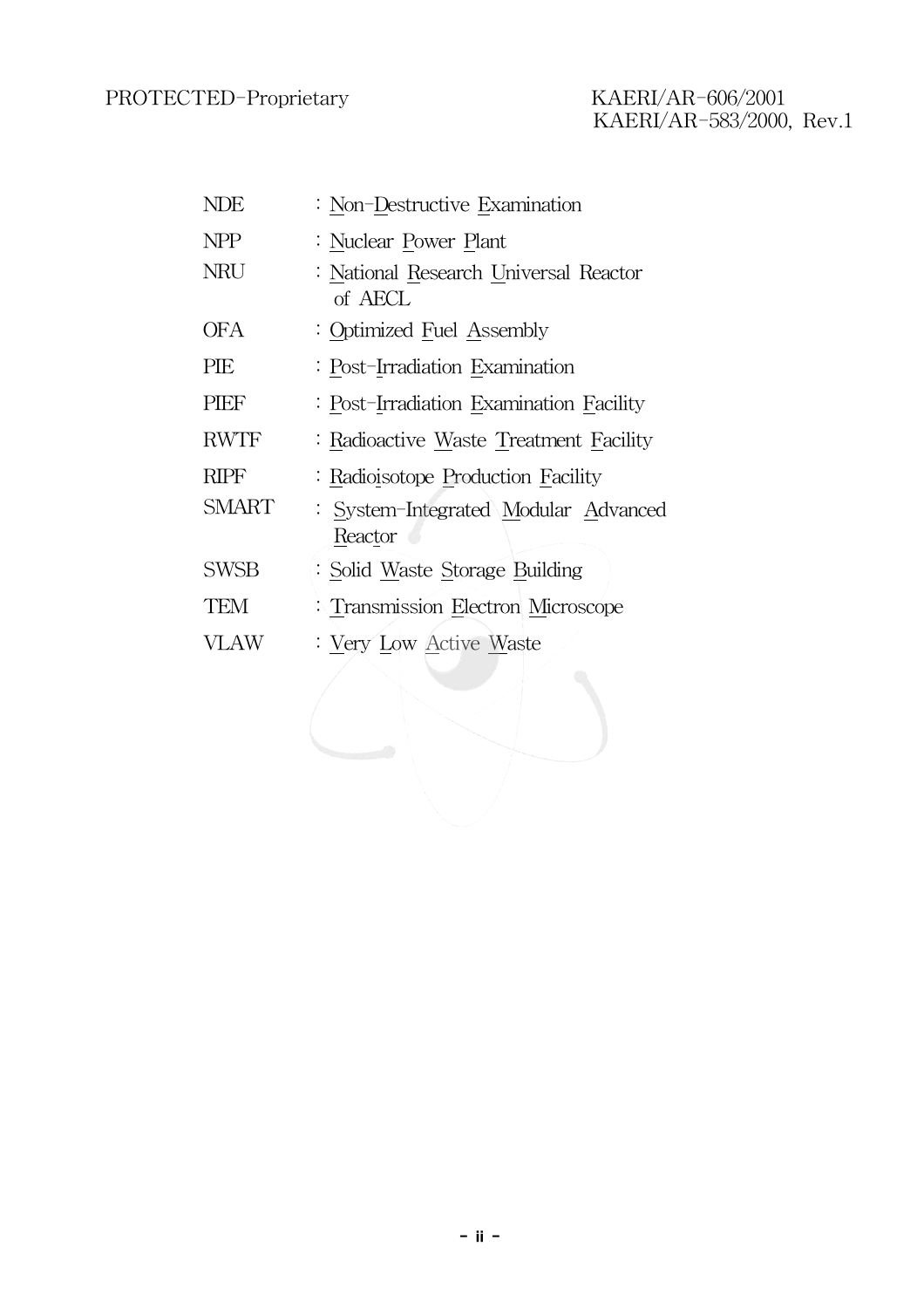#### **CONTENTS**

#### PREFACE

### GLOSSARY OF TERMS AND ABBREVIATION

### Chapter I. Post-Irradiation Examination Program

|                                                                            | $\overline{2}$ |
|----------------------------------------------------------------------------|----------------|
|                                                                            | 2              |
|                                                                            | 3              |
| A. PIE of PWR Irradiated Fuels                                             | 3              |
|                                                                            | 3              |
|                                                                            | $\overline{4}$ |
|                                                                            | $\overline{4}$ |
|                                                                            |                |
|                                                                            | -7             |
|                                                                            |                |
|                                                                            |                |
|                                                                            |                |
|                                                                            |                |
|                                                                            |                |
|                                                                            |                |
|                                                                            |                |
| C. Long-Term Dissolution Behavior of Spent Fuel under Repository Condition |                |
|                                                                            |                |
|                                                                            |                |
|                                                                            |                |
|                                                                            |                |
|                                                                            |                |
|                                                                            |                |
|                                                                            |                |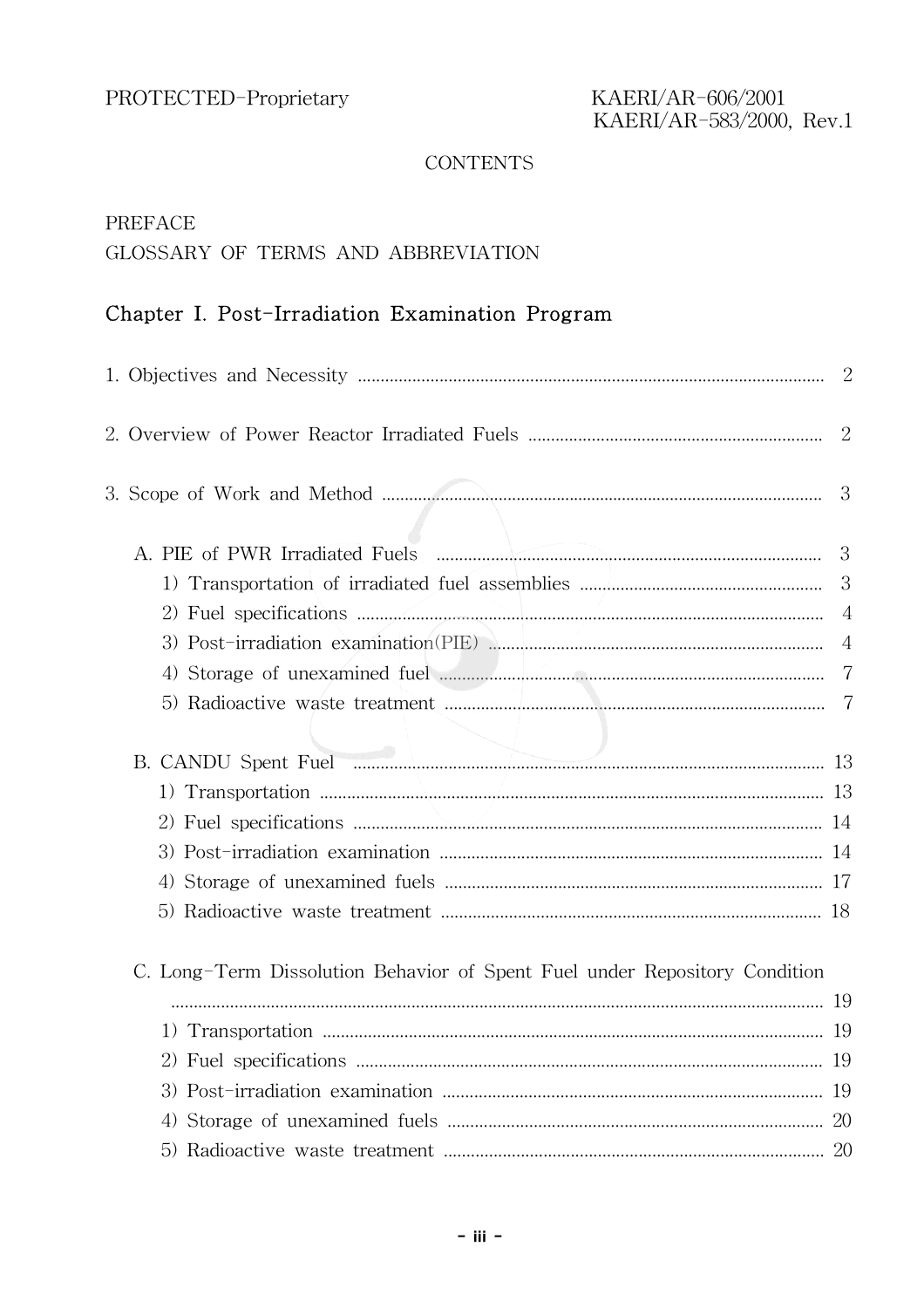| 1) Transportation \\\essert\\essert\\essert\\essert\\essert\\essert\\essert\\essert\\essert\\essert\\essert\\essert\\essert\\essert\\essert\\essert\\essert\\essert\\essert\\essert\\essert\\essert\\essert\\essert\\essert\\e |  |
|--------------------------------------------------------------------------------------------------------------------------------------------------------------------------------------------------------------------------------|--|
| 2) Fuel specifications 28                                                                                                                                                                                                      |  |
|                                                                                                                                                                                                                                |  |
|                                                                                                                                                                                                                                |  |
| 5)                                                                                                                                                                                                                             |  |
|                                                                                                                                                                                                                                |  |
|                                                                                                                                                                                                                                |  |
|                                                                                                                                                                                                                                |  |
|                                                                                                                                                                                                                                |  |
|                                                                                                                                                                                                                                |  |
|                                                                                                                                                                                                                                |  |
|                                                                                                                                                                                                                                |  |
|                                                                                                                                                                                                                                |  |
|                                                                                                                                                                                                                                |  |
|                                                                                                                                                                                                                                |  |
|                                                                                                                                                                                                                                |  |
|                                                                                                                                                                                                                                |  |
| 5)                                                                                                                                                                                                                             |  |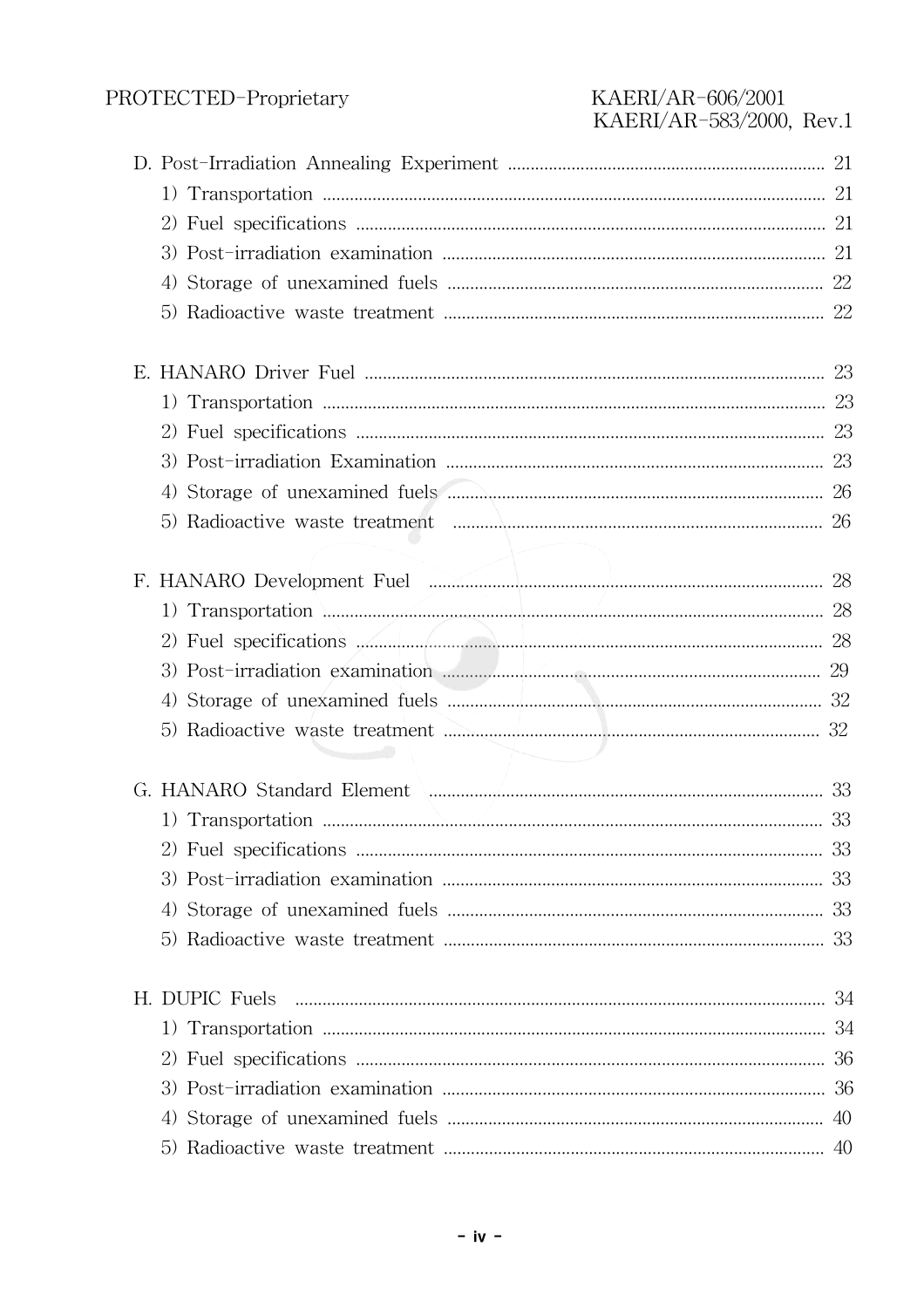### PROTECTED-Proprietary

#### KAERI/AR-606/2001 KAERI/AR-583/2000, Rev.1

| (5) |
|-----|
|     |
|     |
|     |
|     |
|     |
|     |
|     |

### Chapter II. Safeguards of Nuclear Fuel Materials

| 4.1 Cumulative Quantity of Separated Materials for Burnup Measurements  56 |  |
|----------------------------------------------------------------------------|--|
|                                                                            |  |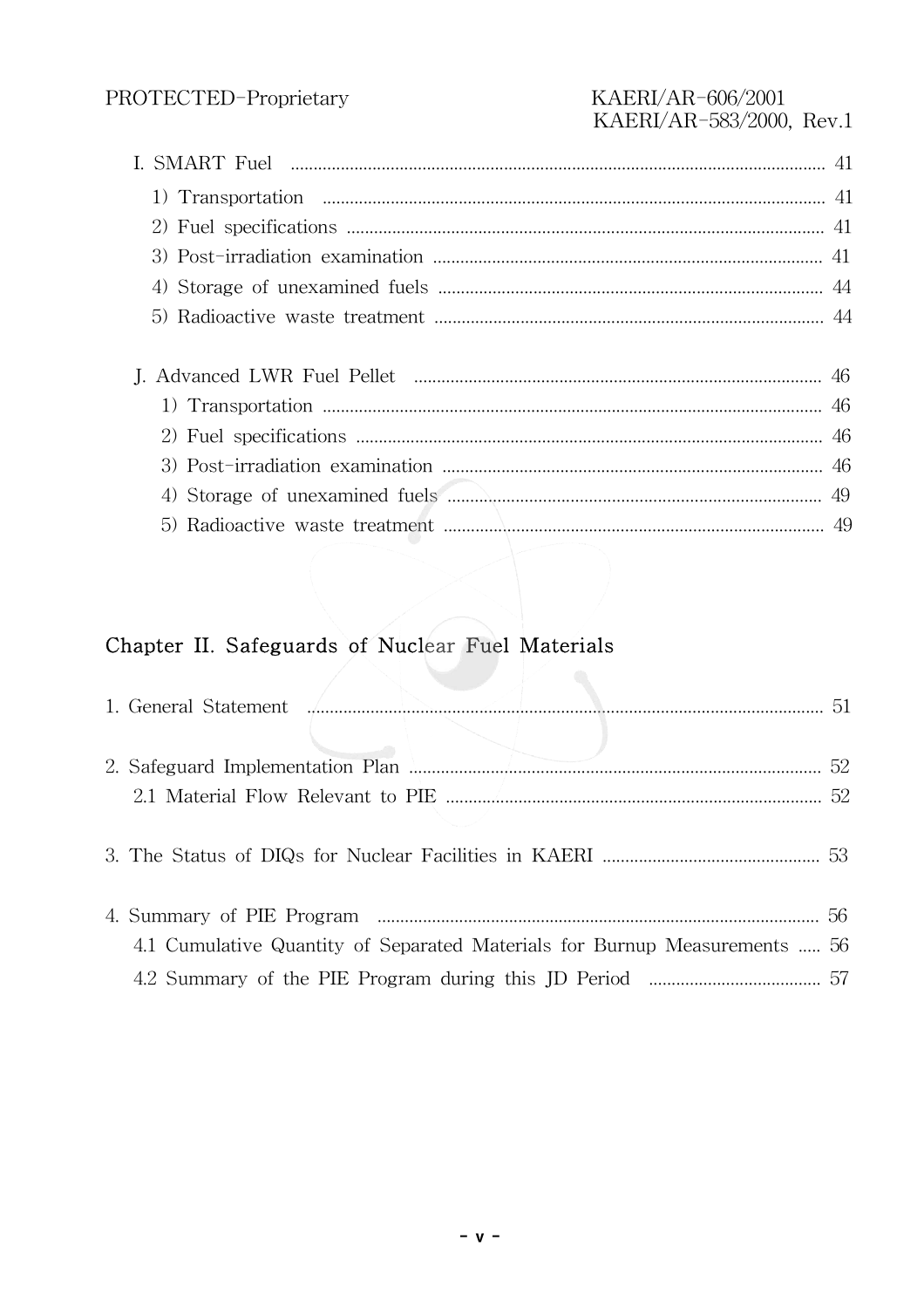# KAERI/AR-583/2000, Rev.1

#### List of Tables

### List of Figures

|--|--|--|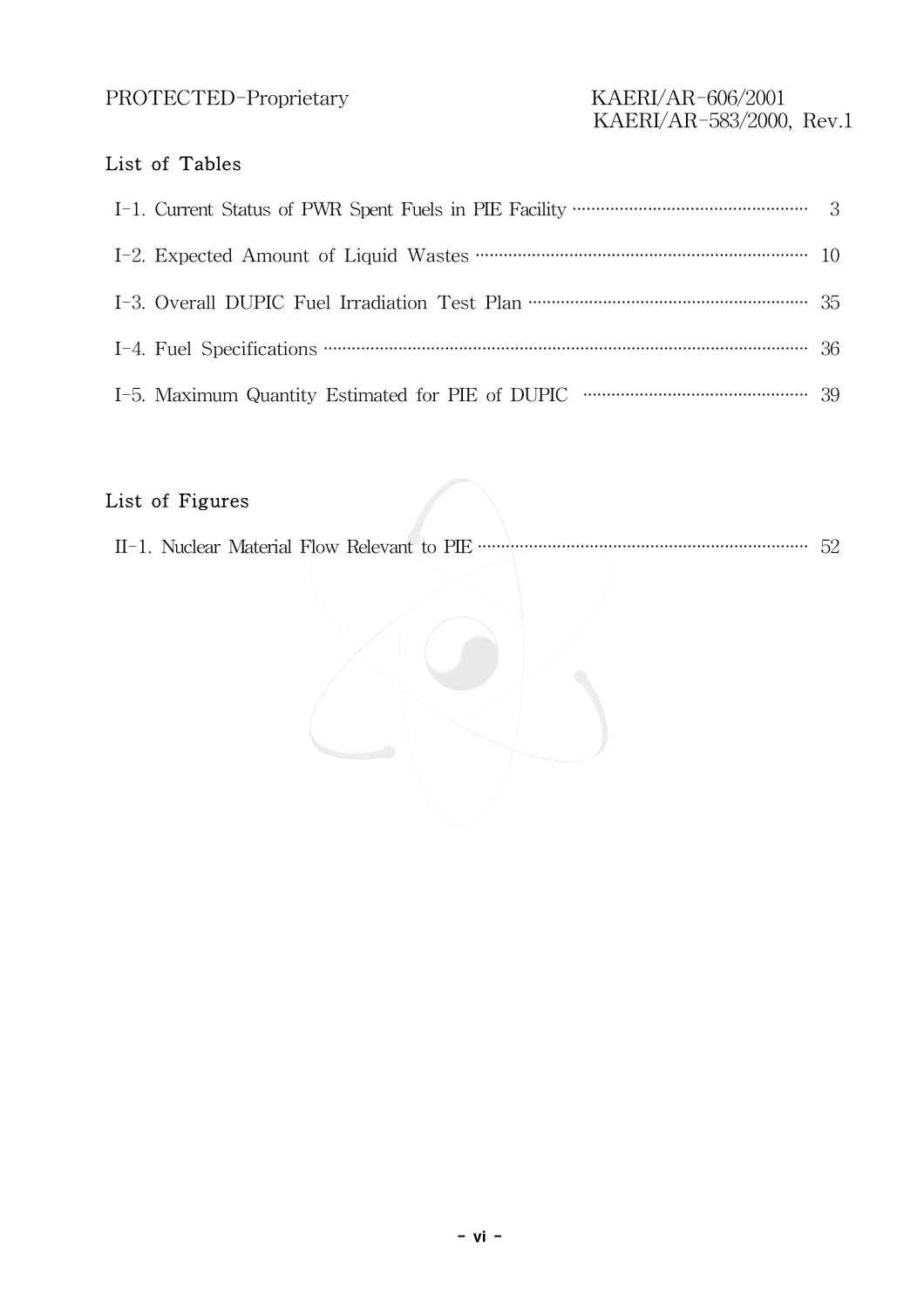KAERI/AR-583/2000, Rev.1

### Chapter I.

### Post-Irradiation Examination Program

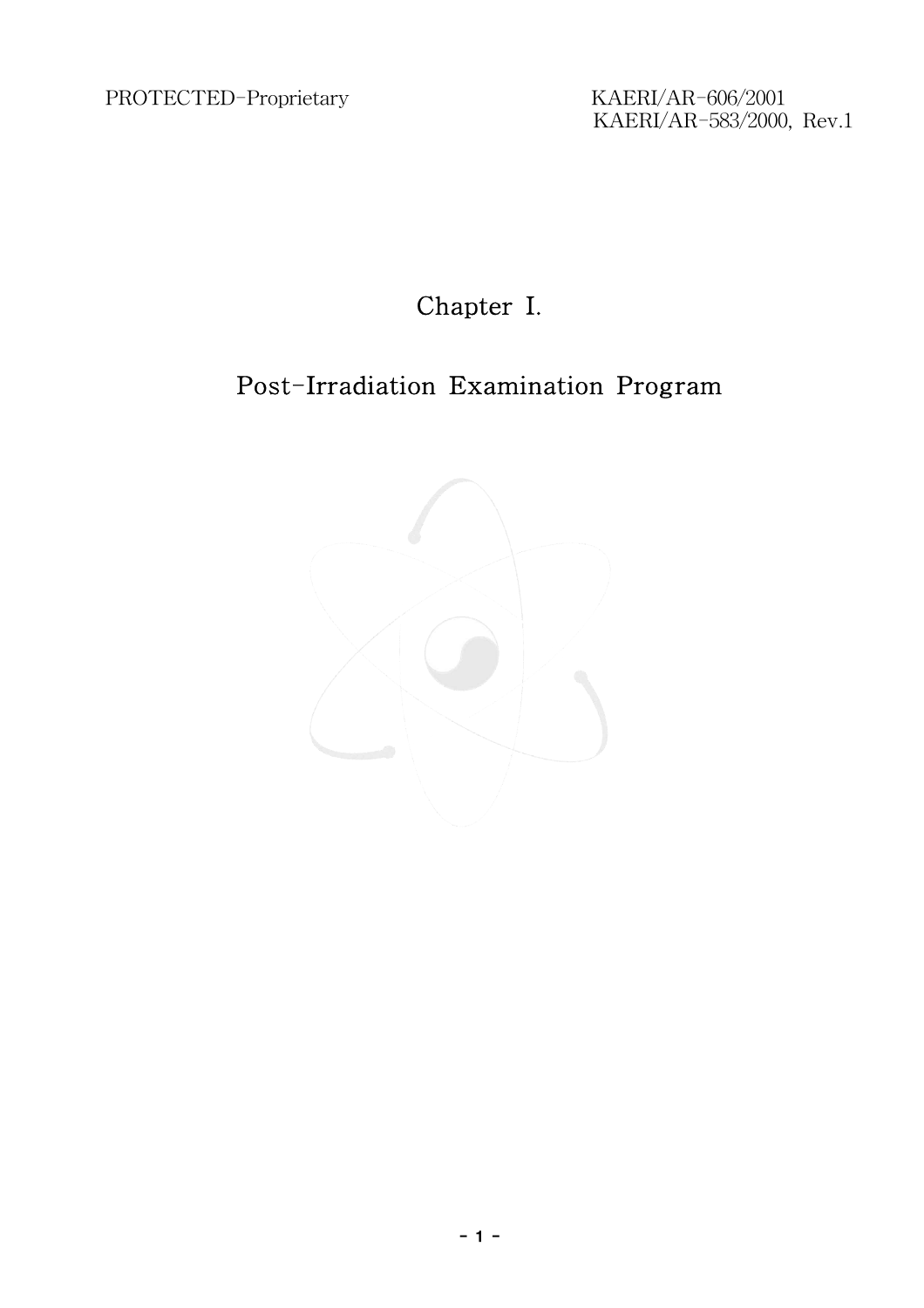#### 1. Objectives and Necessity

The objective of this project is to perform post-irradiation examination (PIE) for the PWR irradiated fuels, CANDU fuels, HANARO fuels and test fuel materials in order to verify the irradiation performance and their integrity as well as to construct a fuel performance data base.

Since the first commercial NPP operation of Kori Unit-1 in 1978, total twelve PWRs and four CANDU NPPs are in operation today. In addition, four additional NPPs are planned for a start-up operation by 2006.

According to the fuel development and nuclear safety related research programs in Korea, consistent PIE works for the fuels and materials have been carried out in PIEF and IMEF. Both facilities are to provide PIE services for all types of nuclear fuels in Korea including the irradiated fuels and test fuel materials from HANARO.

#### 2. Overview of Power Reactor Irradiated Fuels

Sixteen NPPs, 12 PWRs and 4 CANDUs, are now in operation with generating capacity of about 13,716 MWe which would be increased up to approximately 22,529 MWe from 24 NPPs by the year 2010.

Spent nuclear fuels discharged from NPPs in Korea have been safely stored in pools at reactor sites since the first power plant commenced its commercial operation in 1978. But according to the running out of spent fuel storage capacity in reactor sites, many efforts have been made to extend the storage capacity. Several spent fuel storage programs are underway including a plan to construct the interim storage facility by 2010s.

Seven PWR spent fuel assemblies and one defective fuel rods basket are stored in PIE facility. Maximum 15 PWR fuel assemblies were planned to be transferred to PIE facility for PIE and those fuels were to be removed from PIE facility to the interim storage facility after examination. But the interim storage facility is not ready, so it is suggested that the fuel assemblies in the PIE facility would be stored until a proper storage program is established. Three more PWR spent fuel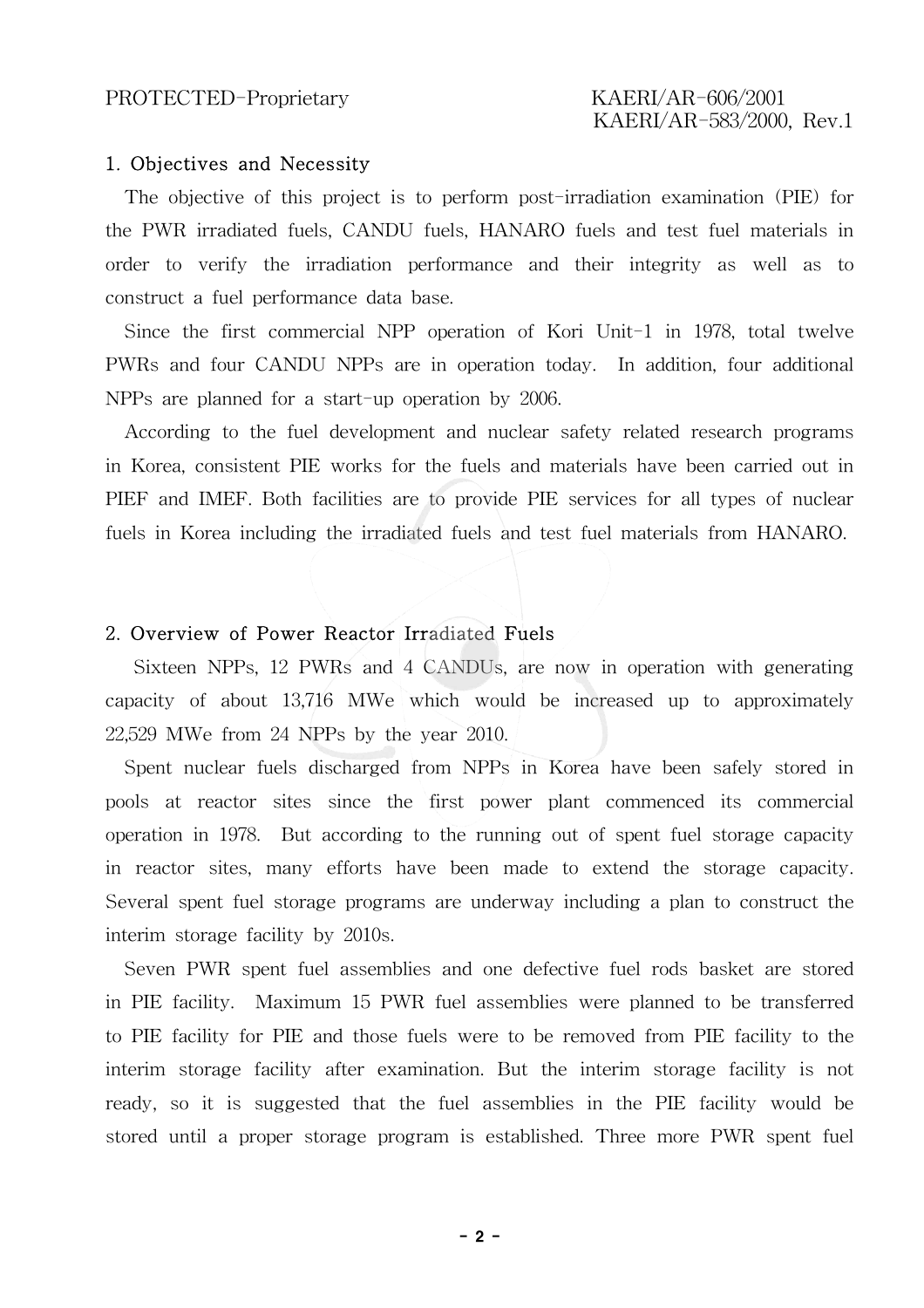### KAERI/AR-583/2000, Rev.1

assemblies and a couple of CANDU fuel bundles could be transported for PIE by the year 2006. In the case of fuel failure occurrences at NPPs, the defective fuel rods can be transported to PIE facility for inspection. The total number of fuel assemblies stored in PIE facility will not exceed 15 fuel assemblies as agreed mutually at the 14th Joint Determination for Post-Irradiation Examination of Irradiated Nuclear Fuels signed on March 29, 1996.

| FA<br>No. | Transp.<br>Date        | Reactor   | Cycle | Core<br>Location    | Burnup<br>(MWD/tU) | Fuel<br>Type <sup>1</sup> | Discharge<br>Date              | <b>Status</b> |
|-----------|------------------------|-----------|-------|---------------------|--------------------|---------------------------|--------------------------------|---------------|
| C15       | Apr. 1987              | Kori-1    | 1/2/3 | K3/F8/H3            | 32,300             | 14x14                     | Apr 17, 82 Dismantled          |               |
| A39       | May 1987               | Kori $-1$ | 1/2   | K7/G7               | 25,300             | 14x14                     | Jan. 30, 81 Dismantled         |               |
| A17       | June 1987              | Kori $-1$ | 1     | J6                  | 17,071             | 14x14                     | Oct. 27, 79 Dismantled         |               |
|           | Basket May 1988 Kori-1 |           |       |                     |                    |                           |                                |               |
| G23       | May 1990  Kori-1       |           |       | 4/5/6/7 A8/A8/B7/D7 | 35,500             | 14x14                     | Oct. 24, 86 Dismantled         |               |
| J14       | <b>July 1991</b>       | Kori $-1$ | 7/8/9 | E9/J5/H11           | 37,840             |                           | $14x14$ Jan. 20, 89 Dismantled |               |
| F02       | May 1992               | Kori $-1$ | 4/5/6 | B6/K9/L10           | 28,300             |                           | $14x14$ Sep. 17, 85            | Intact        |
| J44       | Apr. 1993              | Kori-2    | 7/8   | C8/C7               | 35,018             |                           | $16x16$ May 29, 92 Dismantled  |               |

Table I-1. Current Status of PWR Spent Fuels in PIE Facility

#### 3. Scope of Work and Method

#### A. PIE of PWR Irradiated Fuels at PIE Facility

1) Transportation of irradiated fuel assemblies

The irradiated fuel assemblies for PIE will be transferred from PWR NPPs sites to the KAERI PIE facility by using a shipping cask. Seven PWR fuel assemblies and one basket containing 46 defective fuel rods were transported for PIE by 2000. A maximum of three PWR spent fuel assemblies will be transported for PIE by the end of 2006.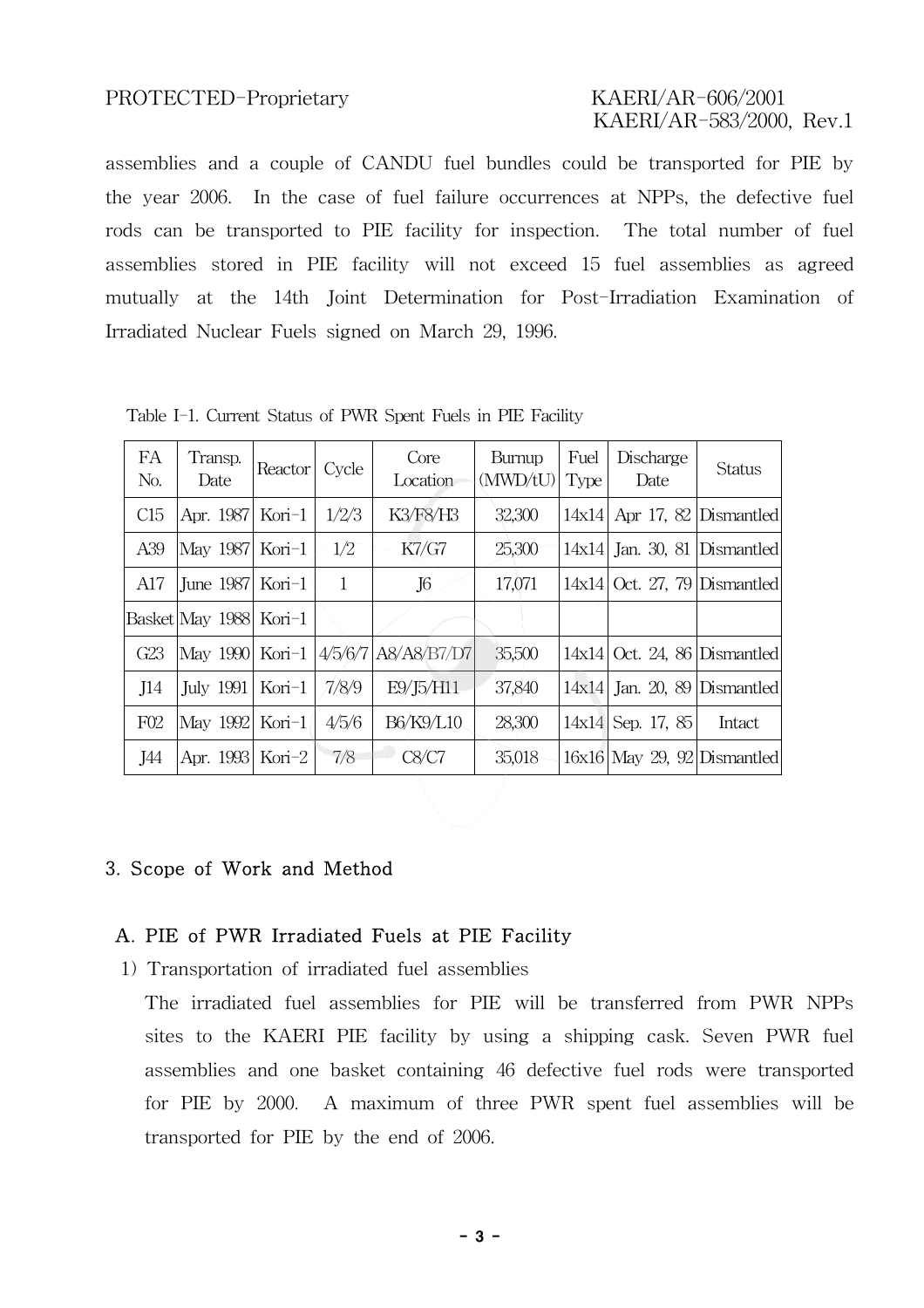2) Fuel specifications

| Items                  | Description                              |  |
|------------------------|------------------------------------------|--|
| o Assembly type        | PWR 14x14, 16x16, 17x17                  |  |
| o Fuel Material        | $-Sintered UO2 fuel$<br>-Zircaloy-4 clad |  |
| o Initial enrichment   | less than $5 \text{ wt\%}$               |  |
| o Burnup (rod average) | 5 to 70 GWd/tU                           |  |

- 3) Post-irradiation examination
- A) Scope of work

A brief description is made in this document because the most of PIE items and methods are essentially the same as in the report with a title of "Post Irradiation Examination and R&D Programs using Irradiated Fuels at KAERI (KAERI/AR -417/95)" submitted already to the USA in 1995.

#### (1) Nondestructive examination of fuel assembly in pool

- ∘ Visual examination
- ∘ Dimensional measurement
- ∘ Measurement of relative burnup distribution by gamma scanning techniques
- ∘ Disassembling and selecting several fuel rods per assembly for detailed examination in hot cells
- (2) Nondestructive examination of fuel rods in hot cells
	- ∘ Visual examination and photography
	- ∘ Measurement of dimensional change
	- ∘ Eddy current test
	- ∘ X-ray radiography
	- ∘ Axial gamma scanning
	- ∘ Measurement of oxide layer thickness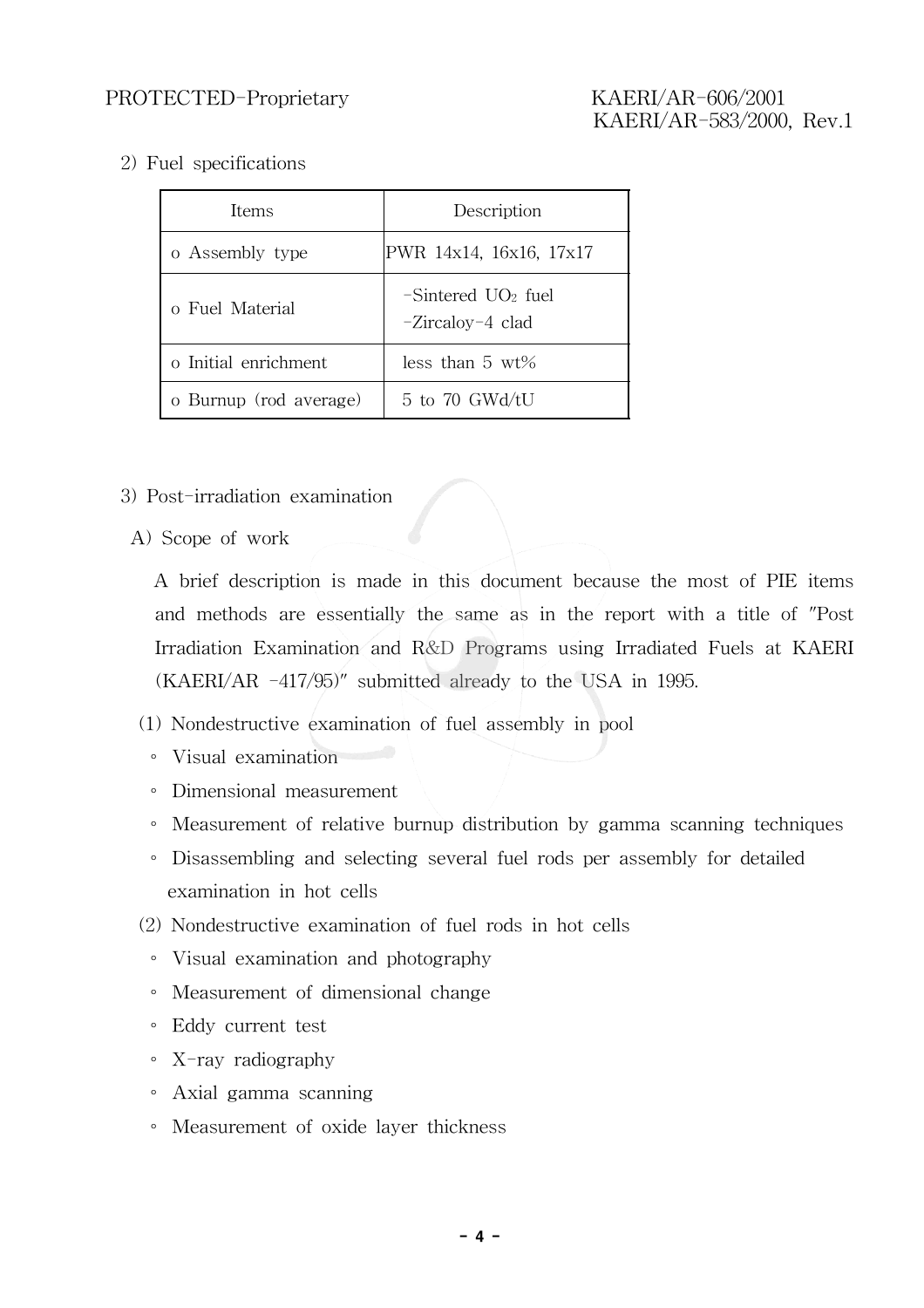# KAERI/AR-583/2000, Rev.1

- (3) Destructive examination of fuel rods in hot cells
	- ∘ Fission gas sampling and analysis
	- ∘ Burnup determination
	- ∘ Retained Xe gas analysis
	- ∘ Fuel bulk density measurement
	- ∘ Metallography and microanalysis
	- ∘ Sectional gamma scanning
	- ∘ Scanning electron microscopy

#### B) Method

- (1) Cask receiving and unloading
	- ∘ Checking dose rate around the cask.
	- ∘ Transferring the cask to the decontamination pit where decompression, internal and external decontamination, and cooling are performed.
	- ∘ Transferring the cask to the unloading pool 9401 and removing the cask lid.
	- ∘ Extracting the fuel assembly out of the cask.
- (2) Fuel assembly storage
	- ∘ Transferring the fuel assembly from the unloading pool 9401 to the storage pool 9402.
- ∘ Placing the assembly in the storage rack.
- (3) Assembly inspection and dismantling
	- ∘ Placing PWR assembly onto the visual and dimensional inspection stand (VDIS) and carrying out the inspection.
	- ∘ Transferring the assembly to the dismantling machine in 9403 pool from which the head end fitting of the assembly is removed.
	- ∘ Rod extraction is carried out for the fuels to be examined more precise hot cell examinations.
	- ∘ The extracted rods are transferred to cell 9404 through the channel using lifting cart.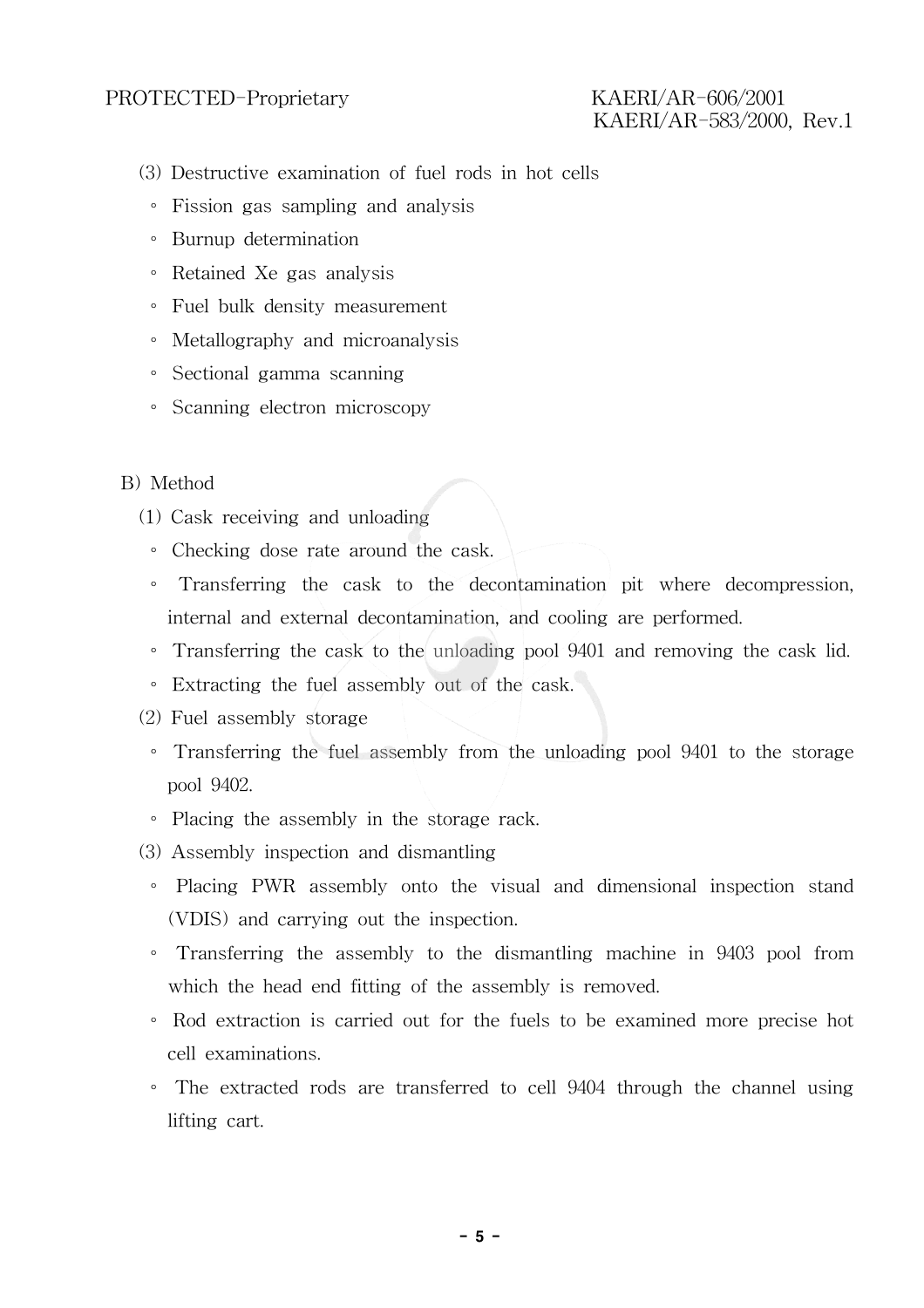- (4) Nondestructive test of rod
	- ∘ Placing the fuel rod transferred from the pool 9403 on the rod examination bench in the nondestructive test cell 9404.
	- ∘ Perform visual inspection and photography, profilometry, eddy current test, X-ray radiography, and axial gamma scanning, etc.
	- ∘ After nondestructive examination, the rod is tilted to the horizontal position and then transferred to the rod cutting cell 9405.
- (5) Fission gas puncturing and fuel rod cutting
- ∘ Fission gas sampling is carried out in cell 9405 and the sample is sent to the analytical laboratory for chemical composition analysis.
- ∘ Cutting, milling, and drilling on the fuel rod are carried out in the cell 9405. After six or seven samples (about 2 cm in length) are taken from each rod, the remaining fuel rods will be cut in 60 cm long to be stored . The rod cuts are put in a container, and then transferred to the pool 9402 for storage.
- (6) Metallographic sample preparation
- ∘ Sectioning and vacuum impregnation, mounting, grinding, polishing, chemical etching and ultrasonic cleaning are performed in the sample preparation cell 9407.
- (7) Metallography and microanalysis
	- ∘ Optical macro and microscopic examinations are performed in the lead cell 9408.
	- ∘ Microanalysis of some specimens is to be performed by EPMA and TEM in the IMEF. After examination, the specimen will be returned to PIEF.
- ∘ Microhardness test is also carried out, if necessary.
- (8) Sectional gamma scanning
	- ∘ Sectional(or radial) gamma scanning for the sample is conducted in the lead cell 9409.
- (9) Density measurement
- ∘ The density of fuel samples is measured by using a precision balance.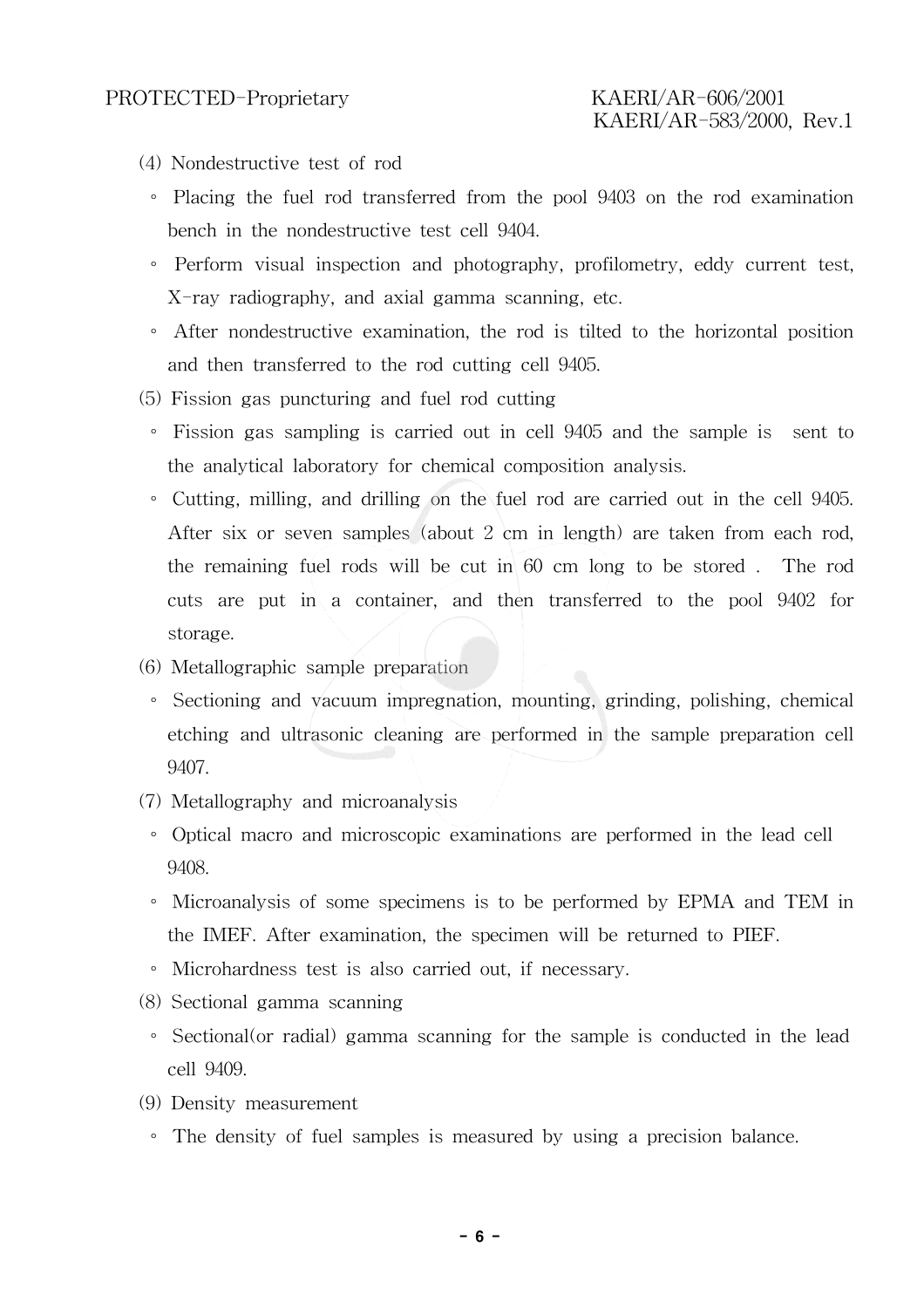- (10) Burnup measurement
	- ∘ The burnup is determined using fuel sample in the chemical laboratory.
	- ∘ The expected amount of the cumulative quantity of separated materials for the burnup measurements during this JD period are described in the summary of PIE program in the chapter II.
- (11) Retained Xe gas analysis

Retained Xe gas content in fuel specimens are determined.

- (12) Scanning electron microsopy
- (13) Physical and mechanical tests for irradiated materials
	- ∘Impact, tensile, burst, hardness, fatigue, SCC, and corrosion tests are performed in the IMEF.
	- ∘Thermal expansion and thermal conductivity tests are performed in the IMEF.

∘The samples to be examined by using EPMA, TEM and physical/ mechanical testing devices will be transported by a small padirac cask from the PIEF's 9405 cell to the IMEF's M4 cell and returned to PIEF after examination.

4) Storage of unexamined fuel

The unexamined fuel rod cuts will be contained in Rod Cuts Container (RCC) in hot cell and stored at 9402 pool in PIE facility.

The specimens prepared for metallograpic examination will be stored in 9406 hot cell of PIE facility.

5) Radioactive waste treatment

The radioactive waste is categorized into liquid, solid, and gaseous wastes for which their treatment methods are described in the followings.

- Pool water treatment

The pool water treatment includes filtration, decontamination and cooling of the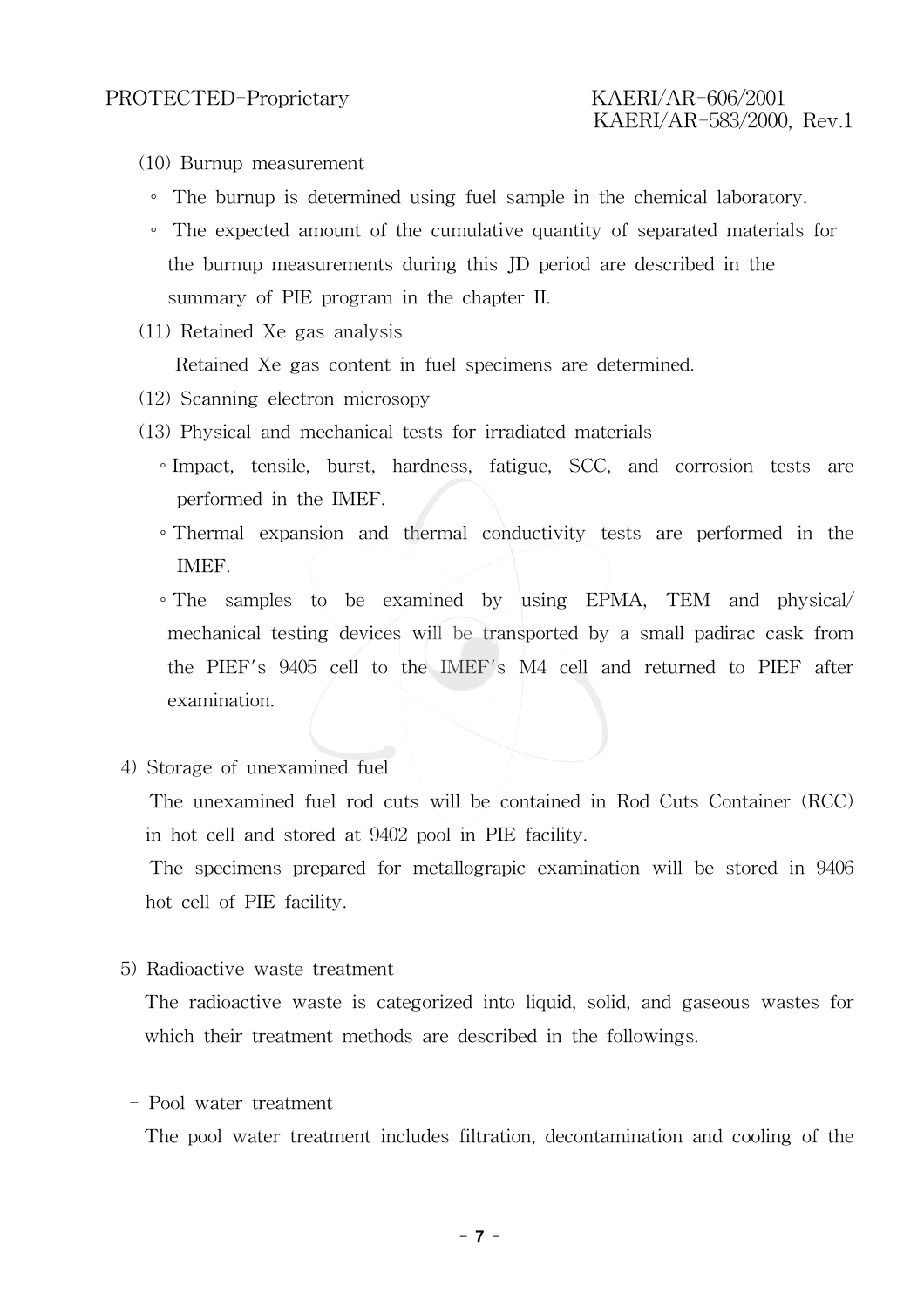### KAERI/AR-583/2000, Rev.1

water from the unloading pool 9401, the storage pool 9402 and the inspection and dismantling pool 9403. Treatment takes place mainly for the storage pool 9402 and the water of the other pools being treated as the need arises.

∘Filtration

The water is clarified through a cartridge filter with a precoat of crushed resins. The process is to clarify( $\geq$  25 $\mu$ ) and partly to decontaminate the water.

∘Declogging

Declogging is carried out when the gauge indicates that the maximum fixed fouling level has been reached. The declogged resins are entrained towards the Radioactive Waste Treatment Facility (RWTF) by demineralized water.

∘Decontamination

The water is subjected to thorough decontamination (below  $10^{-3}$   $\mu$ Ci/ml) by passing it successively over a bed of anion resins. Periodic sampling permits to check the efficiency of the resins. According to the efficiency, regeneration of the resins is made.

Liquid wastes from the regeneration are drained to the storage tanks and then to the Radioactive Waste Treatment Facility(RWTF) through a piping system.

∘Cooling

Finally, the water is cooled from 25 to 15 °C(max. 35 down to 25 °C) by means of two plate heat exchangers. One of the exchangers is on stand-by. At the end of the cycle the water is released at the bottom of the pool.

#### - Decontamination of the equipment

In order to reduce the radiation does to which personnel on intervention duty may be exposed, a partial decontamination must be carried out on the equipment used for the intervention. The decontamination is carried out by means of soda solution( $1~1.5~$ N) with open or closed circuit.

During the operation the water treatment system is stopped and the sections of equipment to be decontaminated are isolated. When the preliminary decontamination is not enough, equipment is removed and transported to the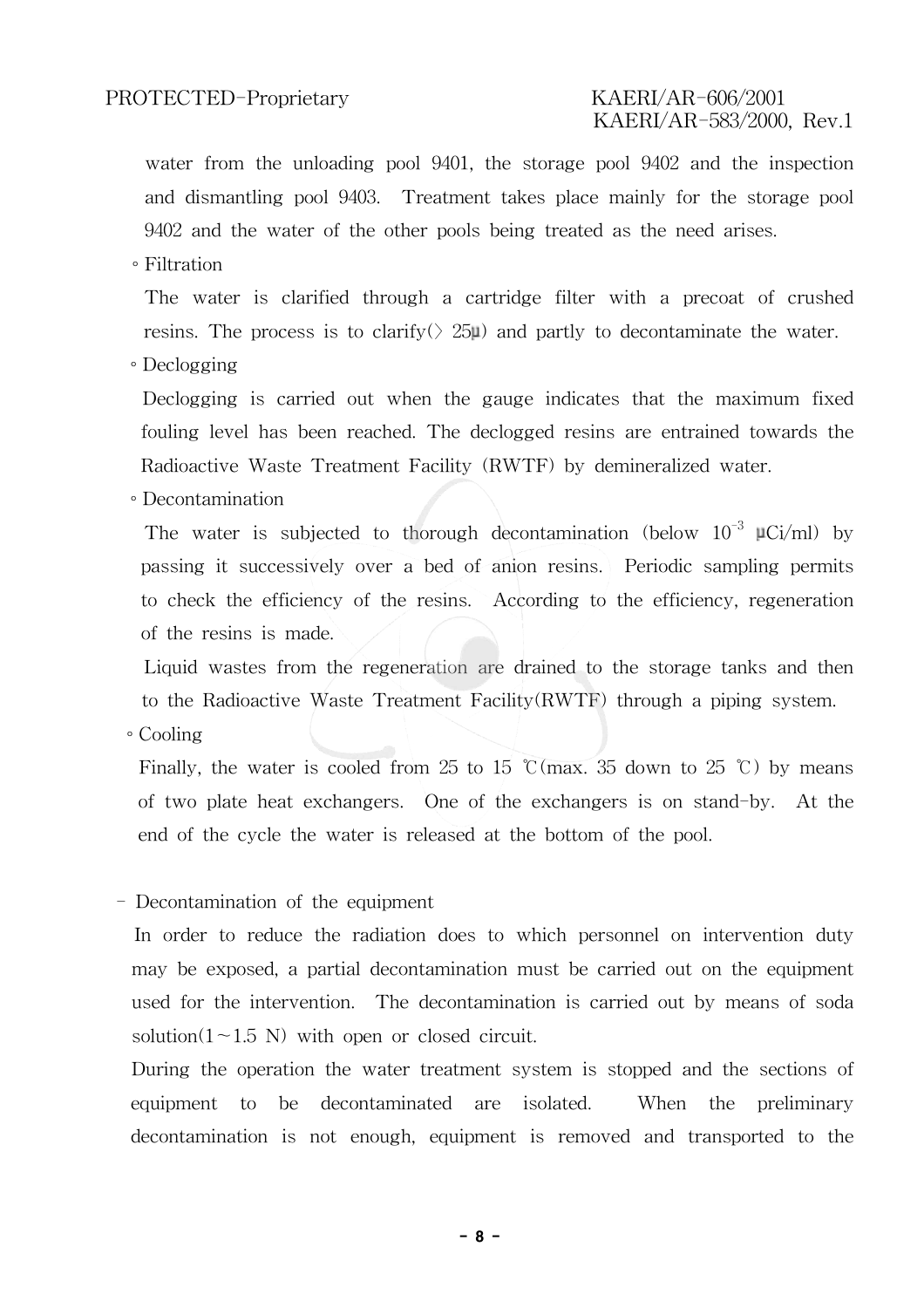RWTF for further decontamination.

The liquid waste from the preliminary decontamination is also transported to the interim storage tanks with a capacity of 10  $\mathrm{m}^{3}$  in the PIEF.

- Liquid waste treatment

The liquid wastes as shown in Table I-2 come mainly from the pool water treatment, hot cell and the chemical analysis laboratories.

The small quantity of liquid wastes produced in the hot cells is plastered in a can inside the cell and then treated like a solid waste.

The liquid wastes coming from the pool water treatment unit are subdivided into 3 sub-classes:

- (a) low active waste( $5 \times 10^{-6} \sim 10^{-1}$  Ci/m<sup>3</sup>);
- (b) medium active waste $(10^{-1} \sim 10 \text{ Ci/m}^3)$ ;
- (c) worn resin( $\leq 1$  Ci/m<sup>3</sup>).

LAW and MAW are collected in a separate  $10m<sup>3</sup>$  vessel, and transferred to the RWTF using a piping system installed in a concrete active duct.

Worn resins are transferred by gravity. Other wastes are transferred using pumps $(10 \quad \text{m}^3)$ The liquid wastes coming from the chemical analysis laboratories are usually corrosive and subdivided into 4 sub-classes:

- (a) low active waste;
- (b) medium active waste;
- (c) active and very corrosive waste;
- (d) inactive waste.

Several collectors in plastic material connected to 2  $m<sup>3</sup>$  tank collect the low active wastes from all the benches, ventilated hoods, laundries, floor siphons and wash-rooms. Several stainless steel collectors connected to  $2m<sup>3</sup>$  tank collect the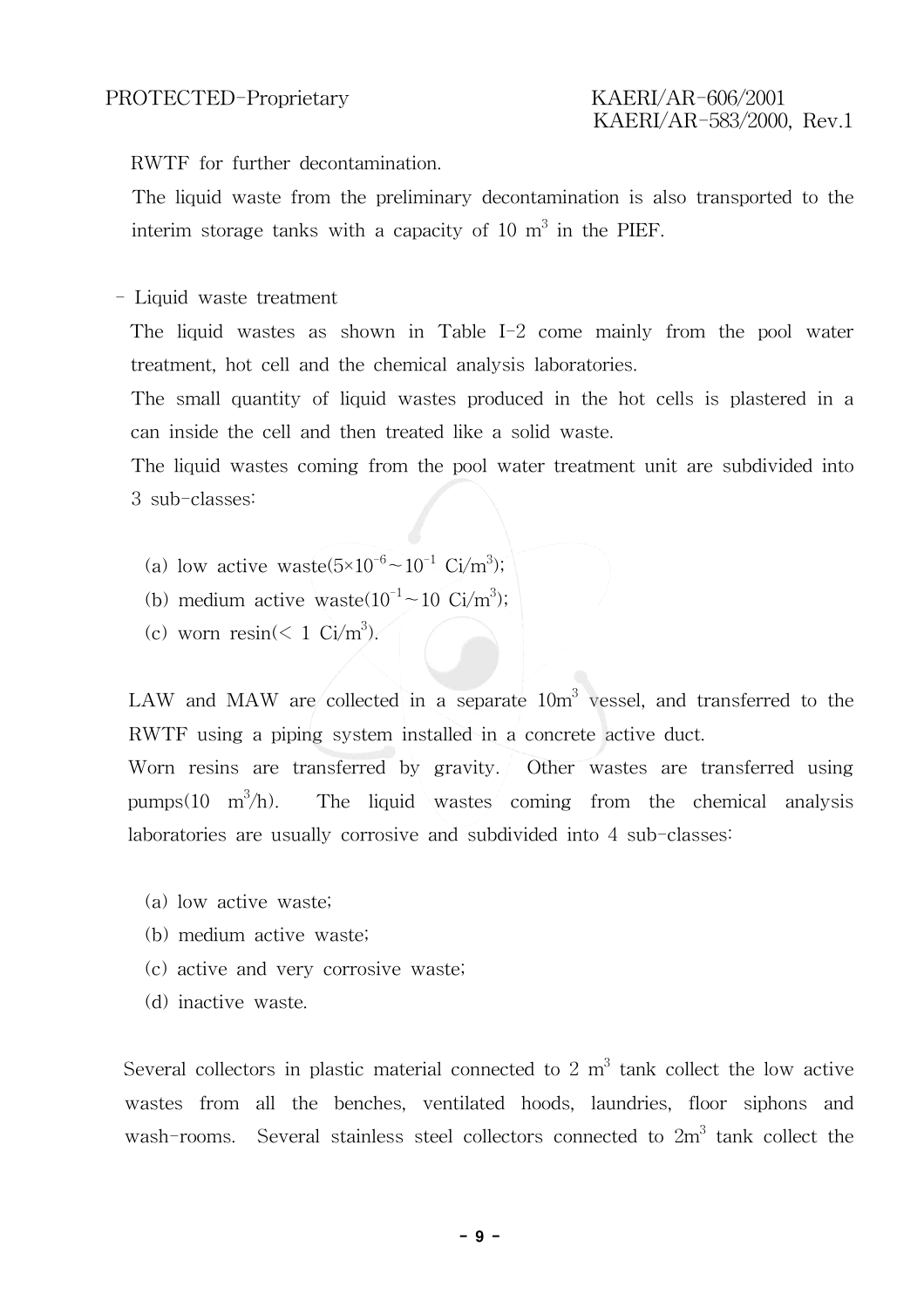# KAERI/AR-583/2000, Rev.1

medium active wastes coming from the containment enclosures. The piping-tanks unit is tight-welded and constitutes a barrier against contamination. These wastes are periodically transferred to the RWTF by means of a shielded tanker to avoid the radiation exposure.

The very corrosive active wastes which may contain ions such as chlorides, fluorides etc. are carefully selected and treated in the containment enclosure. These wastes are mixed with plaster and evacuated as solid waste.

The inactive wastes are collected and directly sent to the site dilution station.

| Source                                                | Volume                                                                                  | Activity                                      | Salinity $(g/L)$ |
|-------------------------------------------------------|-----------------------------------------------------------------------------------------|-----------------------------------------------|------------------|
| MAW<br>CAW<br>LAW                                     | 830 $m^3$ /year                                                                         | $2.5 \times 10^{-3} \sim 0.65 \text{ Ci/m}^3$ | $2.5 - 48.4$     |
| VLAW                                                  | 1,000 $\rm m^3/year$                                                                    | $5 \times 10^{-6}$ Ci/m <sup>3</sup>          |                  |
| Worn Resins:<br>Powder from water<br>filtration       | $2.5 \text{ kg/week}$                                                                   | $< 6$ Ci/batch                                |                  |
| Worn Resins:<br>Granules from anion<br>-cation column | Anion:<br>$0.65 \text{ m}^3/4 \text{year}$<br>Cation<br>$0.5 \text{ m}^3/4 \text{year}$ | $< 1$ Ci/m <sup>3</sup>                       |                  |

Table I-2. Expected Amount of Liquid Wastes

#### - Solid waste treatment

The origins of solid wastes are chemical analysis laboratories, pools and hot cells.

LASW is pumps, valves, filters, papers, packages, sludges from internal decontamination of fuel transport casks, and dust from sawing of head end fitting of fuel assembly etc.

These wastes are divided into two types:

(a) compactable solid wastes are put in vinyl bags in 100 L drum;

(b) non compactable solid wastes in bulk are put in vinyl sheets.

These two types of wastes are transferred to the RWTF by a trailer and case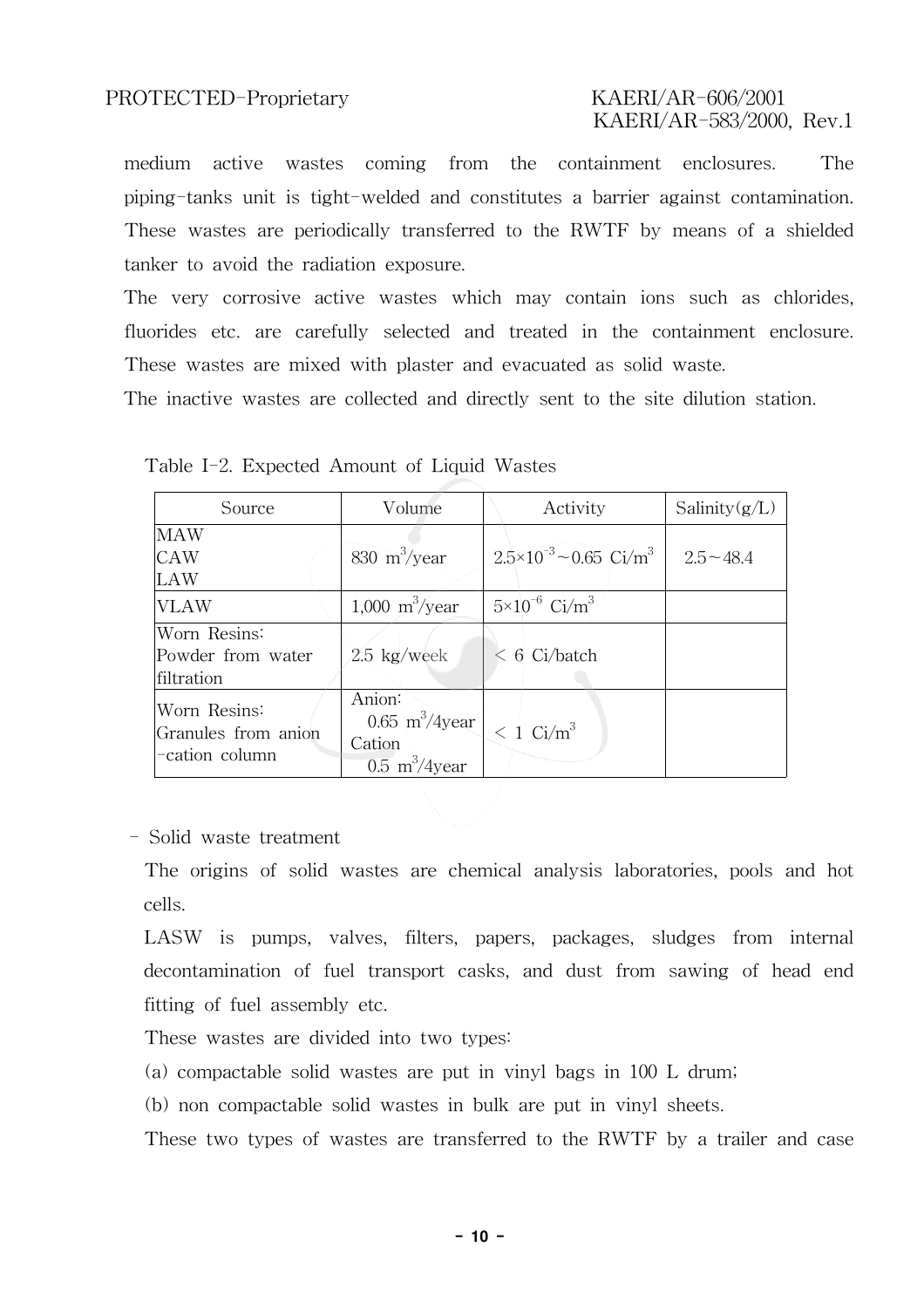of pumps, valves and filters are firstly brought to the decontamination unit.

MASW and HASW are jugs, hulls, glass ware, etc. for chemical analysis laboratories.

For pools and hot cells, they are head-end fitting of dismantled fuel assembly, sludges from internal decontamination of fuel transport casks, capsules for transport of irradiated samples, dust from sawing of fuel head-end fitting and fuel rods, plastered decontamination wastes in cells etc.

Analytical laboratory wastes are plastered in cardboard drums inside the shielded lines of the laboratories.

A sorting of wastes can be performed inside the shielded lines to have a homogeneous distribution of the activity between drums. Each cardboard drum is then put in a polyethylene drum which is tight(about  $25\ell$ ), and transferred to the RWTF using a 100 mm lead padirac cask. All the laboratory wastes are considered to be slow decay wastes and need to be stored in a shielded concrete shell filled with bitumen concrete. All active solid wastes of pools and hot cells are put in a 50 L stainless steel drum which is water-tight and introduced in a 15 mm thick lead cask from the upper part of the cells. These wastes are mainly  $\beta-\gamma$  ones and sent directly to the monolith of storage for decay of HASW(average time of storage: 6.5 years). The sorting of wastes is made in the cell before transfer in the cask. The solid wastes are transferred to the final storage area or to the treatment area only after the following operations are carried out:

- (a) safety control in order to check the non-contamination of the outside of the packaging and that the dose rate is compatible with the transport conditions;
- (b) marking of packages;

(c) labelling.

The transfer is then carried out by a responsible person in charge of the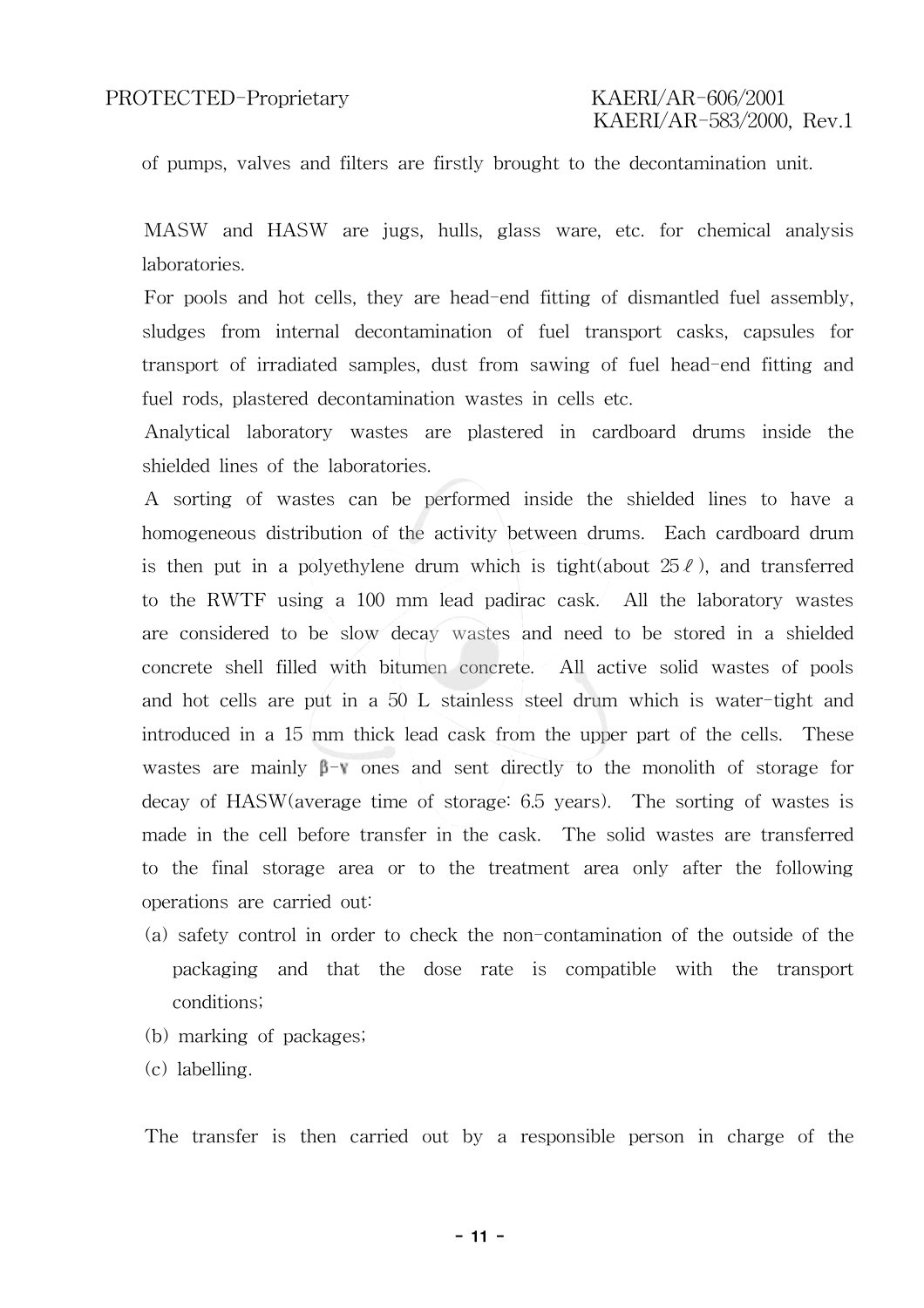radioactive transports with the authorization of the health physics and the waste treatment station.

The unexamined fuel rods of dismantled assemblies, which are not subjected to PIE, are put into a stainless steel container and stored in the PIEF storage pool 9402 for the time being, and finally removed to the interim storage site when it is ready.

- Gaseous waste treatment

Gaseous wastes are treated by ventilation system including a filter and not transferred to the RWTF. Ventilated zones are considered as four types, according to their radiation and contamination levels.

(a) inactive zones : "blue" : slight over pressure

- (b) working zones : "amber"  $: -3$  to  $-5$  mmAq
- (c) intervention zones : "yellow" :  $-5$  to  $-8$  mmAq
- (d) in-cell zones : "red" :  $-15$  to  $-20$  mmAq

For some analytical glove-boxes and shielded lines, depending on the operations performed in, the negative pressure may reach  $-25$  to  $-30$  mmAq compared with the negative pressure prevailing in the corresponding working zones.

The ventilation network only uses fresh air  $\colon$  no re-use or re-circulation of air is authorized. The total quantity of blown-air is so extracted from the most active areas and released to the stack through one or two filtration stages depending on the circuits : the exhaust circuits differ according to the activity prevailing in the zones from which air is extracted :

- (a) the medium depression circuits, which extract the air from amber and yellow zones, have only one absolute filtration stage;
- (b) the high depression circuits that extract the air from red zones and active cells(including glove-boxes) has two absolute filtration stages.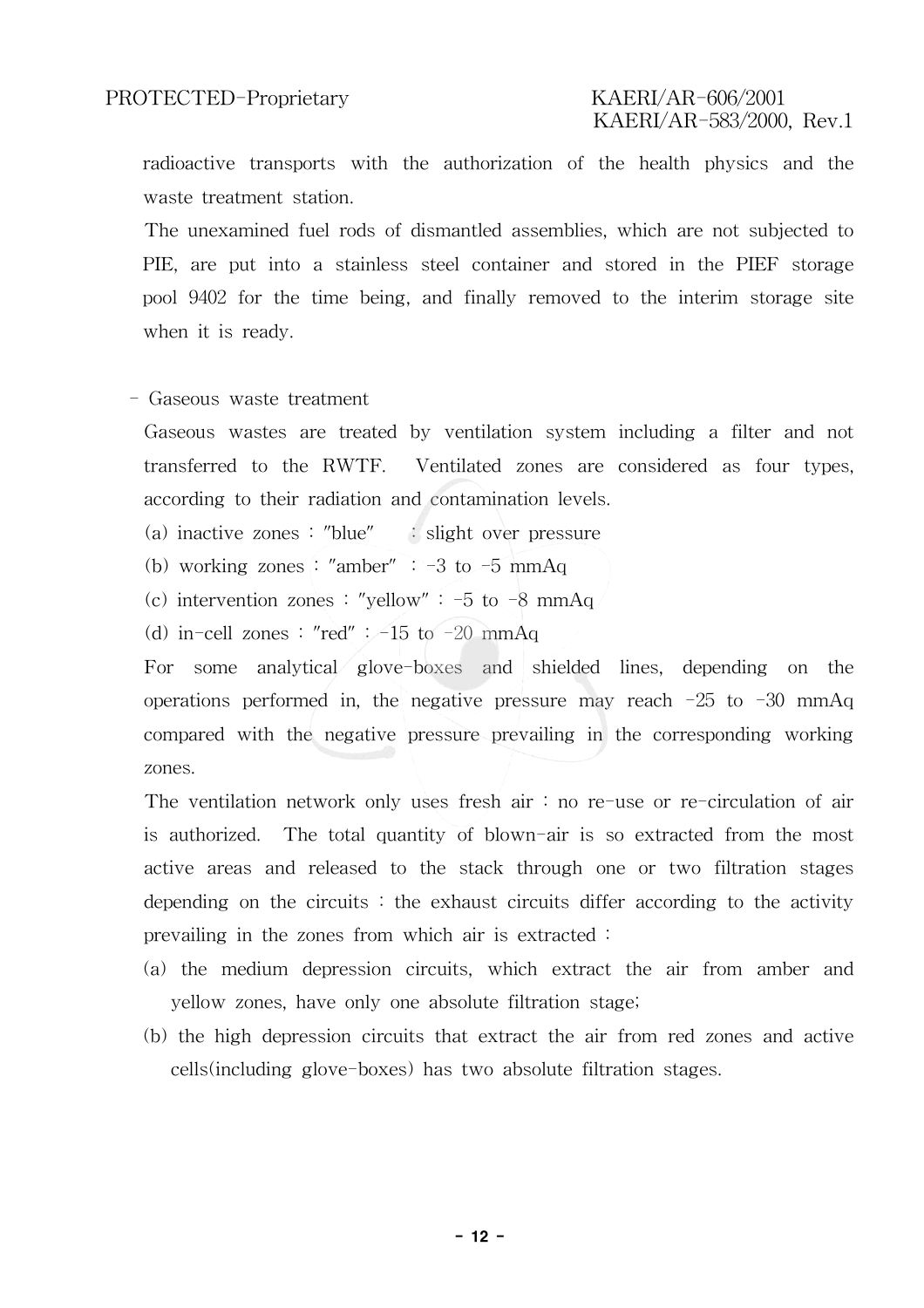#### B. CANDU Spent Fuel

- 1) Transportation
- A maximum of three CANDU fuel bundles for post-irradiation examination will be transported from the plant site to IMEF at KAERI by using a shipping cask during the year of 2002∼2006. The detailed design and manufacturing of a shipping cask will be determined later.
- In KAERI site, the CANDU fuel bundle transported from the NPP will be dismantled in the IMEF hot cell. There is no plans for the installation of the CANDU bundle end plate cutting device in the PIEF hot cell at this moment, so only the fuel rods to be examined in the PIEF hot cell will be transported from the IMEF to the PIEF hot cell after dismantling the CANDU bundle in the IMEF hot cell. HANARO cask will be used for the transportation of the fuel rods from the IMEF to the PIEF. And the unexamined fuel rods of the CANDU fuel, which are not subjected to PIE, will be put into a stainless steel container in the IMEF hot cell and transported to the PIEF fuel storage pool by using the HANARO cask.
- PIE for the fuel rods will be carried out in the IMEF and/or PIEF hot cell according to the facility operation condition and examination items. Fuel rods to be examined in the PIEF hot cell will be canned in the IMEF M2 hot cell and the can will be transported to the IMEF pool through the bucket elevator to be loaded in the HANARO cask. The HANARO cask will be transported to the PIEF fuel unloading pool (9401) on road and the can containing the fuel rods will be taken out of the cask to be sent to 9404 hot cell through the lifting cart system connecting the 9403 pool to the hot cell. The transporting passage between the 9403 pool and the 9404 hot cell of the PIEF connected by the lifting cart system is spacious enough to receive this can. So far, PWR fuel rod cuts container has been transferred from the 9404 hot cell to the 9403 pool through this passage. Then, the in-cell crane will be used for moving the can between the 9404 and 9405 hot cells. The detailed specifications of the can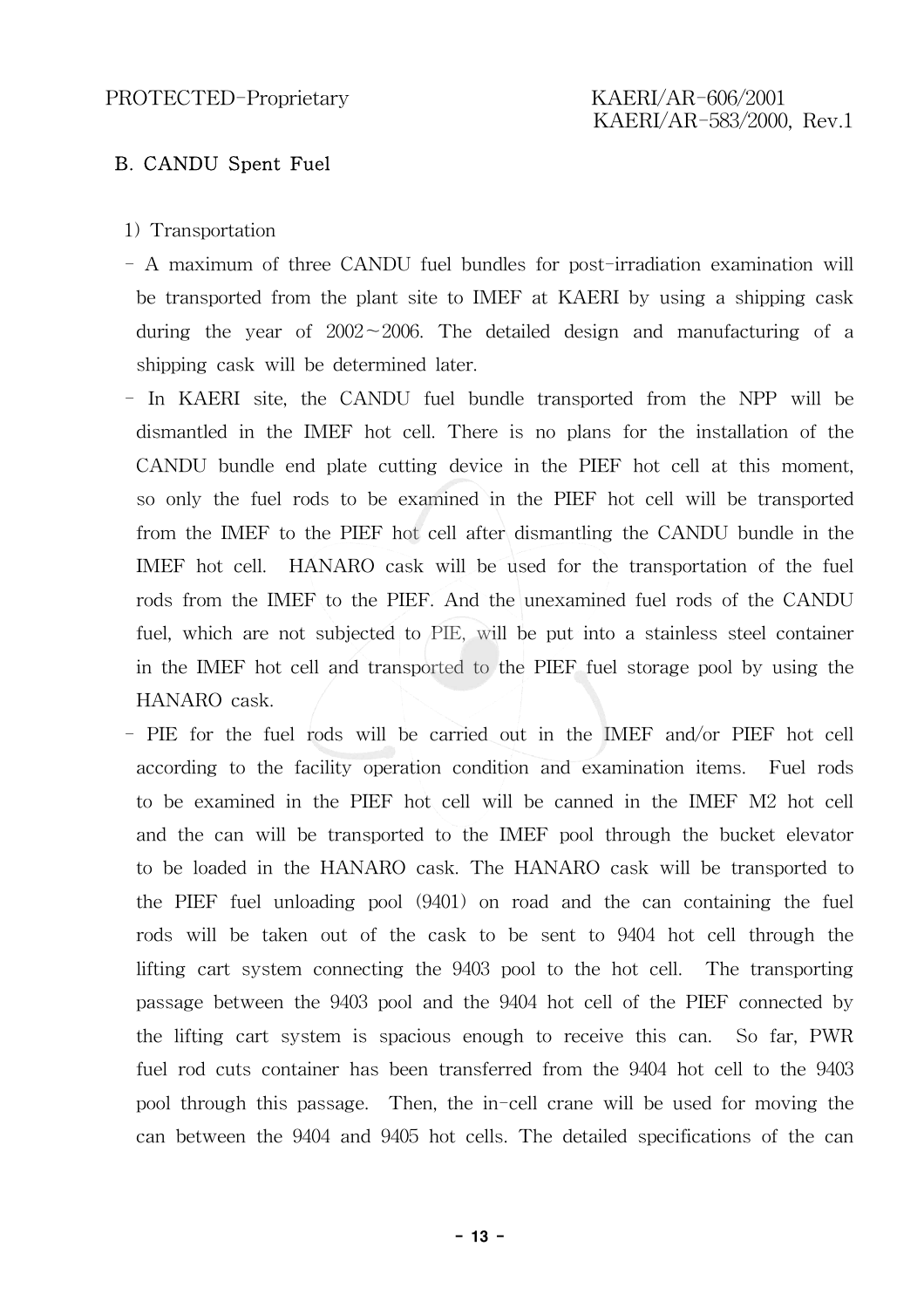for the CANDU fuel rods will be determined later, however, the general specifications and shape would be similar to the FRCC (Fuel Rod Cuts Container). In this context, there will be no modification of the PIEF facility to receive the CANDU fuel rods in the PIEF hot cell.

- For the transportation of the fuel rod cuts or chemical analysis specimens, the PADIRAC cask will be used between the PIEF and the IMEF. CANDU fuel rod cuts or chemical specimens prepared in the IMEF hot cell will be loaded into the PADIRAC cask through the back door of the IMEF M4 hot cell and transported to the PIEF hot cell on road. These fuel rod cuts will be unloaded in the cell through the back door of the PIEF hot cell 9406. This transportation route is the same route of the PWR fuel rod cuts for the DUPIC program in reverse order.
- 2) Fuel specification

Wolsung-1 irradiated spent nuclear fuels Wolsung-2 irradiated spent nuclear fuels Wolsung-3 irradiated spent nuclear fuels Wolsung-4 irradiated spent nuclear fuels

| Items                  | Description                                                                                                    |
|------------------------|----------------------------------------------------------------------------------------------------------------|
| o Fuel Material        | $-Sintered UO2 fuel$<br>-Zircaloy-4 clad                                                                       |
| o Initial enrichment   | -Natural Uranium<br>$(0.7 \text{ wt.}\%)$ , or<br>-Slightly enriched uranium<br>(less than $2 \text{ wt.}\%$ ) |
| o Burnup (rod average) | 1 to 10 GWd/tU                                                                                                 |

3) Post-irradiation examination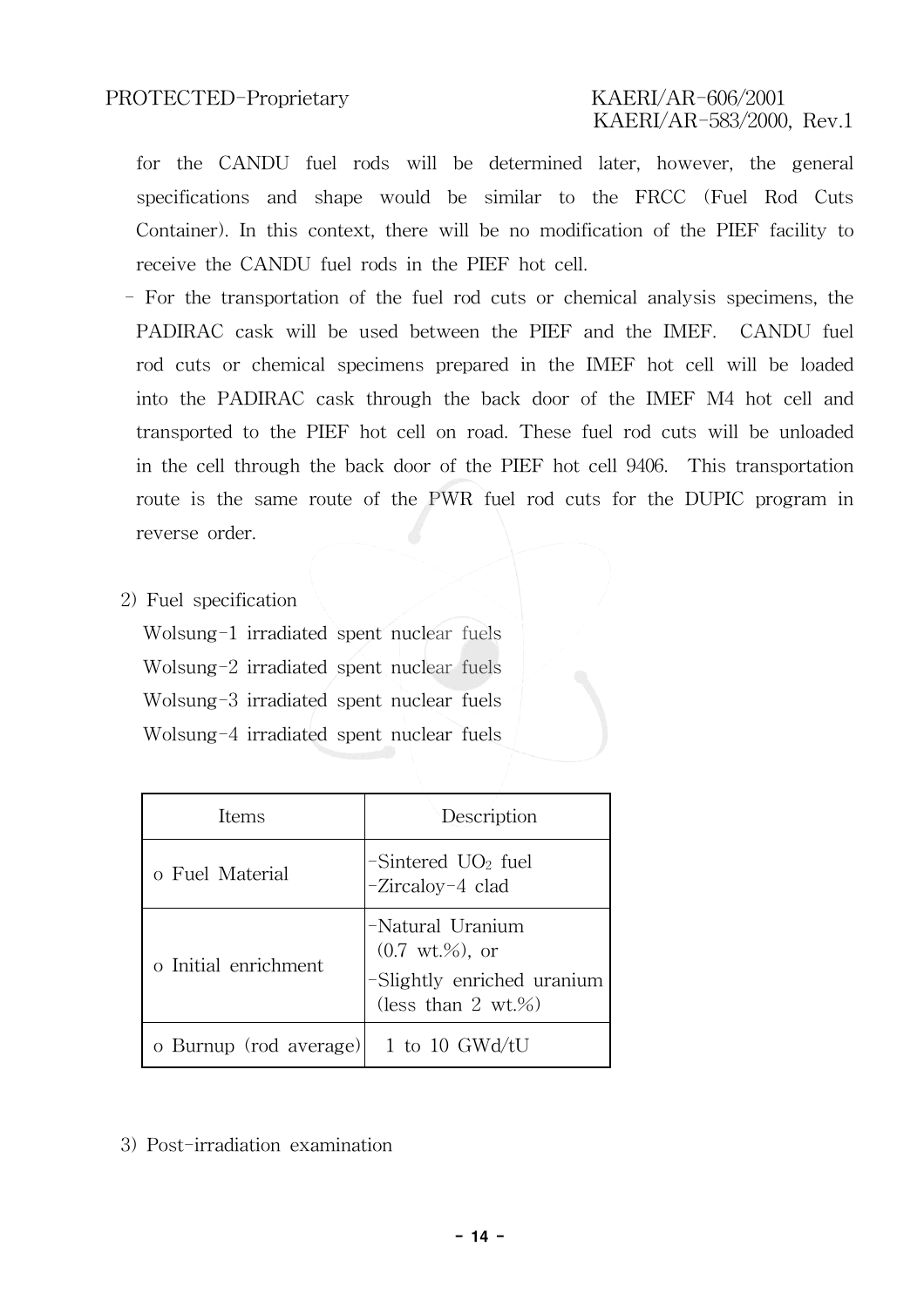- (A) Scope of work
	- Nondestructive examination of fuel bundles in hot cell
	- ∘Visual examination
	- ∘Dimensional measurement
	- ∘Dismantling and selecting several fuel rods per bundle for detailed examination
	- ∘Eddy current test
	- ∘X-ray radiography
	- ∘Axial gamma scanning
	- Destructive examination of fuel rods in hot cells
	- ∘Fission gas sampling and analysis
	- ∘Burnup determination
	- ∘Fission gas analysis
	- ∘Fuel density measurement
	- ∘Metallography and microstructure analysis
	- ∘Sectional gamma scanning
	- ∘Scanning electron microscopy

#### (B) Method

- Cask receiving and unloading
	- ∘Checking the dose rate close to the cask transportation trailer.
	- ∘Transferring the cask to the pool and extracting the fuel rods can out of the cask
- Bundle inspection and dismantling
	- ∘The bundle inspection is carried out in M1 cell of the IMEF.
	- ∘Bundle dismantling is carried out in M2 cell (IMEF) by cutting the end plate.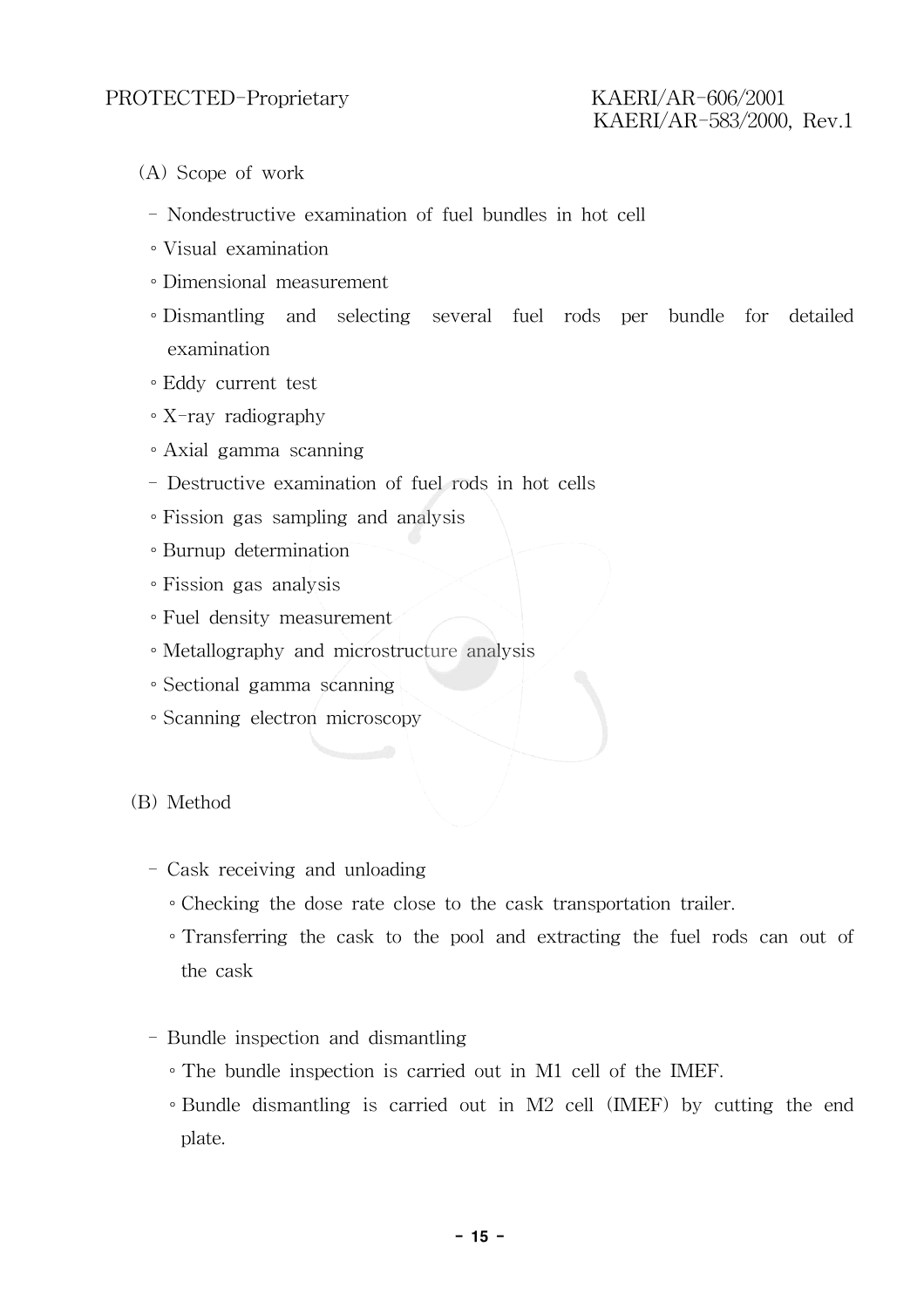- Nondestructive test of rod
	- ∘General NDT examination for the CANDU fuel rods including visual inspection and photography, profilometry, eddy current test, X-ray radiography, and axial gamma scanning will be carried out in the PIEF/IMEF hot cell.
- Fission gas sampling and fuel rod cutting
	- ∘Fission gas sampling is made by a puncturing device installed in connection with a vacuum system outside the cell and then sent to the analytical laboratory for chemical composition analysis.
	- ∘Cutting, milling, and drilling on the fuel rod are carried out in the cutting cell of the IMEF/PIEF. Usually three and four samples of 2-cm in length are taken from each rod. The remaining parts which are not examined are put in a container, and then transferred to the pool 9402 in PIEF for the storage.
- Metallographic sample preparation
	- ∘Sectioning and resin impregnation, mounting, grinding, polishing, chemical etching and ultrasonic cleaning are performed in the sample preparation cell of the PIEF/IMEF.
- Metallography and microanalysis
	- ∘Optical macro and microscopic examinations are performed in the metallographic examination cell in the PIEF/IMEF
	- ∘Microanalysis of some specimens is to be performed by EPMA and TEM in the IMEF.
	- ∘Microhardness test is also carried out, if necessary.
- Sectional gamma scanning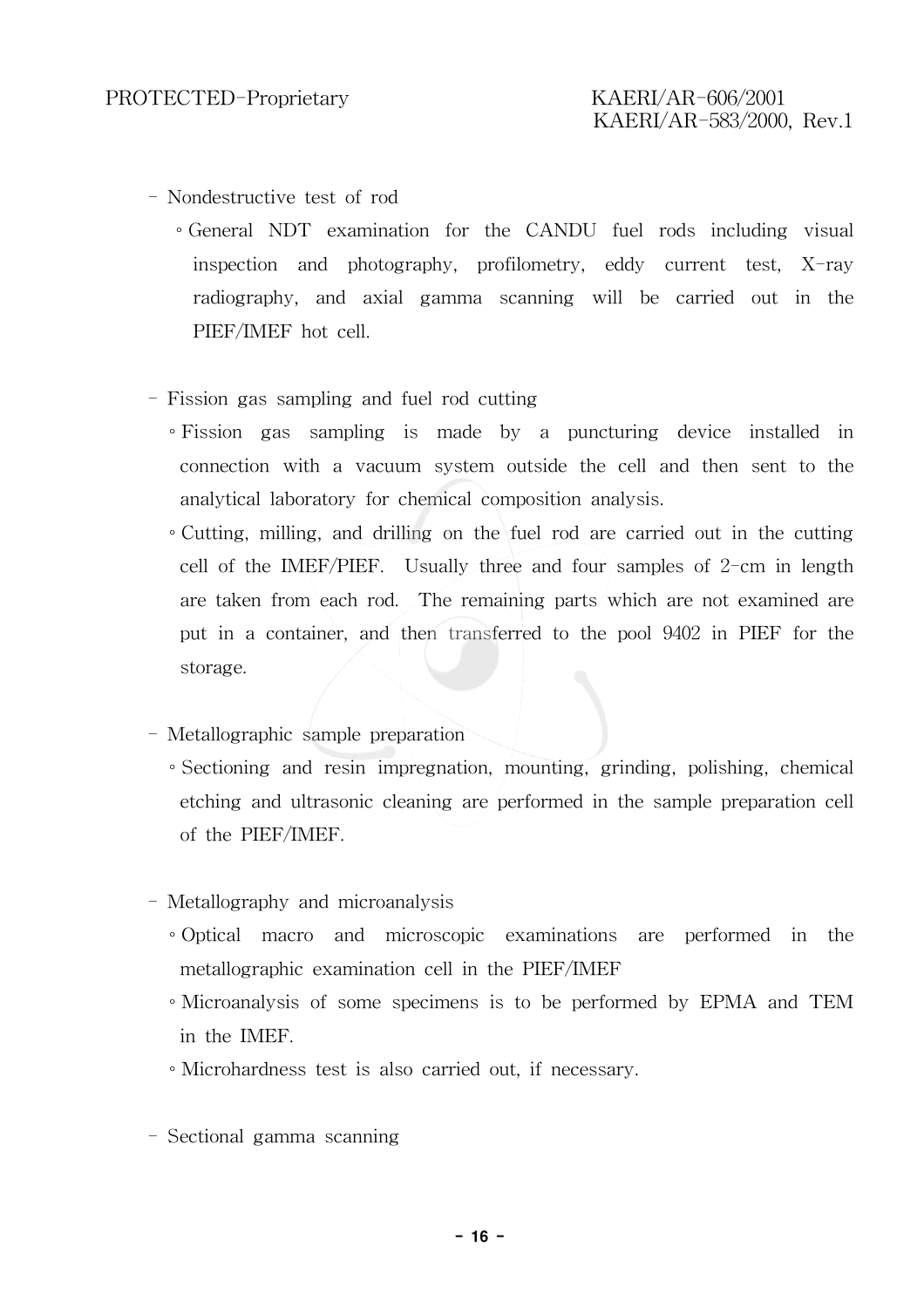# KAERI/AR-583/2000, Rev.1

- ∘Sectional(or radial) gamma scanning for the sample will be done in the cell 9409 of the PIEF.
- Density measurement
	- ∘The density of fuel samples is measured by using a precision balance.
- Burnup measurement
	- ∘The burnup is determined in the chemical laboratory by chemical analysis. For this the specimens will be sent to the PIEF.
	- ∘The expected amount of the cumulative quantity of separated materials for the burnup measurements during this JD period are described in the summary of PIE program in the chapter II.
- Retained fission gas analysis
	- ∘Retained fission gas content and composition in irradiated fuel specimens are determined
- Scanning electron microscopy
- Physical and mechanical tests for irradiated materials
	- ∘Impact, tensile, burst, hardness, fatigue, SCC, and corrosion tests.
	- ∘Thermal expansion and thermal conductivity tests.
	- ∘The specimens to be examined by EPMA, TEM and physical/mechanical testing devices will be transported to the PIEF after examination for storage.
- 4) Storage of unexamined fuel

Basically the unexamined fuel rods of the dismantled CANDU bundles, which are not subjected to PIE, are put into a container and stored in the PIEF storage pool 9402 after examination. For this, HANARO cask will be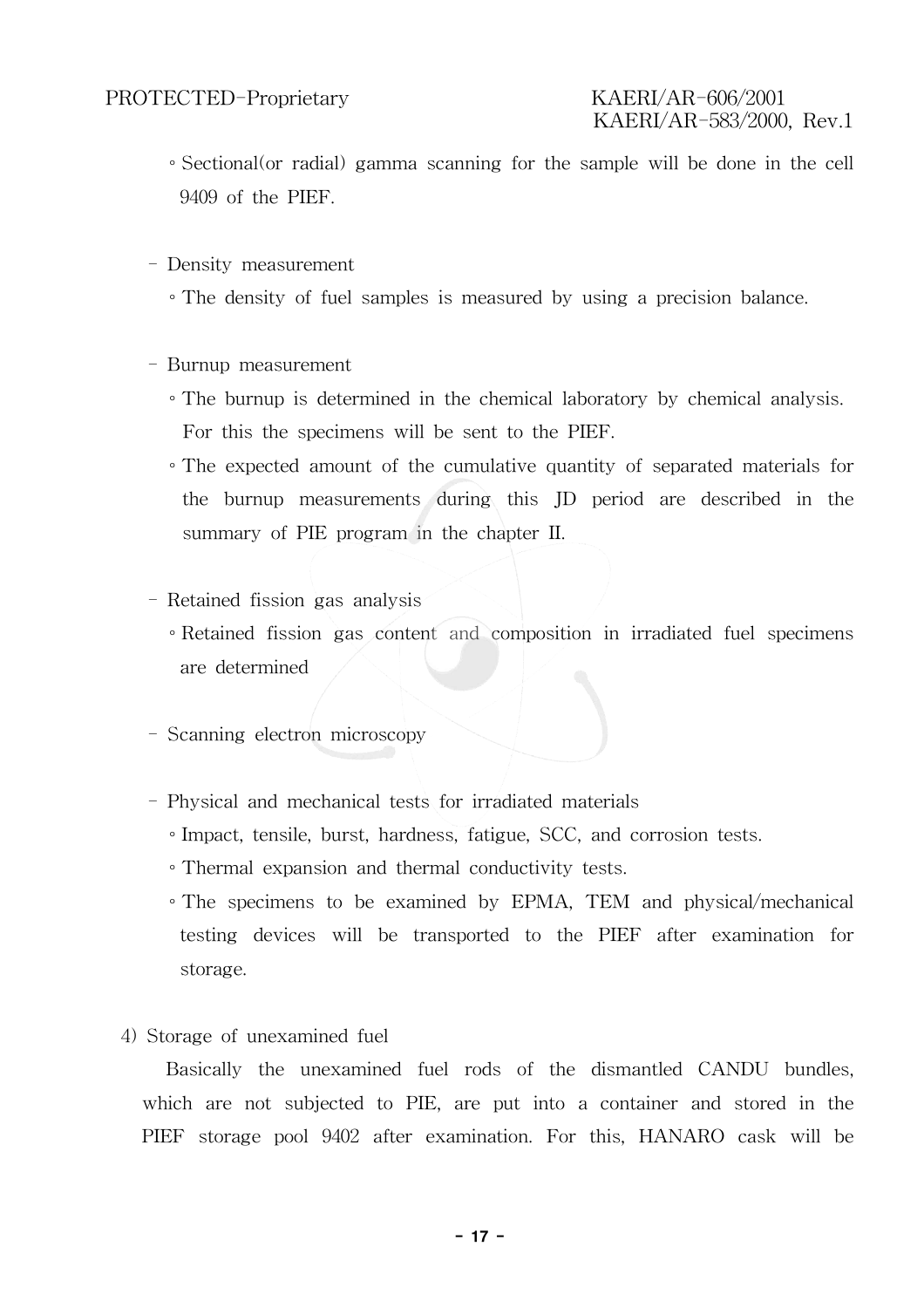# KAERI/AR-583/2000, Rev.1

used for the transportation of the CANDU elements remained after dismantling in the IMEF hot cell. For the handling of the dismantled CANDU elements during transportation and storage, a container will be fabricated. The remained parts of the CANDU bundle will be put in the container which will be loaded in the cask to be transported to the fuel unloading pool of the PIEF (9401) and stored in the fuel storage pool (9402). The detailed design and manufacturing of the container will be determined later.

#### 5) Radioactive waste treatment

The radioactive waste treatment will be conducted by the procedures described in the section of 5) Radioactive Waste Treatment in the part A. PIE of PWR Irradiated Fuels.

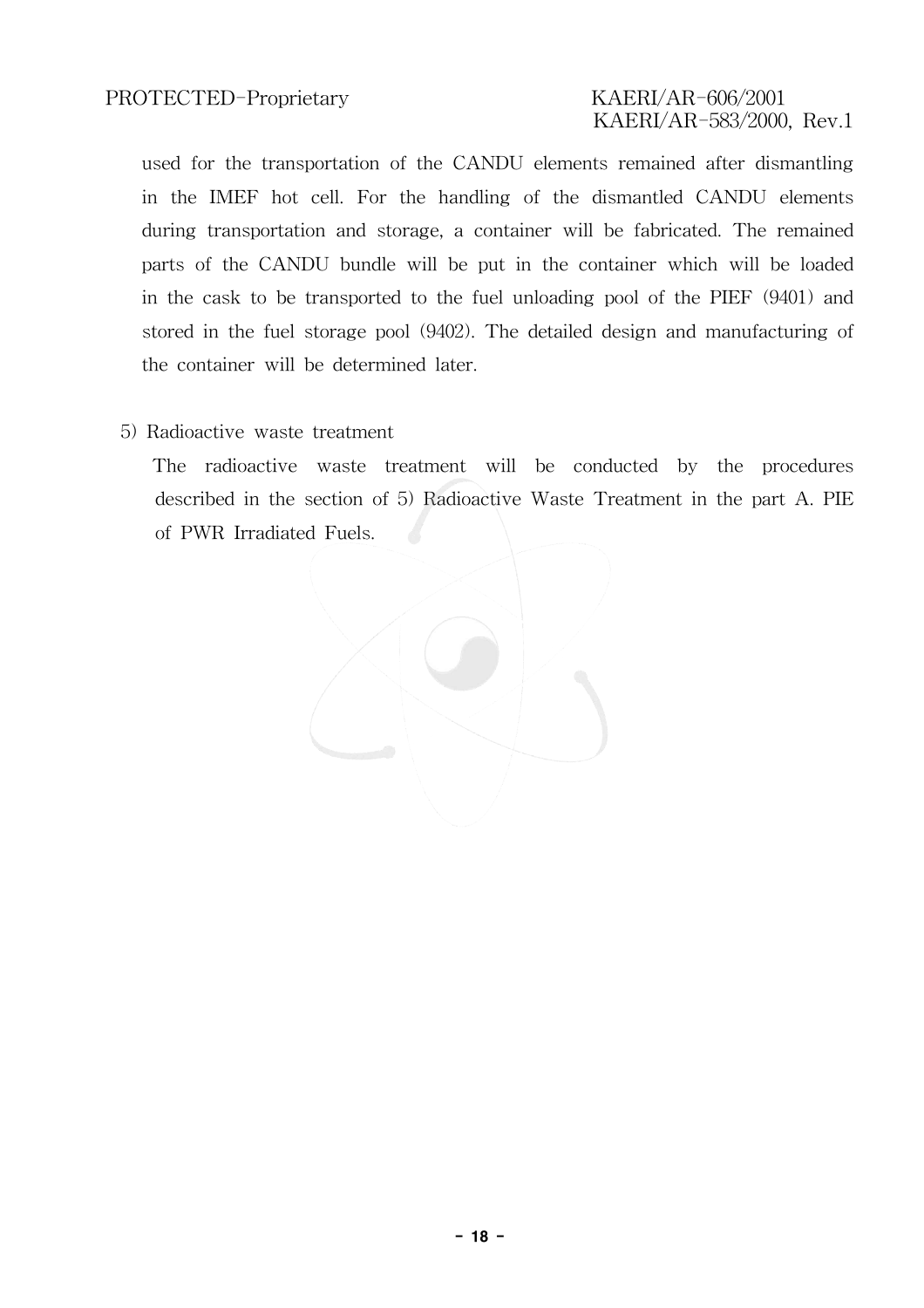#### C. Long-term Dissolution Behavior of Spent Fuel under Repository Condition

1) Transportation

The fuels to be examined for this work will be selected from the as-transported spent PWR fuels in PIE facility. So, no special transportation procedure will be adopted for this fuel examination.

2) Fuel specification

As described in the above section, the specifications of the fuels for this examination is the same as the conventional PWR fuels.

- 3) Post-irradiation examination
	- (A) Scope of work

To understand dissolution behavior of radionuclides from spent fuel in contact with a compacted bentonite in synthetic granitic ground water and its release modeling.

- The interaction test of buffer, ground water and spent fuel
- Adsorption of radionuclides on domestic bentonite
- Surface alteration of spent fuel specimens
- Analysis of leachates and bentonites
- Experiment
- Location : IMEF, PIEF hot cells and chemical laboratory
- Amount of samples per year : 3∼5 PWR fuel pellets per year with different burnup.
- Specimens will be prepared at PIE facility hot cells and transferred to the IMEF by PADIRAC system for the experiments.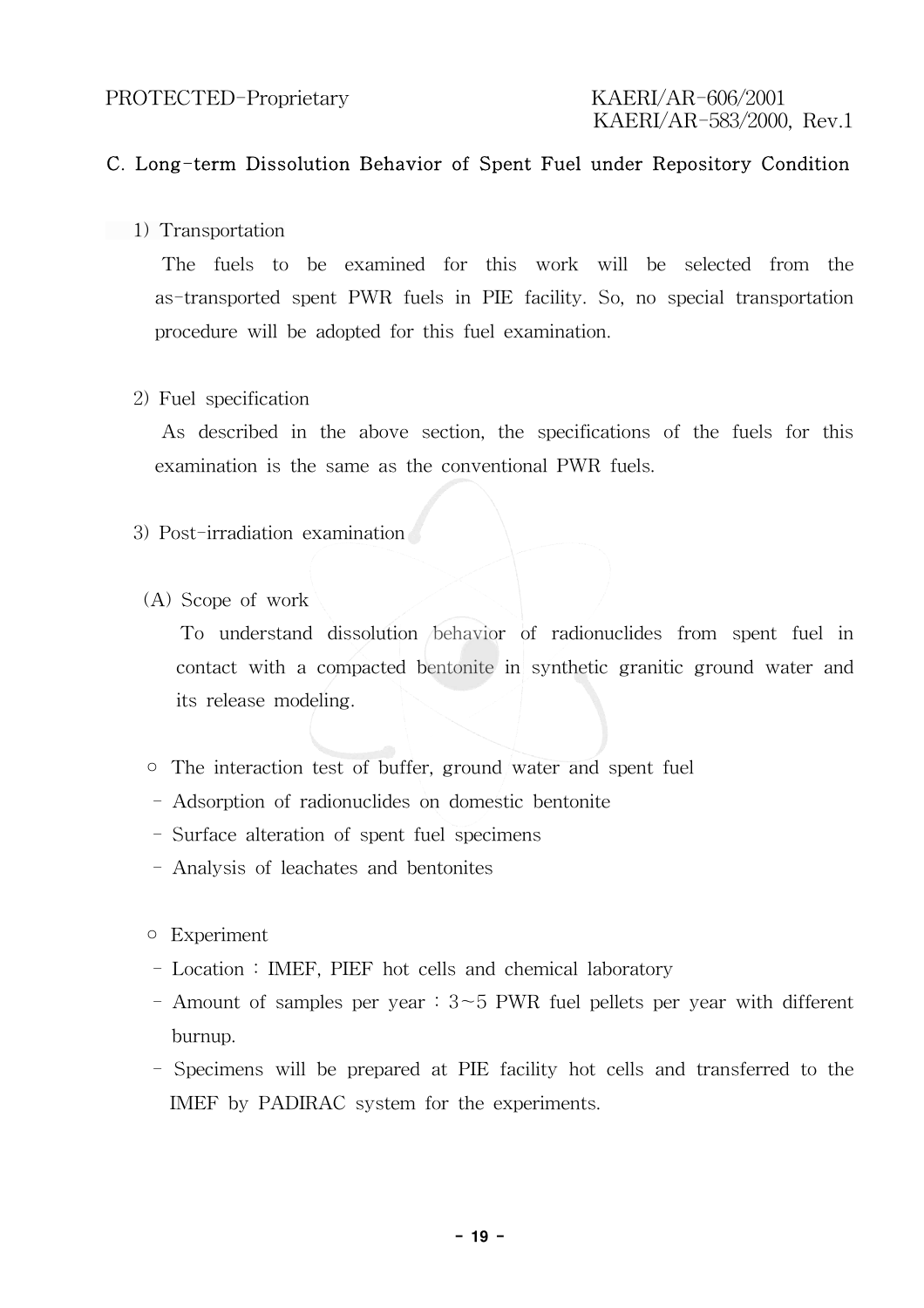(B) Schedule

|                                  | 2002 |  | 2003 |                                                                                    | 2004 |  |  | 2005 |  |  | 2006 |  |  |  |  |  |  |
|----------------------------------|------|--|------|------------------------------------------------------------------------------------|------|--|--|------|--|--|------|--|--|--|--|--|--|
|                                  |      |  |      | $1/4 2/4 3/4 4/4 1/4 2/4 3/4 4/4 1/4 2/4 3/4 4/4 1/4 2/4 3/4 4/4 1/4 2/4 3/4 4/4 $ |      |  |  |      |  |  |      |  |  |  |  |  |  |
| Preparation of<br>samples (PIEF) |      |  |      |                                                                                    |      |  |  |      |  |  |      |  |  |  |  |  |  |
| Leach<br>experiment              |      |  |      |                                                                                    |      |  |  |      |  |  |      |  |  |  |  |  |  |
| (IMEF)                           |      |  |      |                                                                                    |      |  |  |      |  |  |      |  |  |  |  |  |  |
| Chemical<br>analysis (PIEF)      |      |  |      |                                                                                    |      |  |  |      |  |  |      |  |  |  |  |  |  |

4) Storage of unexamined fuels

3∼5 pellets per year will be selected for this work, and some of them will be prepared as specimens for the experiment. The expected amount of fuel for the specimen preparations will be 20 grams per year in average, and the total amount of fuels to be used for this experiments will not exceed 100 grams. The unexamined fuels will be stored in the PIE pool and the specimens will be stored at 9406 cell of the PIE facility.

5) Radioactive waste treatment

Solid wastes will be transferred to monolith for storage.

Wastes such as leachate and bentonite are transferred to RWTF for storage after their chemical analysis.

The radioactive waste treatment will be conducted by the procedures described in the section of 5) Radioactive Waste Treatment in the part A. PIE of PWR Irradiated Fuels.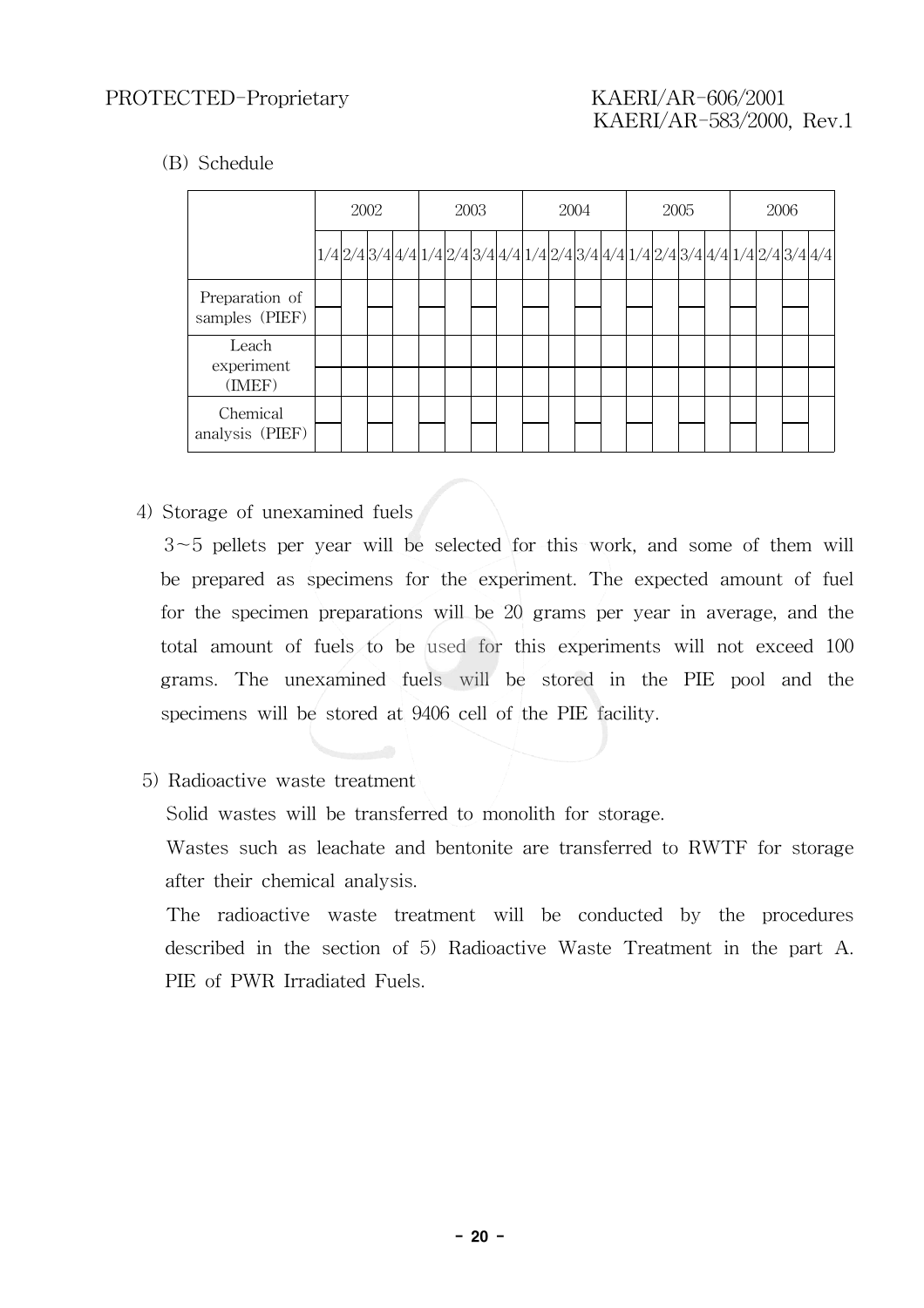#### D. Post irradiation annealing experiment

Post irradiation annealing experiment will be carried out in the PIEF to measure the amount of fission gas released from the irradiated fuel pellets by annealing (heating) the fuel pellets or fuel fragments. The expected amount of fuel to be used for this examination will not exceed 150 g in  $UO<sub>2</sub>$  base for the entire work period.

#### 1) Transportation

Three kinds of pellet or fuel pellet fragments will be experimented ; spent PWR  $UO_2$  pellet, spent PWR  $UO_2$ -Gd<sub>2</sub>O<sub>3</sub> pellet, and  $UO_2$  pellet fragments irradiated at HANARO. The  $UO<sub>2</sub>$  pellet fragments are taken from spent PWR fuels in the PIEF and irradiated at the HANARO, then transported to the PIEF for examination. For this, a PADIRAC system will be used for the transportation between the PIEF and IMEF.

2) Fuel Specifications

| contents                                                             | descriptions                        |
|----------------------------------------------------------------------|-------------------------------------|
| 1. Spent PWR $UO2$ pellet                                            |                                     |
| - burnup                                                             | $10,000 \sim 40,000 \text{ MWd/tU}$ |
| - amount                                                             | 50 g                                |
| 2. Spent PWR $UO_2$ -Gd <sub>2</sub> O <sub>3</sub> pellet fragments |                                     |
| - burnup                                                             | $20,000 \sim 40,000 \text{ MWd/tU}$ |
| - amount                                                             | 50g                                 |
| $ 3. UO_2 $ pellet fragments irradiated at                           |                                     |
| <b>HANARO</b>                                                        |                                     |
| - burnup                                                             | $5 \sim 70,000 \text{ MWd/tU}$      |
| - amount                                                             | 50 g                                |

#### 3) Post irradiation annealing experiment

(A) Scope of work

- Characterization of irradiated pellets
- Loading pellet fragments in a furnace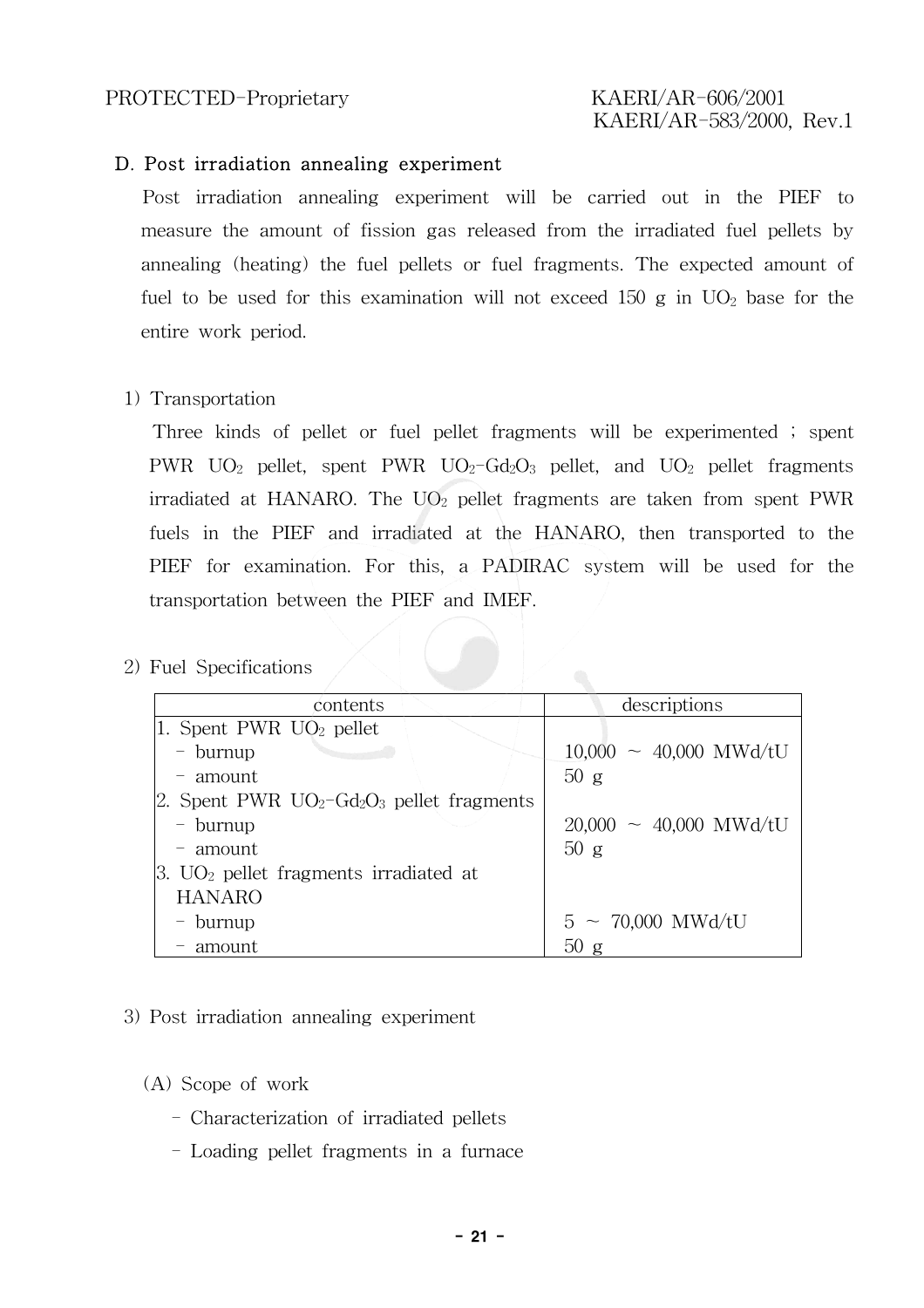- Heating pellet fragments
- Measuring the amount of fission gas released from the pellet fragments by means of  $\beta$  or Vspectrometer
- (B) Method

Follow the PIE procedure.

- Irradiated  $UO<sub>2</sub>$  fuel is weighed using a balance.
- Irradiated fuel is loaded in a furnace and then heated up to a temperature ranging from 1200 to 1700  $\degree$ C.
- Fission gas is released from the fuel during holding at a constant temperature.
- Fission gas is swept by a carrier gas consisting of helium, hydrogen, carbon dioxide, steam.
- The carrier gas then passes through a filter for trapping Cs, I etc.
- The carrier gas leave the hot cell and enter a glove box.
- The Kr-85 in the carrier gas is continuously counted with a beta counter in a glove box.
- The Kr-85 is accumulated in charcoal trap and the total amount is counted by a gamma detector.
- Finally, the fission gas is returned to the hot cell.

#### 4) Storage of unexamined fuels

The unexamined pellets, pellet fragments and rod-cuts are put in a stainless steel container and stored in PIEF.

5) Radioactive waste treatment

The radioactive waste treatment will be conducted by the procedures described in the section of 5) Radioactive Waste Treatment in the part A. PIE of PWR Irradiated Fuels.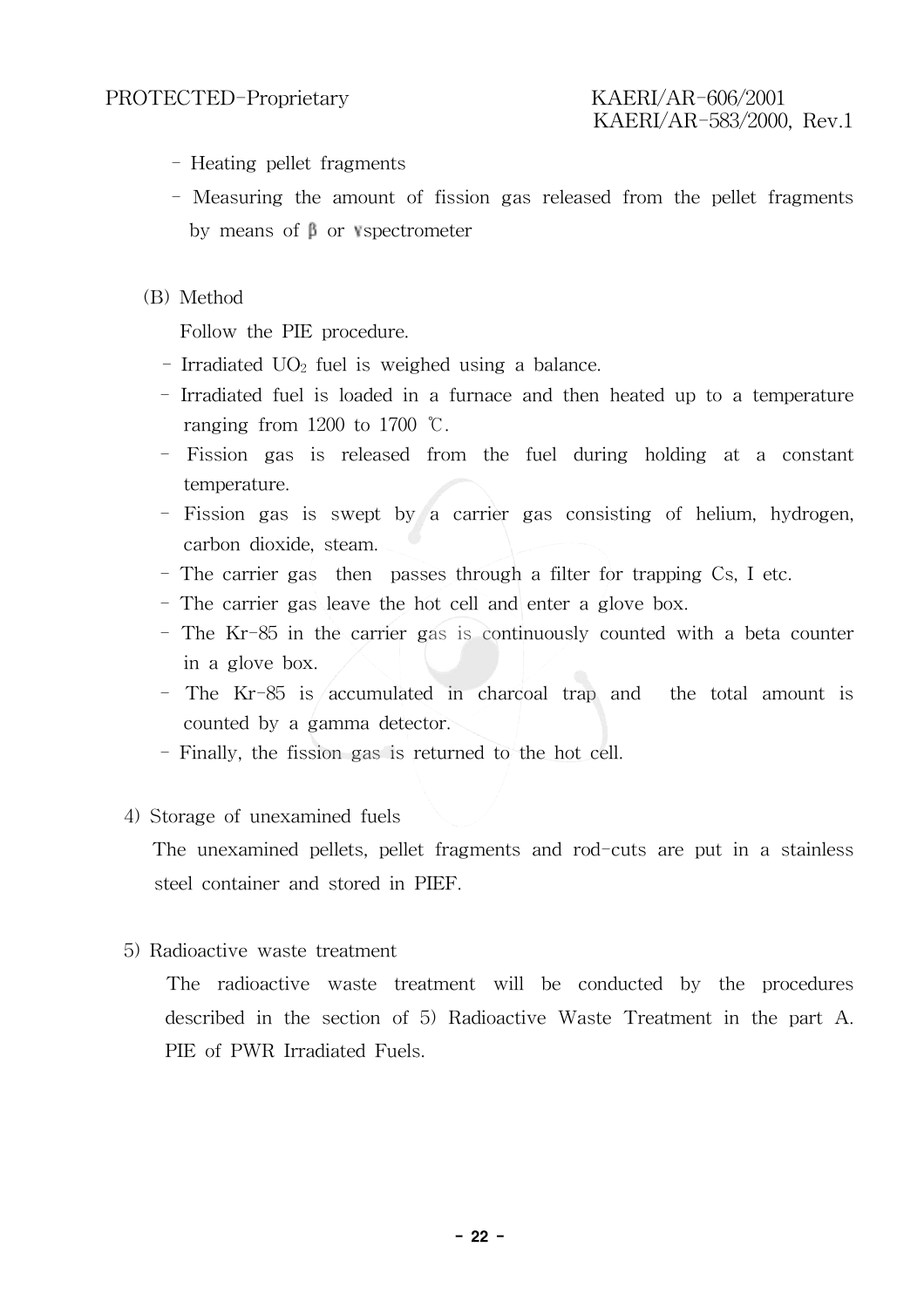### E. HANARO Driver Fuel

1) Transportation

The HANARO driver fuels irradiated at HANARO will be transported from the HANARO pool to the IMEF by using a shipping cask.

2) Fuel specifications

| Contents                    | Descriptions                                                                              |
|-----------------------------|-------------------------------------------------------------------------------------------|
| Bundle weight               | $ 36 \text{ el.}: 2.193 \text{ kgU} (433 \text{ g U}^{235})$                              |
|                             | [18 el. : 1.257 kgU (248 g U <sup>235</sup> )                                             |
| Core length                 | 76 cm                                                                                     |
| Core diameter               | $6.35$ mm                                                                                 |
| Composition                 | $\text{Al}-\text{U}_3\text{Si}$ , 19.75 w/o $\text{U}^{235}$                              |
| Burnup                      | 83,000 MWd/tU (50 a/o $U^{235}$ )                                                         |
| Expected Max. Pu production | $ 14.2 \text{ g/bundle} \, (36 \text{ el.}), \, 6.7 \text{ g/bundle} \, (18 \text{ el.})$ |
| $\Gamma$ <sup>235</sup>     | $ 216.3 \text{ g/bundle} $ (36 el.), 109.3 g/bundle (18 el.)                              |

- 3) Post-irradiation examination
	- (A) Scope of work
		- Nondestructive examination in hot cell
			- ∘Dismantling of fuel bundle
			- ∘Visual examination and photography
			- ∘Measurement of dimensional change
			- ∘X-ray radiography
			- ∘Axial gamma scanning
		- Destructive examination of fuel rods in hot cell
			- ∘Fuel rod cutting
			- ∘Grinding/Polishing/Chemical etching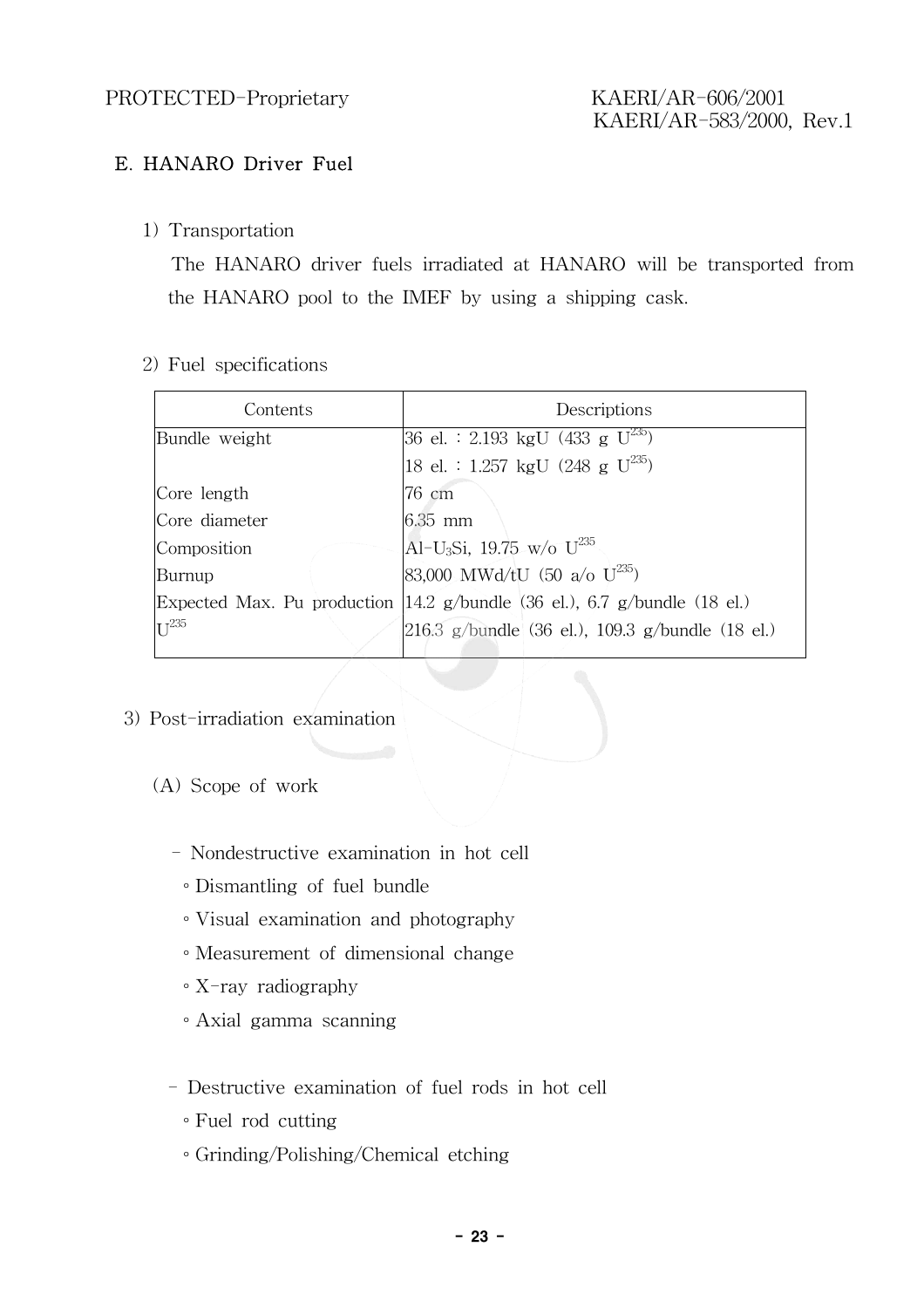# KAERI/AR-583/2000, Rev.1

- ∘Fuel density measurement
- ∘Metallography
- (B) Method
	- Cask receiving and unloading
		- ∘Checking of the dose rate close to the cask transport trailer
		- ∘Transfer of the cask to the unloading pool and removing the cask lid.
		- ∘Unloading of the fuel assembly out of the cask.
	- Fuel transfer from/to hot cell

∘The fuels are transferred to the M1 cell of the IMEF through the channel connected with the pool by the use of bucket elevator.

#### - Fuel bundle dismantling

- ∘Fuel dismantling is carried out at cutting cell in IMEF.
- Nondestructive test of fuels
- ∘The examination is performed in M1 cell.
- ∘The general examination items are visual inspection and photography, profilometry, eddy current test, X-ray radiography, and axial gamma scanning.
- Fuel rod cutting
- ∘The cutting process is carried out in the M2 cell.
	- Maximum five rods are selected from a bundle and usually five samples of 2 cm in length are taken from each rod for destructive examination.
- Blistering test
- ∘Blistering test is carried out in the M2 cell.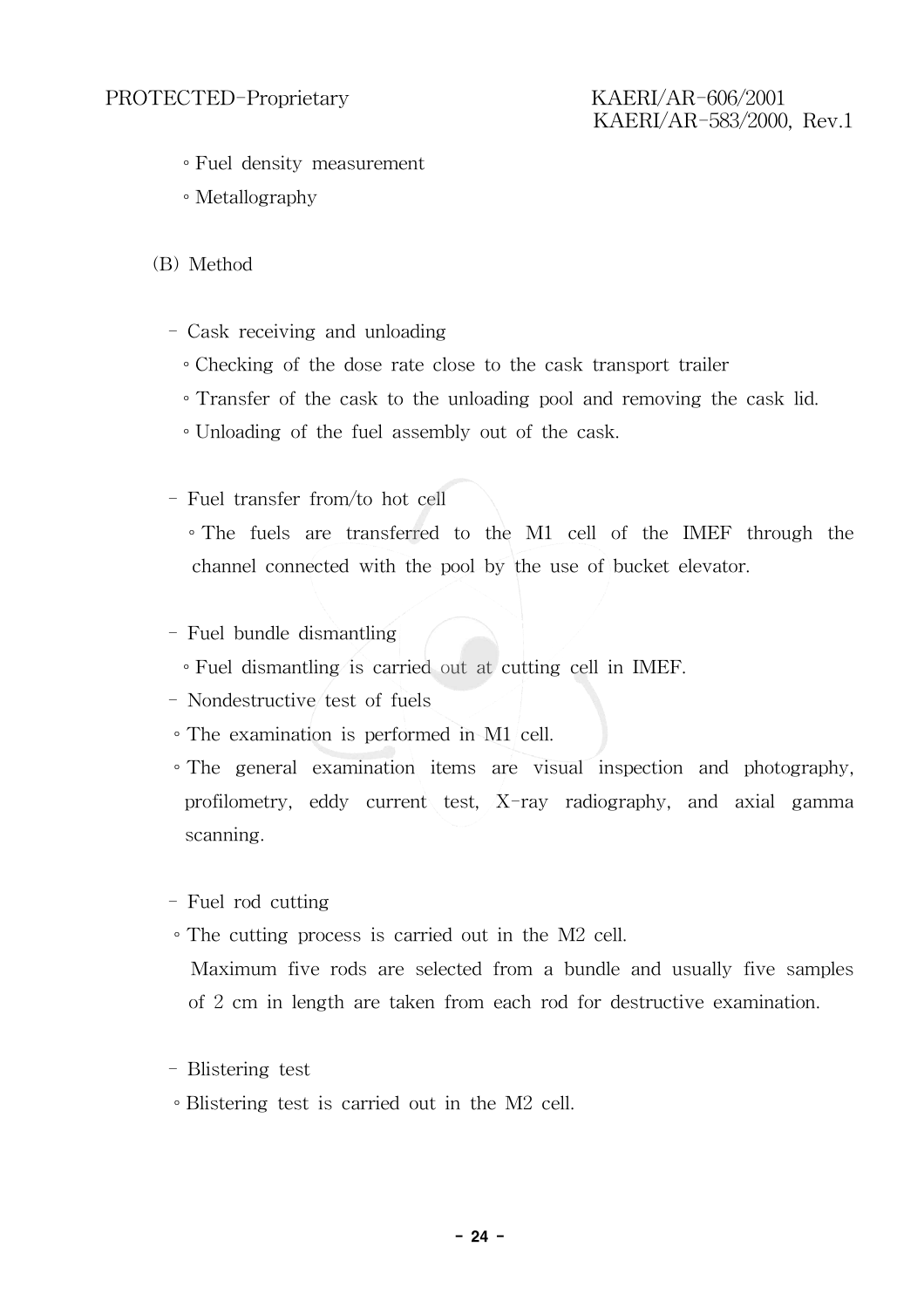## KAERI/AR-583/2000, Rev.1

- Metallographic sample preparation
- ∘Sectioning, mounting, grinding, polishing, and chemical etching are performed in the M3 cell.
- Density measurement
- ∘The density of fuel samples is measured by using a precision balance installed in the M4 cell.
- EPMA sample preparation
- ∘Au/C coating on specimen surface for EPMA analysis conducted in the M4 cell.
- Burnup measurement
- ∘The burnup is determined by chemical process for the fuel samples using mass spectrometry.
- ∘Burnup measurement is performed in the chemical lab. of the PIEF.
- ∘The samples for the burnup determination are transported by Padirac cask from the M4 cell of the IMEF to the PIEF.
- ∘The expected amount of the cumulative quantity of separated materials for the burnup measurements during this JD period are described in the summary of PIE program in the chapter II.
- (C) Activities for the current period

So far, 16 activated fuel bundles were examined for non-destructive examination at IMEF. After the examination, those bundles were returned to the HANARO and have been reloaded for the reactor operation. And one fuel bundle was visually examined to investigate the wear mark pattern on the fuel spacers.

The transportation, PIE, storage and waste treatment will be conducted by the procedure given in KAERI/AR-417/95.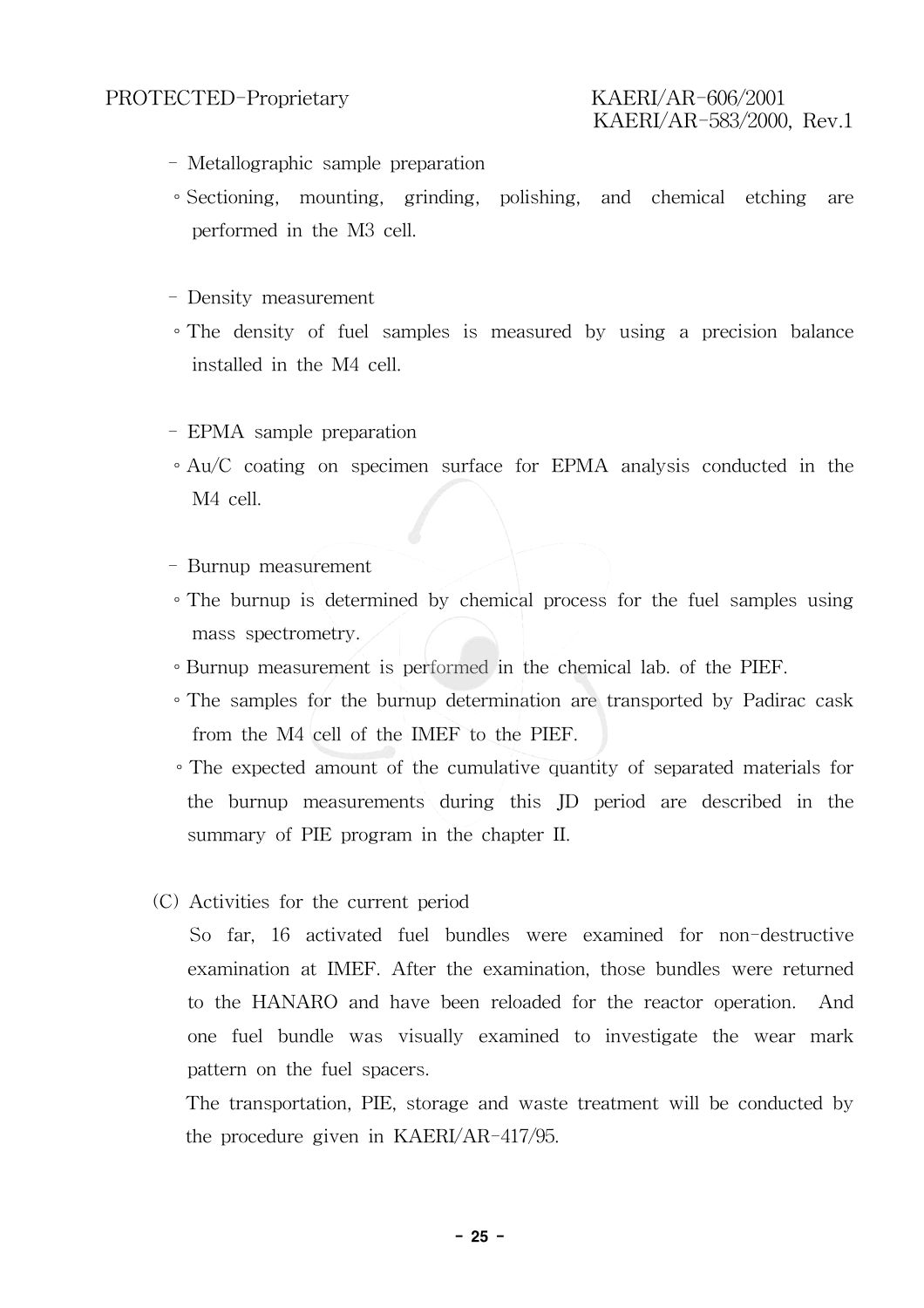- (D) Plan for the next period (2002-2006) During this period, two spent fuels per year are expected to be examined in IMEF to verify fuel performance and integrity. Total number of HANARO fuel bundles to be examined at IMEF will not exceed ten bundles during this period.
- 4) Storage of unexamined fuels

The unexamined fuel rods and rod cuts are put into a stainless steel container and sent back to HANARO pool for storage.

The storage will be conducted by the procedures described in KAERI/AR-417/95.

5) Radioactive waste treatment

Radioactive wastes are categorized into fuel specimen, liquid waste and solid waste for which their treatment methods are described in the followings;

- Fuel specimen

Fuel specimens examined are stored in the storage rack of the M4 cell

- Solid waste
	- ∘High level active wastes are put in 50 liter stainless steel container which is water-tight, while low level active wastes are put in plastic bags and 200 liter drum.
	- ∘These are transferred to the RWTF for temporary storage.
- Liquid waste
	- ∘The liquid wastes come mainly from the pool water treatment unit, are transferred to the low level active waste tanks located in the RIPF and then to the RWTF.
	- ∘A small quantity of liquid wastes produced during fuel cutting, grinding, and polishing etc. in the hot cells is plastered in a can inside the cell and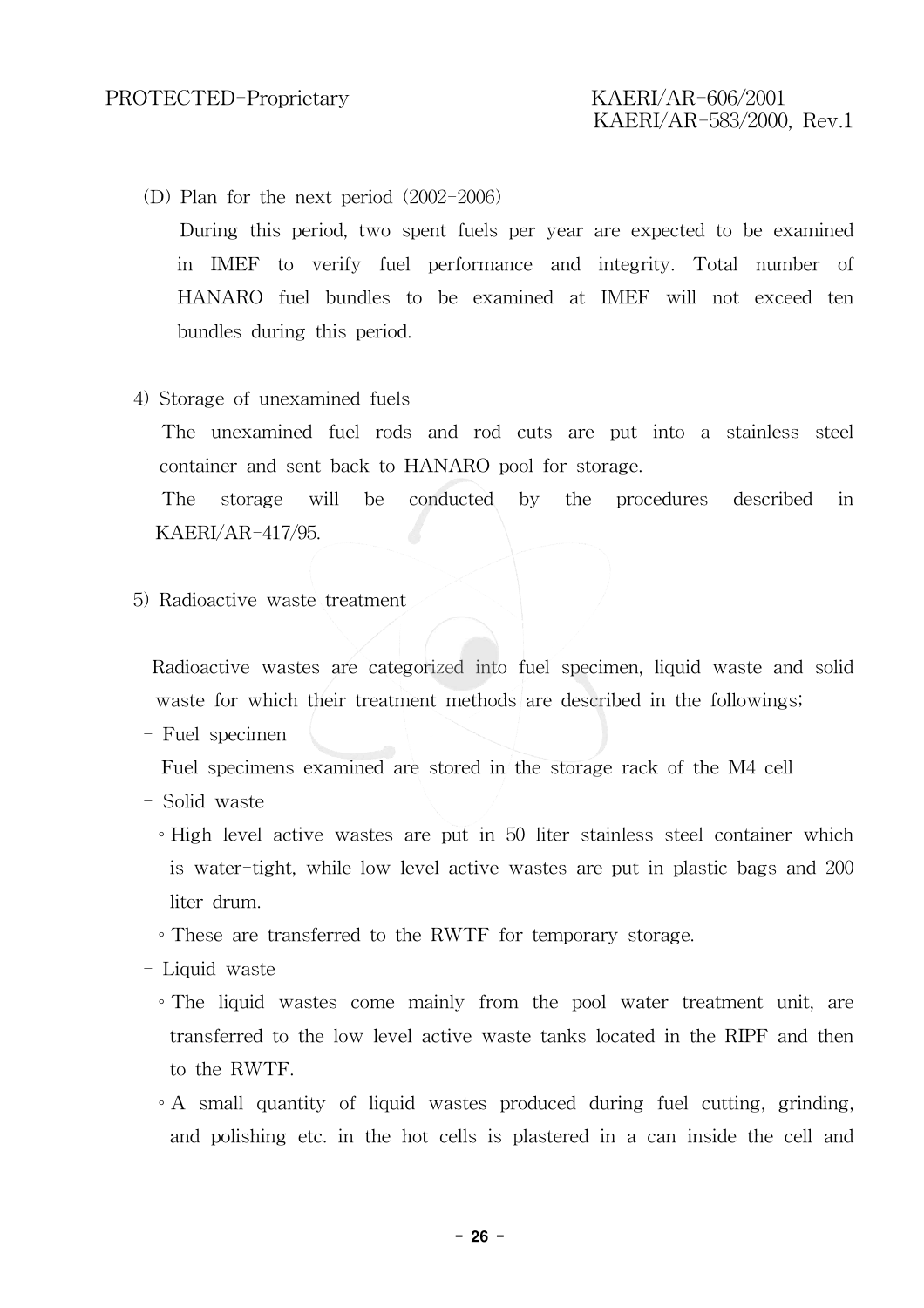then treated like a high level active solid waste.

- ∘The low active liquid wastes which come from intervention area and other contaminated areas are sent to the low level active waste tanks located in the RIPF and then to the RWTF.
- ∘In general, the radioactive waste treatment will be conducted by the procedures described in the section of 5) Radioactive Waste Treatment in the part A. PIE of PWR Irradiated Fuels.

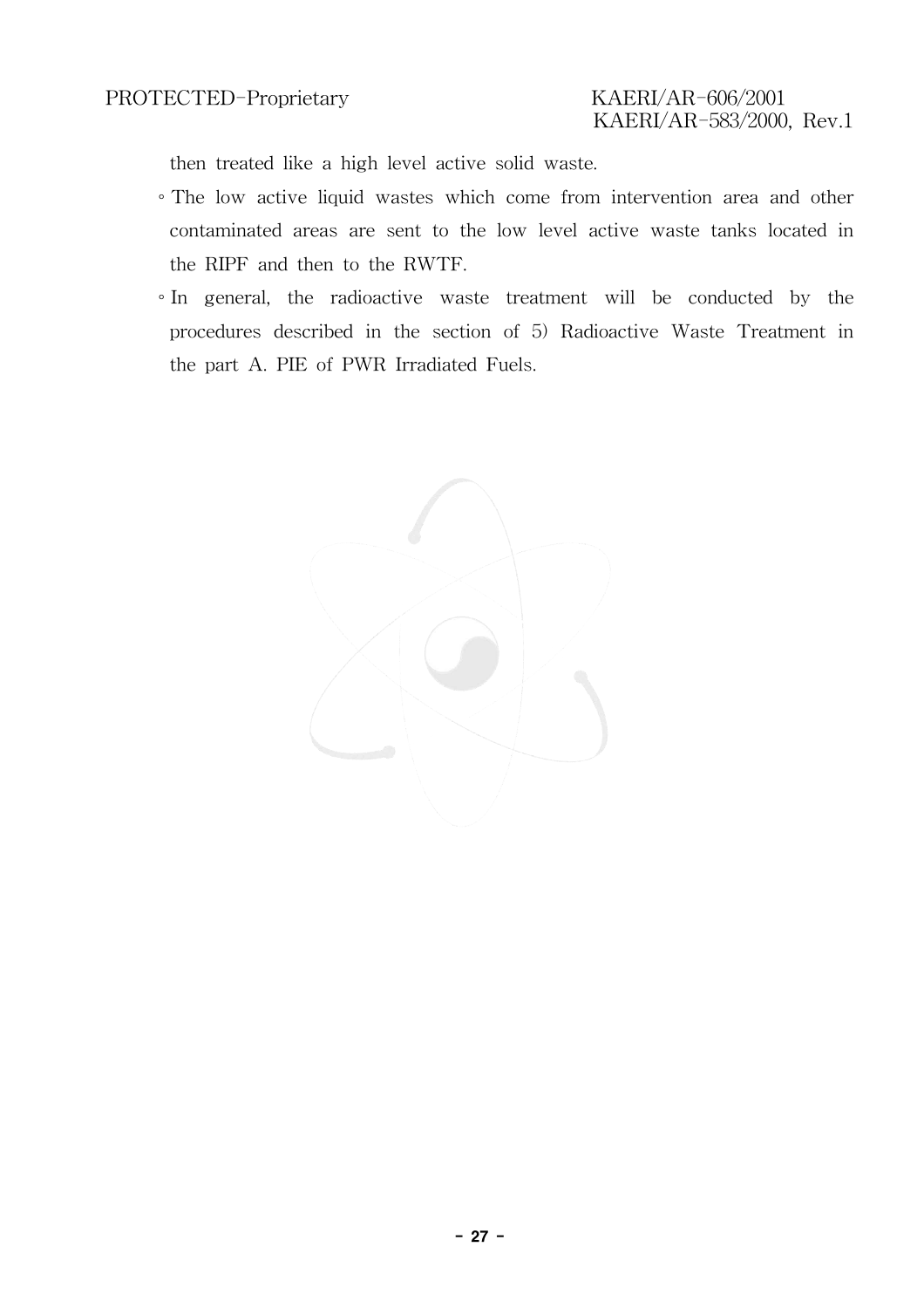### F. HANARO Development Fuel

1) Transportation

The HANARO development fuel will be transported from the HANARO pool to the IMEF by using a shipping cask. The expected amounts of fuel transportation to the HANARO between 2002∼2006 are as follows :

- three bundles for U-Mo dispersion fuel
- $-1$  bundle for U<sub>3</sub>Si dispersion fuel
- 4 mini-plates for U-Mo dispersion fuel

#### 2) Fuel specifications

(A) U-Mo dispersion fuel (Rod-type)

| Contents      | Descriptions                                                                                                                                     |  |  |  |  |
|---------------|--------------------------------------------------------------------------------------------------------------------------------------------------|--|--|--|--|
| Bundle type   | Bundle of 18 rods, or bundle of 36 rods                                                                                                          |  |  |  |  |
| Dimensions    | Same as HANARO driver fuel                                                                                                                       |  |  |  |  |
| Fuel material |                                                                                                                                                  |  |  |  |  |
| (composition) | U-7 wt.% Mo, U-9 wt.% Mo                                                                                                                         |  |  |  |  |
|               | (2 kinds of compositions)                                                                                                                        |  |  |  |  |
| (enrichment)  | U-235: $19.75 \pm 0.20$ wt.%                                                                                                                     |  |  |  |  |
| Burnup        | 3 irradiation tests<br>1) 40 at.% (bundle with 10 fuel rods)<br>2) 70 at.% (bundle with 12 fuel rods)<br>3) 60 at.% (bundle with full fuel rods) |  |  |  |  |

(B) U3Si dispersion fuel (Rod-type)

| Contents                                   | Descriptions                                                 |  |  |  |  |  |  |
|--------------------------------------------|--------------------------------------------------------------|--|--|--|--|--|--|
| Bundle type                                | Bundle consisting of 18 standard rods<br>and 18 reduced rods |  |  |  |  |  |  |
| Dimensions                                 | Same as HANARO driver fuel                                   |  |  |  |  |  |  |
| Fuel core<br>(composition)<br>(enrichment) | $U_3Si$<br>$19.75 \pm 0.20$ wt.%                             |  |  |  |  |  |  |
| Burnup                                     | $60 \text{ a/o}$<br>(bundle with full fuel rods)             |  |  |  |  |  |  |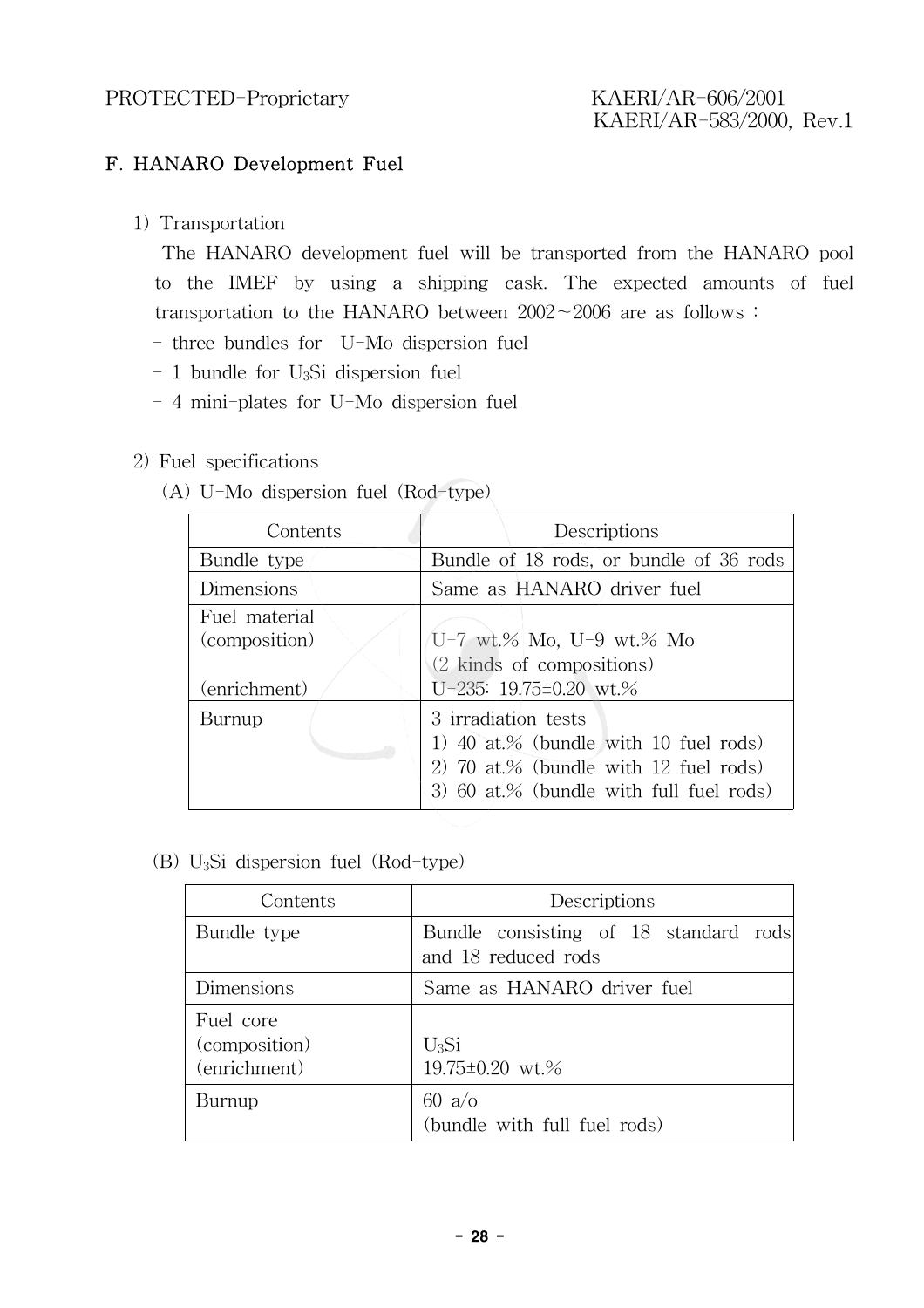(C) U-Mo dispersion fuel (Plate-type)

| Contents                                   | Descriptions                                              |
|--------------------------------------------|-----------------------------------------------------------|
| Bundle type                                | Bundle of 4 mini-plates                                   |
| Dimensions                                 | Same as HANARO driver fuel                                |
| Fuel core<br>(composition)<br>(enrichment) | $25 \text{ vol.}\% \text{ U-Mo}$<br>$19.75 \pm 0.20$ wt.% |
| Burnup                                     | 1 type<br>$-60 a/o$                                       |

- 3) Post-irradiation examination
	- (A) Scope of work
		- Nondestructive examination in hot cell
			- ∘Dismantling of fuel bundle
			- ∘Visual examination and photography
			- ∘Measurement of dimensional change
			- ∘Axial gamma scanning
		- Destructive examination of fuel rods in hot cell
			- ∘Fuel rod cutting
			- ∘Grinding/Polishing/Chemical etching
			- ∘Measurement of dimensional change
			- ∘Fuel density measurements
			- ∘Chemical composition examinations
			- ∘Metallography
			- ∘Electron probe microanalysis
			- ∘Bending test
			- ∘Blistering test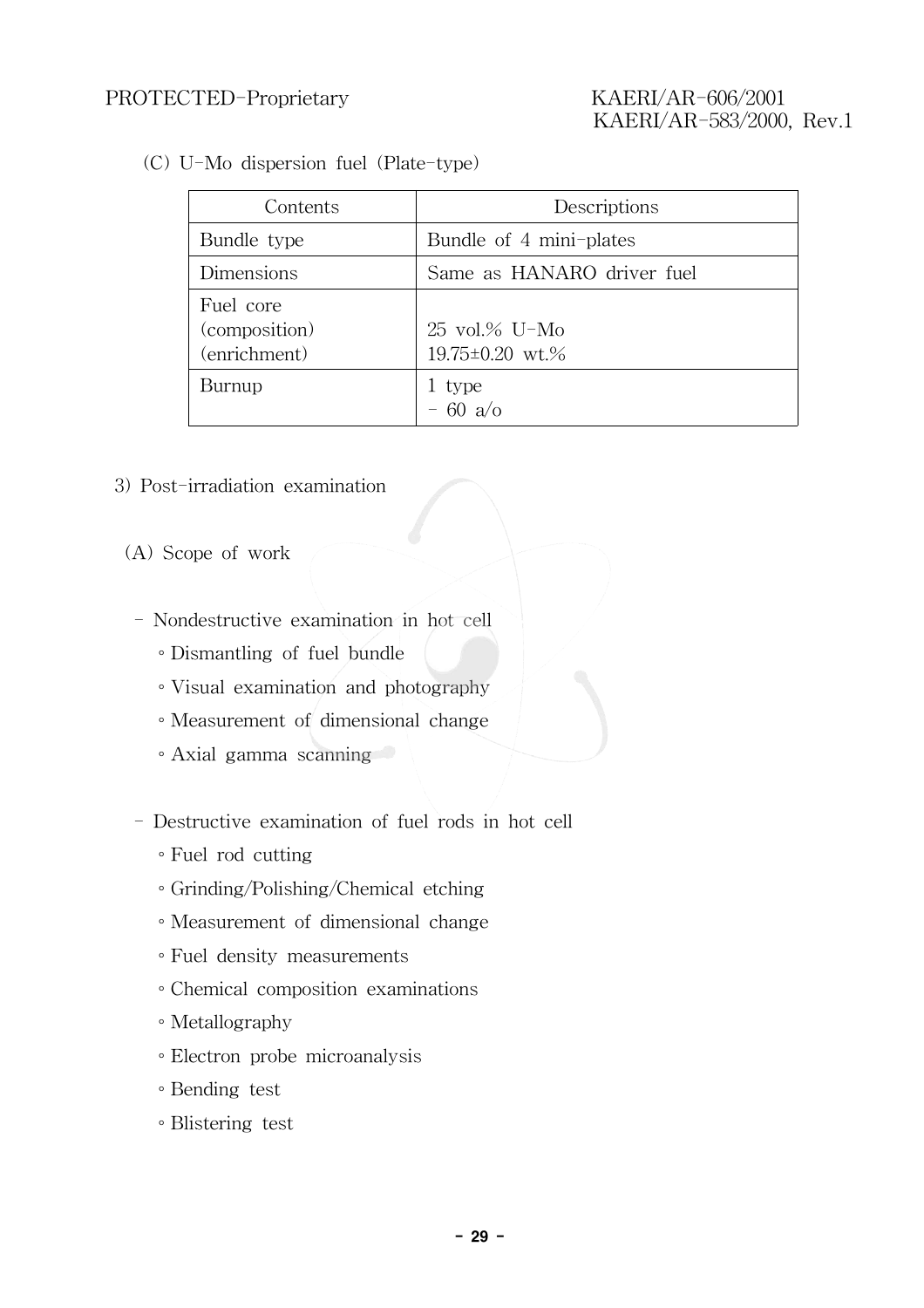- (B) Method
	- Cask receiving and unloading
		- ∘Checking of the dose rate close to the cask transport trailer
		- ∘Transfer of the cask to the decontamination room (IMEF), where the surface washing is performed.
		- ∘Transferring of the cask to the unloading pool and remove of the cask lid by over-head crane.
		- ∘Unloading of the fuel rod/fuel bundle from the cask by handling tool.
		- Fuel transfer from/to hot cell
			- ∘The fuel bundles are transferred to the M1 cell of the IMEF through the channel connected with the pool by the use of bucket elevator.
		- Fuel bundle dismantling
			- ∘Transferring fuel bundle to a dismantling machine by which the end plate of the bundle is removed.
		- Nondestructive test of rod
			- ∘Placing the fuel rods on the examination multi-bench which is vertically positioned in the M1 cell.
			- ∘Performing visual inspection, photography, profilometry, measurement of dimensional change, and axial gamma scanning.
		- Fuel rod cutting
			- ∘The cutting of the fuel rod is carried out in the M2 cell.
				- Maximum five (5) rods are selected from a bundle and usually five (5) samples of 2 cm in length are taken from each rod for destructive examination.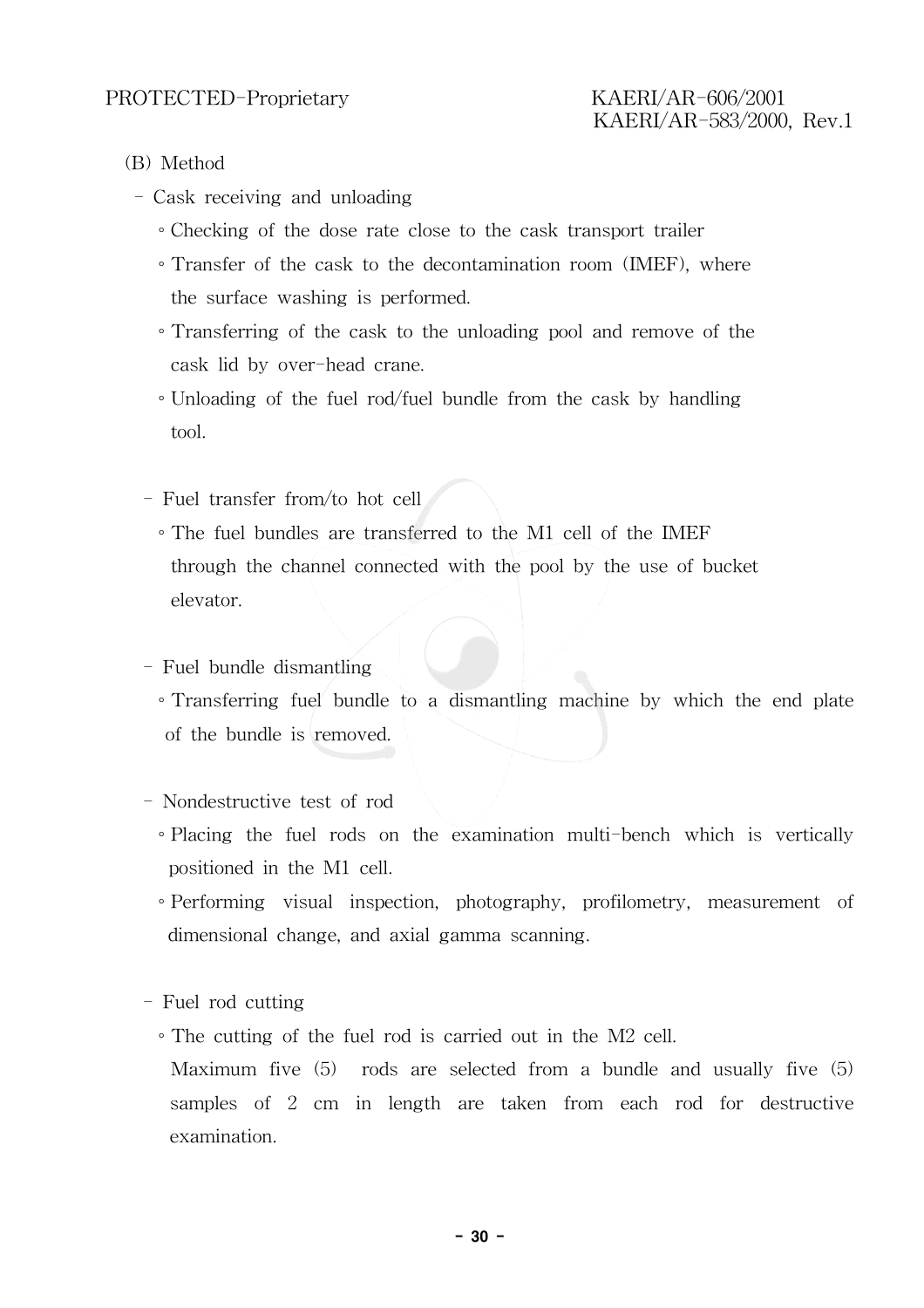- Blistering test
	- ∘Blistering test is carried out in the M2 cell.
- Metallographic sample preparation
	- ∘Sectioning, mounting, grinding, polishing and chemical etching are performed in the M3 cell.
- Metallography
	- ∘Microstructural observation is performed in the M7 lead cell.
- Density measurement
	- ∘The density of fuel samples is measured by using a precision balance installed in the M4 cell.
- EPMA sample preparation
	- ∘Au/C coating on specimen surface for EPMA analysis conducted in the M4 cell.

- Burnup measurement

- ∘The burnup is determined by the measurement of 148Nd separated chemically from the fuel sample by means of mass spectrometry.
- ∘Burnup measurement is performed in the Chemical Lab. of the PIEF.
- ∘The samples to be analyzed are transported by a small cask from the M4 cell of the IMEF to the PIEF.
- ∘The expected amount of the cumulative quantity of separated materials for the burnup measurements during this JD period are described in the summary of PIE program in the chapter II.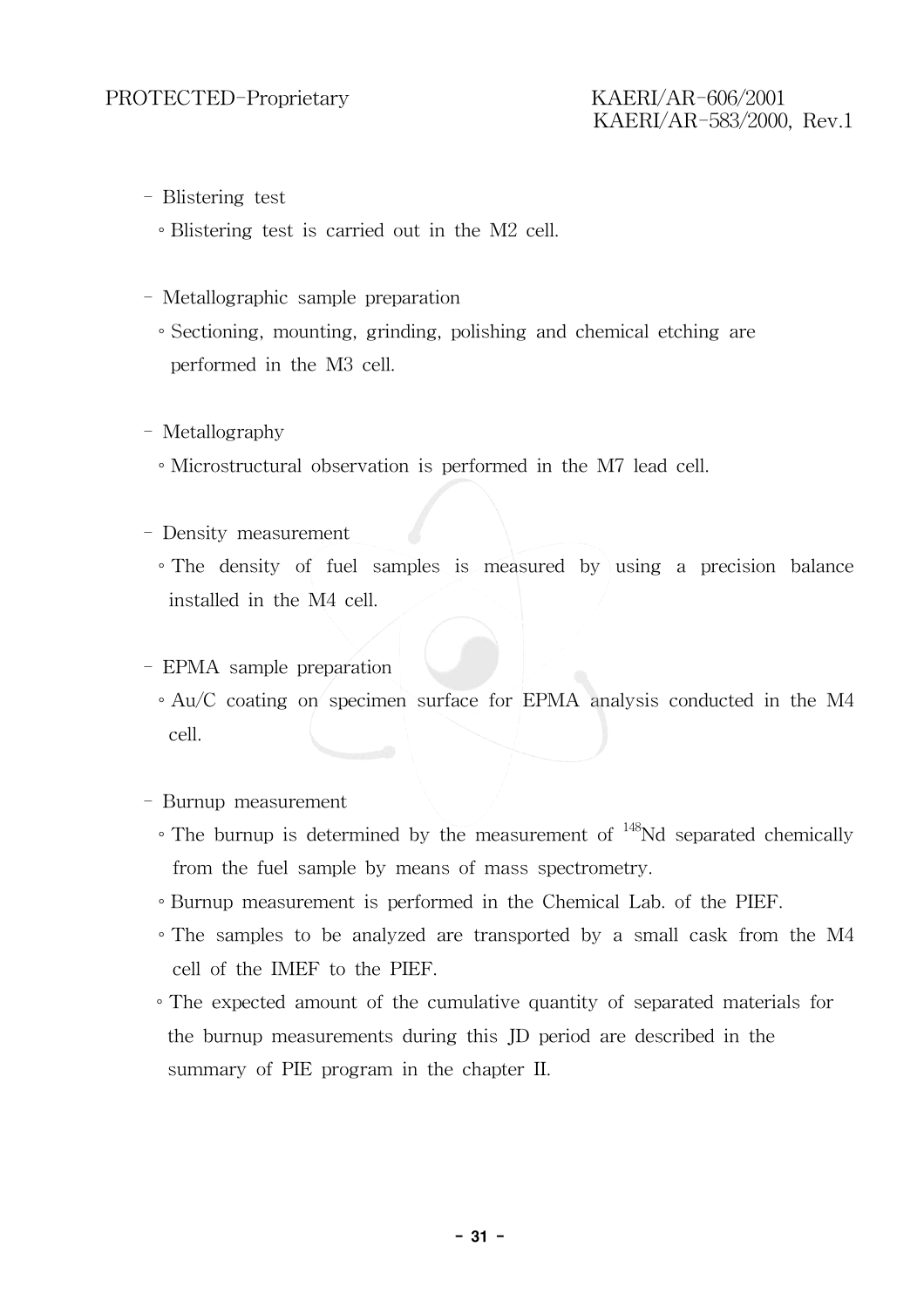# KAERI/AR-583/2000, Rev.1

(C) Schedule (year)

| $\Box$ transportation(to IMEF) | <b>PIE</b> |
|--------------------------------|------------|
|                                |            |

| Fuels                            | Quantity    | $'$ 02 | ′03 | $^{\prime}$ ()4 | ′05 | $^{\prime}$ 06 | Remarks    |
|----------------------------------|-------------|--------|-----|-----------------|-----|----------------|------------|
| $1. U-Mo$<br>dispersion fuel     | 3 bundle    |        |     |                 |     |                | Rod Type   |
| $2. U-Si$<br>dispersion fuel     | 1 bundle    |        |     |                 |     |                | Rod Type   |
| 3. U-Mo Plate<br>dispersion fuel | mini-plates |        |     |                 |     |                | Plate Type |

4) Storage of unexamined fuels

The unexamined fuel bundles, fuel rods and rod-cuts are put into a stainless steel container and then sent back to the HANARO storage pool.

5) Radioactive waste treatment

The radioactive waste treatment will be conducted by the procedures described in the section of 5) Radioactive Waste Treatment in the part A. PIE of PWR Irradiated Fuels.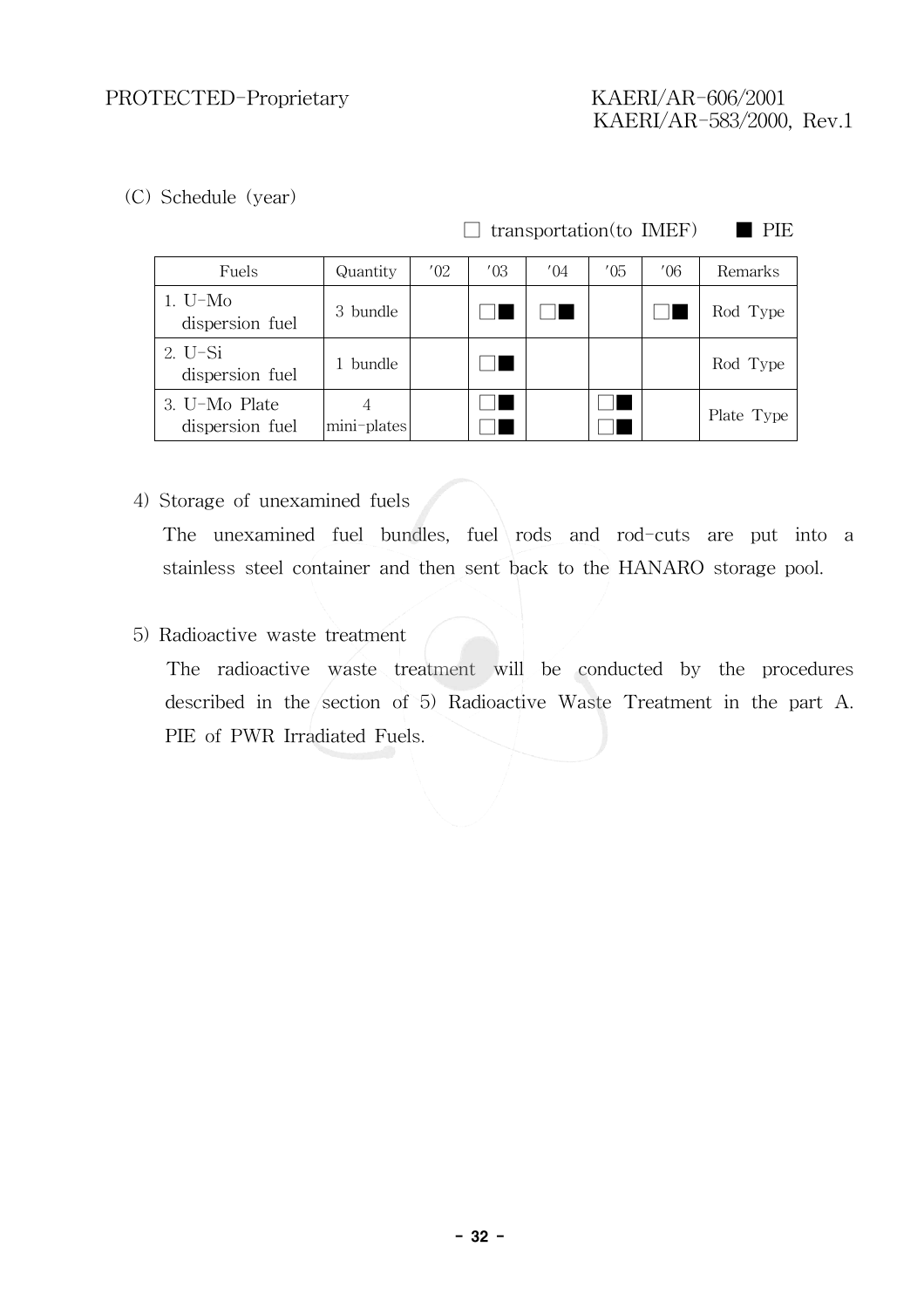#### G. HANARO Standard Fuel

1) Transportation

The HANARO standard fuels irradiated at HANARO will be transported from the HANARO pool to the IMEF by using a shipping cask.

#### 2) Fuel specifications

| Contents                           | Descriptions                              |  |  |  |
|------------------------------------|-------------------------------------------|--|--|--|
| Fuel core                          |                                           |  |  |  |
| Composition, wt.%                  | 61.4 wt.% U <sub>3</sub> Si, 38.6 wt.% Al |  |  |  |
| Enrichment, wt.% U-235             | 19.75                                     |  |  |  |
| Diameter, mm                       | 6.35 (standard diameter)                  |  |  |  |
|                                    | 5.50 (reduced diameter)                   |  |  |  |
| Fissile loading, $g U-235/element$ | 13.8 (standard diameter)                  |  |  |  |
| Cladding                           |                                           |  |  |  |
| Alloy designation                  | Alcan 6102 (AA1060)                       |  |  |  |
| Thickness, mm                      | $0.76$ (standard diameter)                |  |  |  |
|                                    | 1.185 (reduced diameter)                  |  |  |  |
| Fuel element                       |                                           |  |  |  |
| Outside diameter, mm               | 7.87                                      |  |  |  |
| Diameter over fins, mm             | 9.91                                      |  |  |  |
| Number of fins                     |                                           |  |  |  |

Total fissile contents  $(U^{235})$  of the 18 standard elements is 247.5 g  $U^{235}$ 

#### 3) Post-irradiation examination

The expected amount of HANARO standard bundles examined for PIE will be 10 bundles during this JD period (2002∼2006)

4) Storage of unexamined fuels

The unexamined fuel bundles, fuel rods and rod-cuts are put into a stainless steel container and then sent back to the HANARO storage pool.

5) Radioactive waste treatment

The radioactive waste treatment will be conducted by the procedures described in the section of 5) Radioactive Waste Treatment in the part A. PIE of PWR Irradiated Fuels.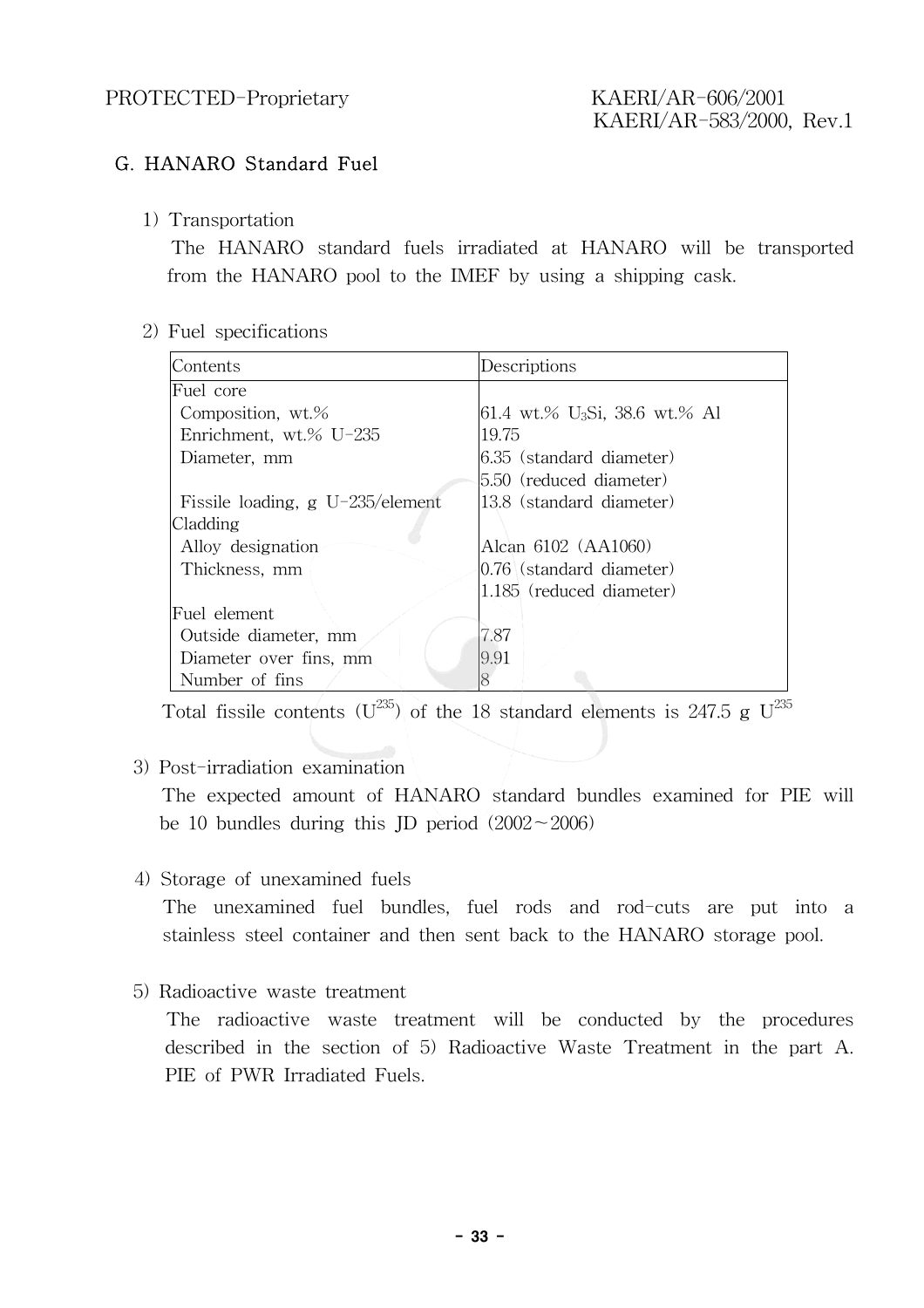#### H. DUPIC Fuels

General description of the DUPIC program is depicted in KAERI/AR-584/2000, Rev. 1. In this section, specifically DUPIC related PIE activities will be described.

DUPIC fuel specifications and quantities described below are maximum estimated amounts of the post-irradiation examination at KAERI for DUPIC fuel development during the terms from April 2002 to March 2007. And they are estimated by considering the irradiated fuels and irradiation assembly rigs irradiated in HANARO reactor. The proposed DUPIC fuel irradiation plan is summarized as shown in Table I-3.

#### 1) Transportation

The DUPIC fuel irradiated in rig or FTL at the HANARO will be transported from the HANARO pool to the IMEF by using the same cask as that of HANARO drive fuel. DUPIC fuel means elements, mini-elements in rig or FTL. Samples for chemical analysis, and/or metallography, optical/SEM observations, out-of-pile annealing experiments will be transported from IMEF to PIEF by using the PADIRAC system.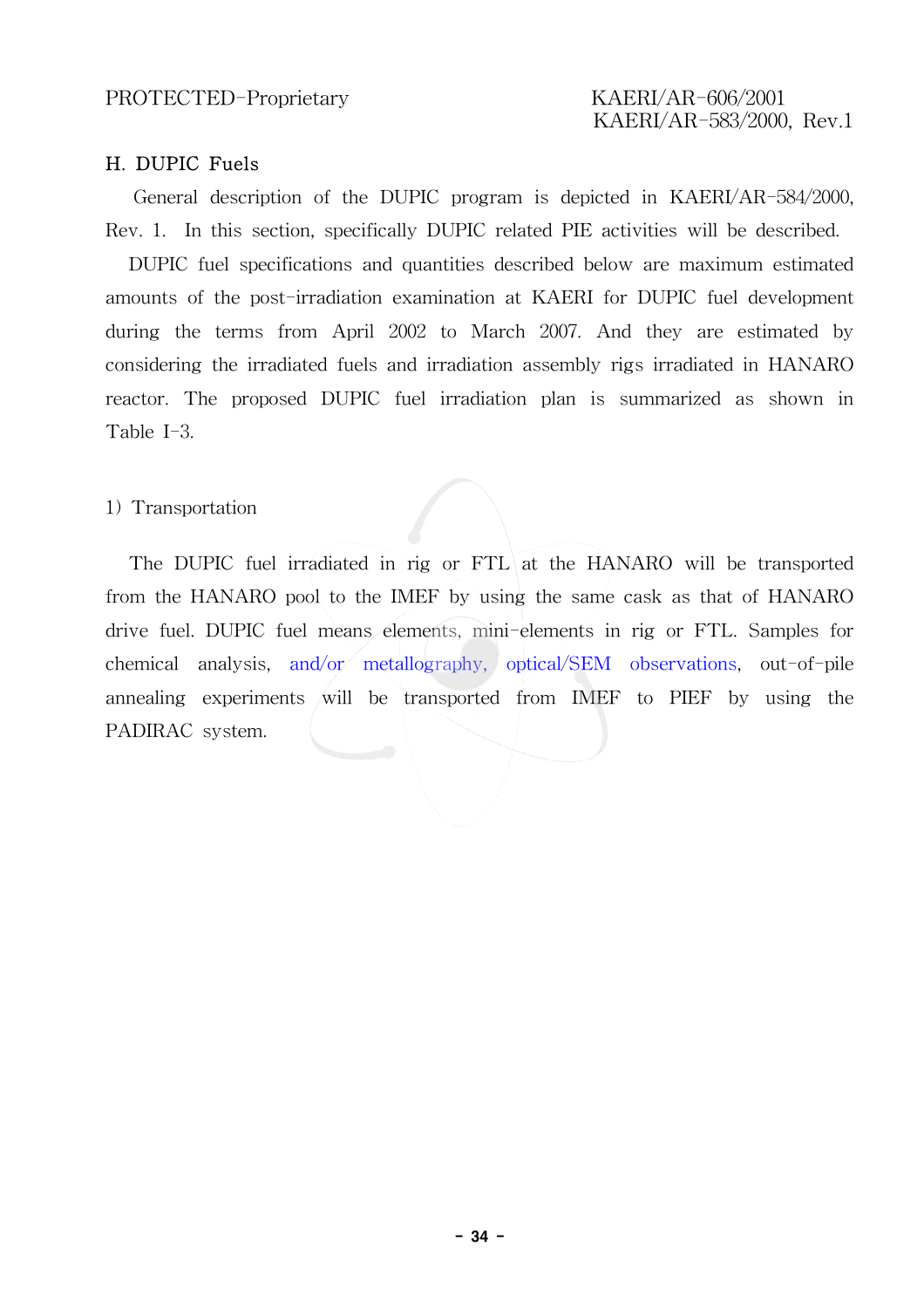# KAERI/AR-583/2000, Rev.1

| Table I-3. Overall DUPIC Fuel Irradiation Test Plan at KAERI |  |                         |  |  |
|--------------------------------------------------------------|--|-------------------------|--|--|
|                                                              |  | (Apri1 2002~March 2007) |  |  |

| Fiscal year                                 | Irradiation Quantity                                                                    | Irradiation Test                                                                         | Remarks                                                                                                                                                                                                                                           |
|---------------------------------------------|-----------------------------------------------------------------------------------------|------------------------------------------------------------------------------------------|---------------------------------------------------------------------------------------------------------------------------------------------------------------------------------------------------------------------------------------------------|
| 2002<br>(April 2002)<br>$~\sim$ March 2003) | 3 mini-elements $\times$<br>5 pellets/element $\times$<br>10 g/pellet = 150 g           | 1 time irradiation<br>for a year with 3<br>mini-elements in<br>a Rig at<br><b>HANARO</b> | SPND(Self-Power Neutron Detector)<br>Pellet centerline temperature<br>measurement<br>DUPIC and/or NU-Dy poison pellets<br>Target burnup:12,000 MWd/tU<br>Some of irradiation pellets might be<br>made either of SIMFUEL, UO2 or<br>$NU$ -Dy       |
| 2003<br>(April 2003<br>$~\sim$ March 2004)  | 3 mini-elements $\times$<br>$5$ pellets/element $\times$<br>10 g/pellet = 150 g         | 1 time irradiation<br>for a year with 3<br>mini-elements in<br>a Rig at<br><b>HANARO</b> | <b>SPND</b><br>Pellet centerline temperature<br>measurement<br>Cladding inner pressure<br>DUPIC and/or NU-Dy poison pellets<br>Target burnup: 12,000 MWd/tU<br>Some of irradiation pellets might be<br>made either of SIMFUEL, UO2 or<br>$NU$ -Dy |
| 2004<br>(April 2004<br>$~\sim$ March 2005)  | 3 mini-elements $\times$<br>$5$ pellets/element $\times$<br>10 g/pellet = $150$ g       | 1 time irradiation<br>for a year with 3<br>mini-elements in<br>a Rig at<br><b>HANARO</b> | <b>SPND</b><br>Pellet centerline temperature<br>measurement<br>DUPIC and/or NU-Dy poison pellets<br>Target burnup: 20,000 MWd/tU<br>Some of irradiation pellets might be<br>made either of SIMFUEL, UO2 or<br>$NU-Dy$                             |
| 2005<br>(April 2005<br>$~\sim$ March 2006)  | 7 elements $\times$<br>50 large pellets/<br>element× 22.5<br>$g$ /pellet = 7.9 kg       | 1 time irradiation<br>up to 10,000<br>MWd/tU at<br><b>HANARO</b>                         | 10,000 MWd/tU burnup<br>Using Fuel Test Loop Facility to be<br>developed at HANARO                                                                                                                                                                |
| 2006<br>(April 2006)<br>$~\sim$ March 2007) | 7 elements $\times$<br>50 large pellets/<br>element× 22.5<br>$g/\text{pellet} = 7.9$ kg | 1 time irradiation<br>up to 20,000<br>MWd/tU at<br><b>HANARO</b>                         | 20,000 MWd/tU burnup<br>Using Fuel Test Loop Facility to be<br>developed at HANARO                                                                                                                                                                |

\* The PIE of the last irradiated bundle (7.9 kg) in March 2006 will be postponed to the next scope of Joint Determination.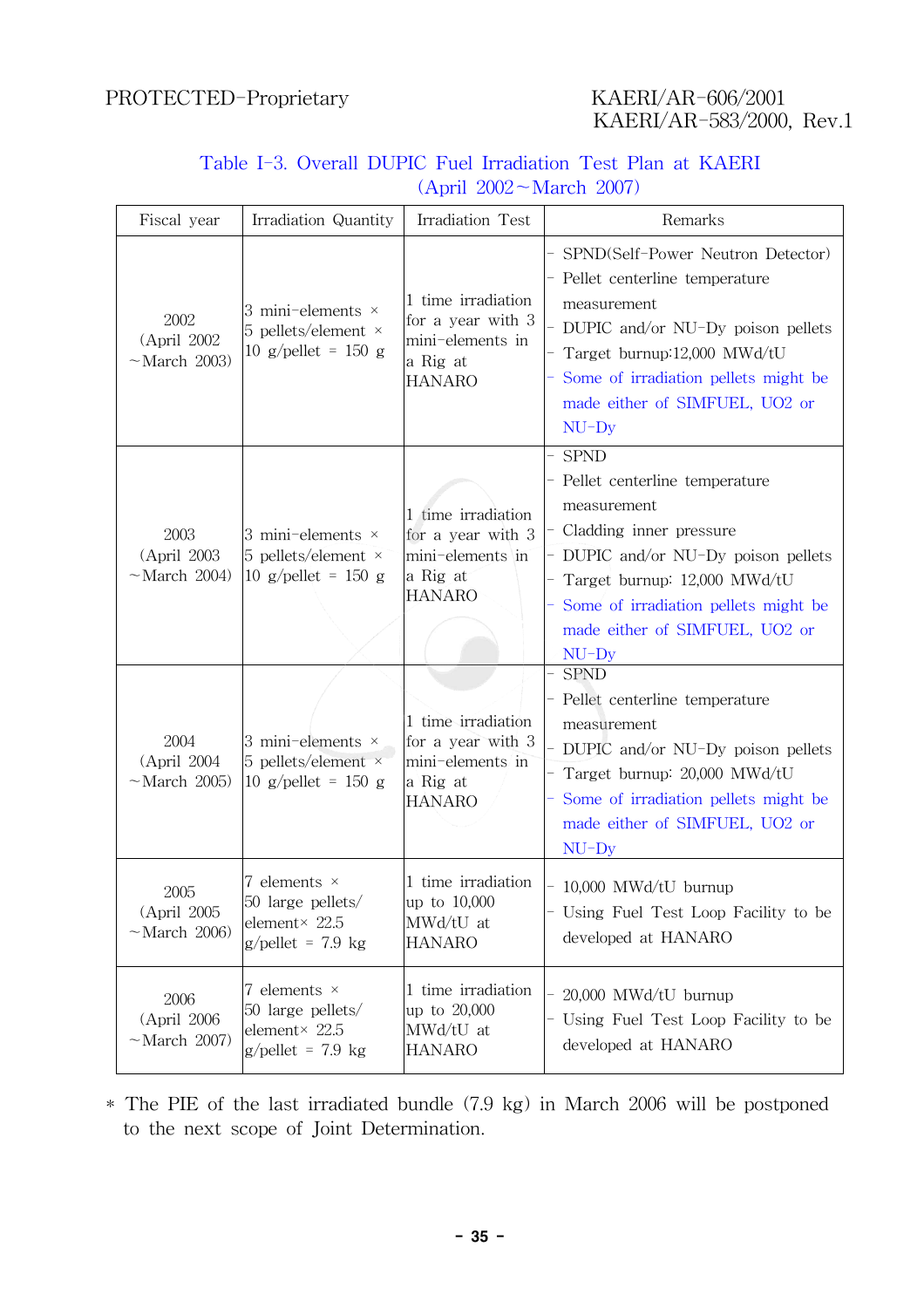#### 2) Fuel specifications

|  |  |  | Table I-4 Fuel specifications |
|--|--|--|-------------------------------|
|--|--|--|-------------------------------|

|                | Rig                | Element                   | Mini-element     |
|----------------|--------------------|---------------------------|------------------|
| Weight         | $3.05$ kg          | $1.125$ kg                | 50 g             |
| Length         | 980 mm             | $500$ mm                  | $200$ mm         |
| Stack length   | $960$ mm           | 480 mm                    | $50 \text{ mm}$  |
| Diameter       | 60 mm              | $13.5$ mm                 | $12 \text{ mm}$  |
| Composition    | Aluminium          | spent fuel                | spent fuel       |
| <b>Remarks</b> | For 3 mini-element | CANFLEX bundle (43)       | element assembly |
|                |                    | elements), or CANDU-6     |                  |
|                |                    | bundle (37 elements) type |                  |

#### 3) Post-irradiation examination

- (a) Scope of work
	- Nondestructive examination in hot cells
		- Dismantling of DUPIC fuel
		- Visual examination and photography
		- Measurement of dimensional change
		- Eddy current test
		- X-ray radiography
		- gamma scanning
	- Destructive examination in hot cells
		- Fission gas analysis
		- Out-of-pile annealing experiments
		- Cutting/Grinding/Polishing/Etching
		- Microstructure analysis (optical/SEM/EPMA)
		- Density measurement
		- Hardness
		- Chemical analysis
		- Physical properties measurement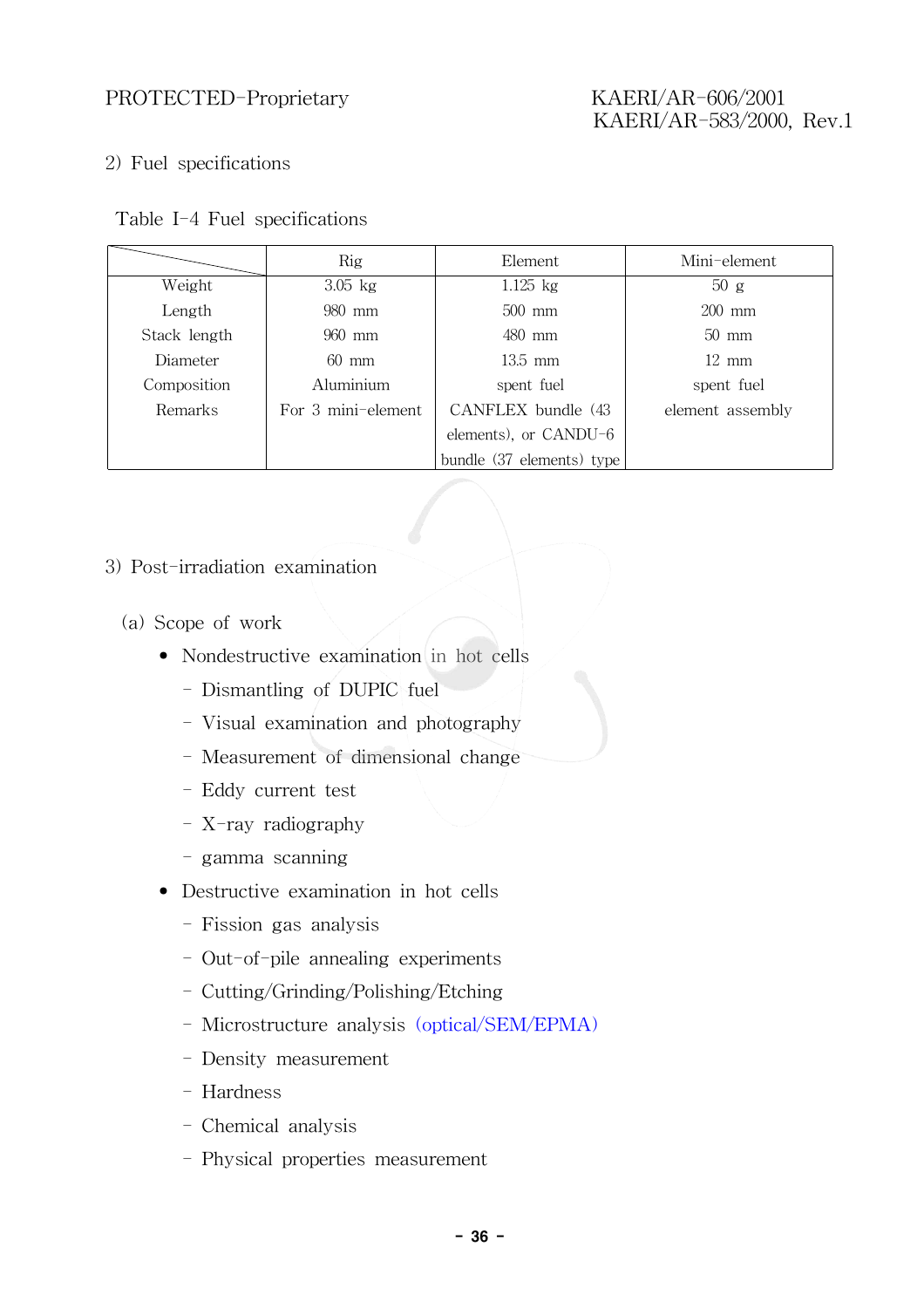- (b) Methods
	- Cask receiving and unloading
		- Checking the dose rate close to the cask transport trailer.
		- Transfer the cask to the unloading pool and remove of the cask lid by overhead crane.
		- Unloading of the fuel from the cask by handling tool
	- Fuel transfer from pool to hot cell
		- The fuels are transferred to the M1 cell of the IMEF through the channel connected with the pool by the use of bucket elevator.
	- Fuel dismantling
		- Transfer to a dismantling machine by which the end plate of the fuel assembly is removed
	- Nondestructive test
		- Place the fuel on the rod examination multi-bench which is vertically positioned in the M1 cell
		- Perform visual inspection and photography, profilometry, eddy current test, X-ray radiography, and gamma scanning
	- Fission gas collection and analysis
		- Fuel element puncturing is performed by a puncturing device installed in 9404 cell of PIEF.
		- Fission gas collection is made by a gas collection system installed outside the cell, which is connected with a puncturing device installed in 9404 cell.
		- Fission gas collected is sent to the Chemical Lab. of the PIEF for composition analysis.
		- For the study of local gas distribution inside of the irradiated pellets, out-of-pile annealing experiments of irradiated pellets would be performed at PIEF hot cell. A slice of the irradiated pellet would be transported to PIEF for this experiments.
	- Fuel element cutting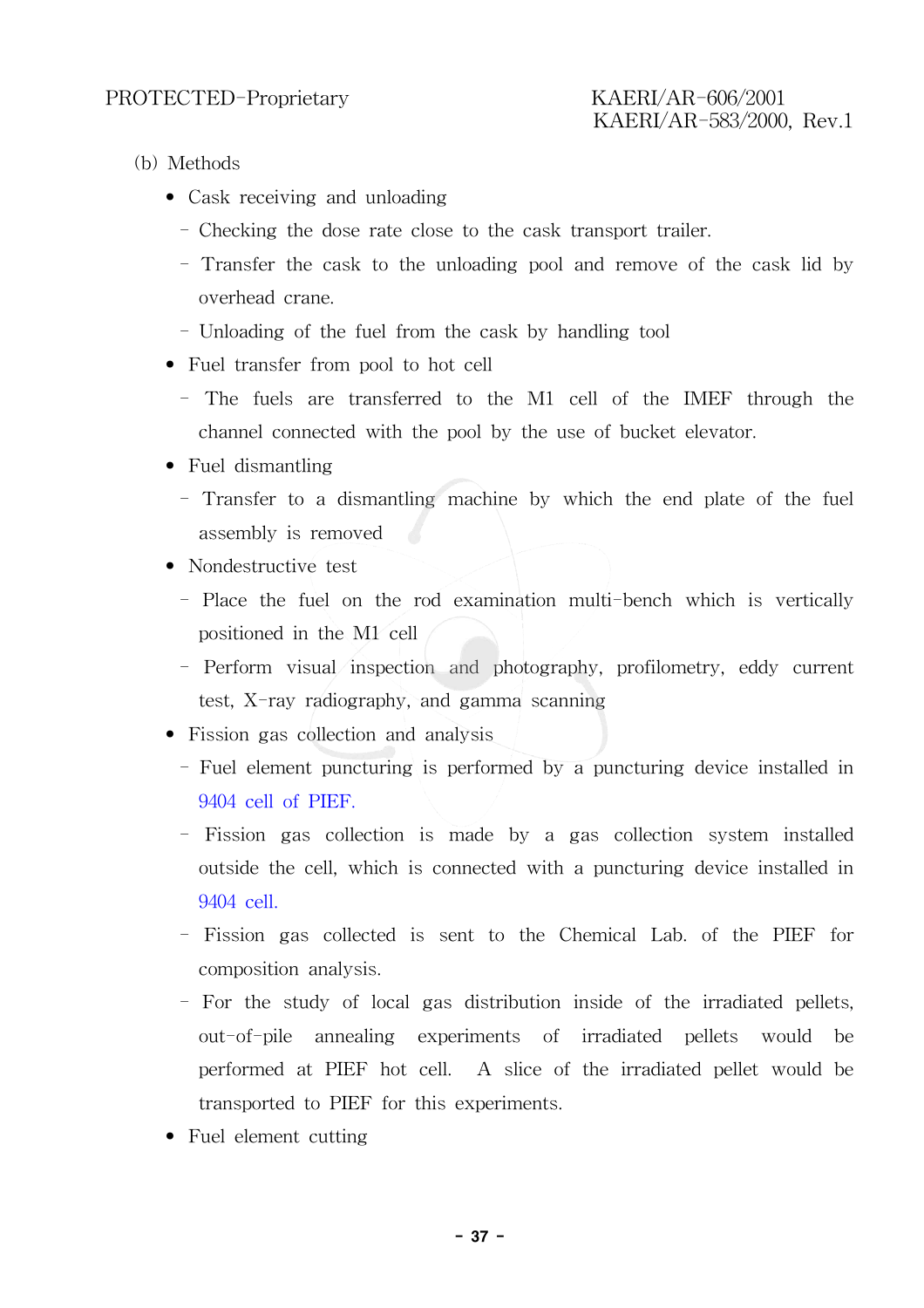- Cutting of the fuel element is carried out in the M2 cell.
- For the PIE of the bundles, elements are selected from a bundle and usually samples of 5 cm in length are taken from each element for destructive examination. The fuel segments which are not examined are put in a container and then are stored in the hot cell and/or pool for temporary storage.
- For the PIE of the elements and mini-elements, each element is cut to prepare destructive examination.
- Metallographic sample preparation
	- Sectioning, mounting, grinding, polishing and chemical etching are performed in the M3 cell, and/or at PIEF
- Metallography
	- Microstructural observations(optical/SEM) are performed in the M7 lead cell, and/or at PIEF.
- EPMA sample preparation
	- Sample preparation for EPMA is conducted in the M3 cell.
	- EPMA examination is carried out at the EPMA room of IMEF.
- TEM sample preparation
	- TEM sample preparation is performed in the M4 cell
	- Replica for TEM observation is prepared in the M4 cell.
- Density measurement
	- The density of the fuel samples is measured by using a precision balance installed in the M7 cell.
- Hardness measurement
	- The hardness of the fuel samples is measured by using a microhardness tester installed in the M7 cell.
- Burnup measurement
	- The burnup is determined by the measurement of  $148$ Nd separated chemically from the fuel sample by means of mass spectrometer.
	- Burnup measurement is performed in the Chemical Lab. of the PIEF.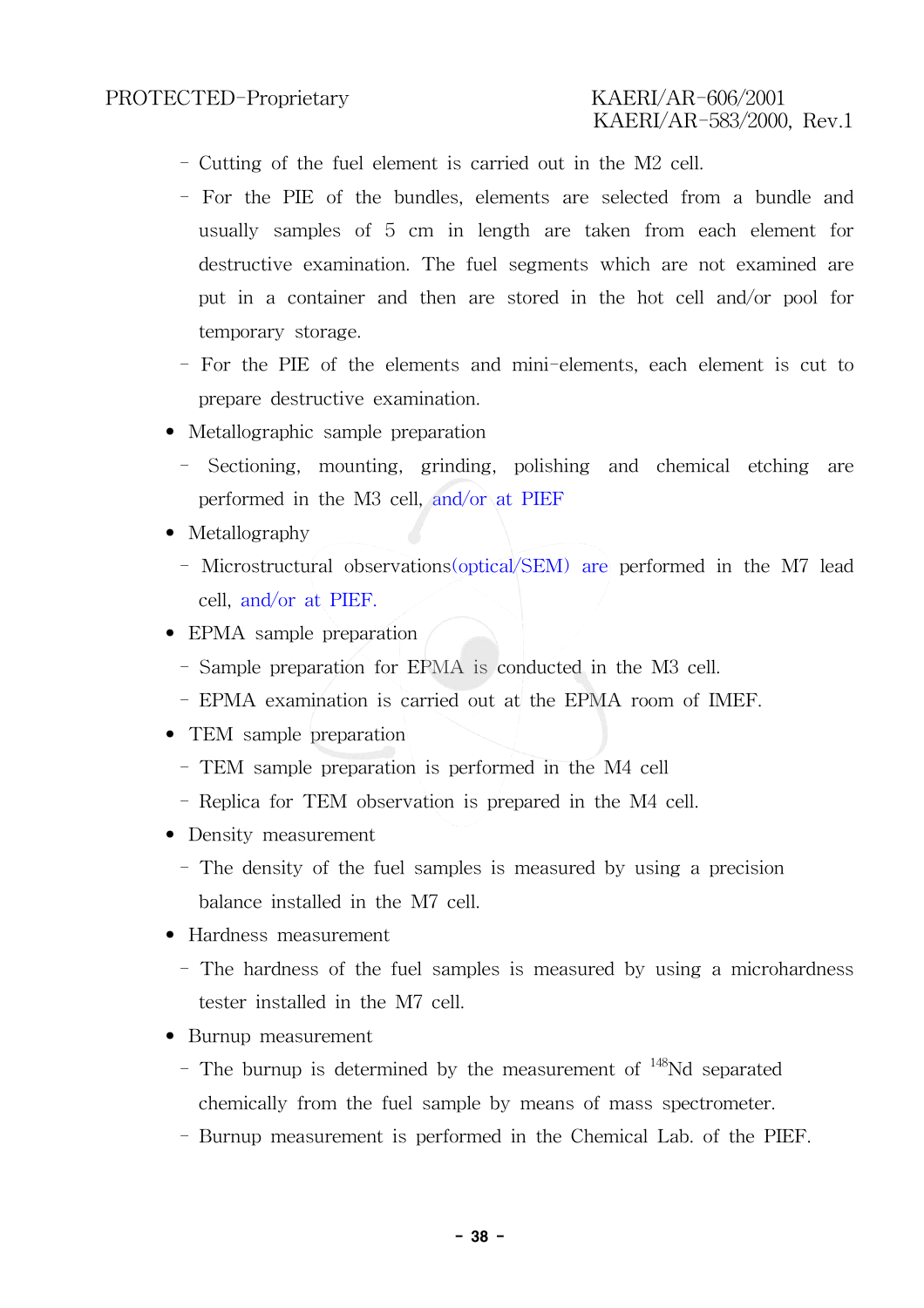- The samples to be analyzed will be transported by a small PADIRAC cask from the M4 cell of the IMEF to the Chemical Lab. of the PIEF.
- The expected amounts of the cumulative quantity of separated materials for the burnup measurements during this JD period are described in the summary of PIE program in the chapter II.
- Physical property measurement
	- Thermal expansion, thermal conductivity and creep tests on the fuel sample are performed in the M5a cell
- (c) Maximum quantity estimated for PIE at KAERI

| Table I-5. Maximum Quantity Estimated for PIE of DUPIC Program |  |  |
|----------------------------------------------------------------|--|--|
| (April $2002 - \text{March } 2007$ )                           |  |  |

| Fiscal year                                 | Source of PIE                                         | Quantity                                                                                  | Remarks                                                                                                   |
|---------------------------------------------|-------------------------------------------------------|-------------------------------------------------------------------------------------------|-----------------------------------------------------------------------------------------------------------|
| 2002<br>(April 2002)<br>$~\sim$ March 2003) | 3 mini-elements irradiated<br>at HANARO in May 2001   | 3 mini-elements $\times$<br>5 pellets/element $\times$<br>10 g/pellet = 150 g             | -Burnup: 8,000 MWd/tU                                                                                     |
| 2003<br>(April 2003)<br>$\sim$ March 2004)  | 3 mini-elements irradiated<br>at HANARO in April 2002 | 3 mini-elements $\times$<br>5 pellets/element $\times$<br>10 g/pellet = 150 g             | -Burnup: 12,000 MWd/tU<br>Some of irradiation pellets<br>might be made either of<br>SIMFUEL, UO2 or NU-Dy |
| 2004<br>(April 2004)<br>$~\sim$ March 2005) | 3 mini-elements irradiated<br>at HANARO in April 2003 | 3 mini-elements $\times$<br>5 pellets/element $\times$<br>10 g/pellet = 150 g             | -Burnup: 12,000 MWd/tU<br>Some of irradiation pellets<br>might be made either of<br>SIMFUEL, UO2 or NU-Dy |
| 2005<br>(April 2005)<br>$~\sim$ March 2006) | 3 mini-elements irradiated<br>at HANARO in April 2004 | 3 mini-elements $\times$<br>5 pellets/element $\times$<br>10 g/pellet = 150 g             | -Burnup: 20,000 MWd/tU<br>Some of irradiation pellets<br>might be made either of<br>SIMFUEL, UO2 or NU-Dy |
| 2006<br>(April 2006)<br>$\sim$ March 2007)  | 7 elements irradiated at<br>HANARO in April 2005      | 7 elements $\times$<br>50 large pellets/<br>element $\times$ 22.5<br>$g$ /pellet = 7.9 kg | -Burnup: 10,000 MWd/tU                                                                                    |
| Total                                       |                                                       | $8.5$ kg                                                                                  |                                                                                                           |

\* The PIE of the last irradiated bundle (7.9 kg) in March 2006 will be postponed to the next scope of Joint Determination.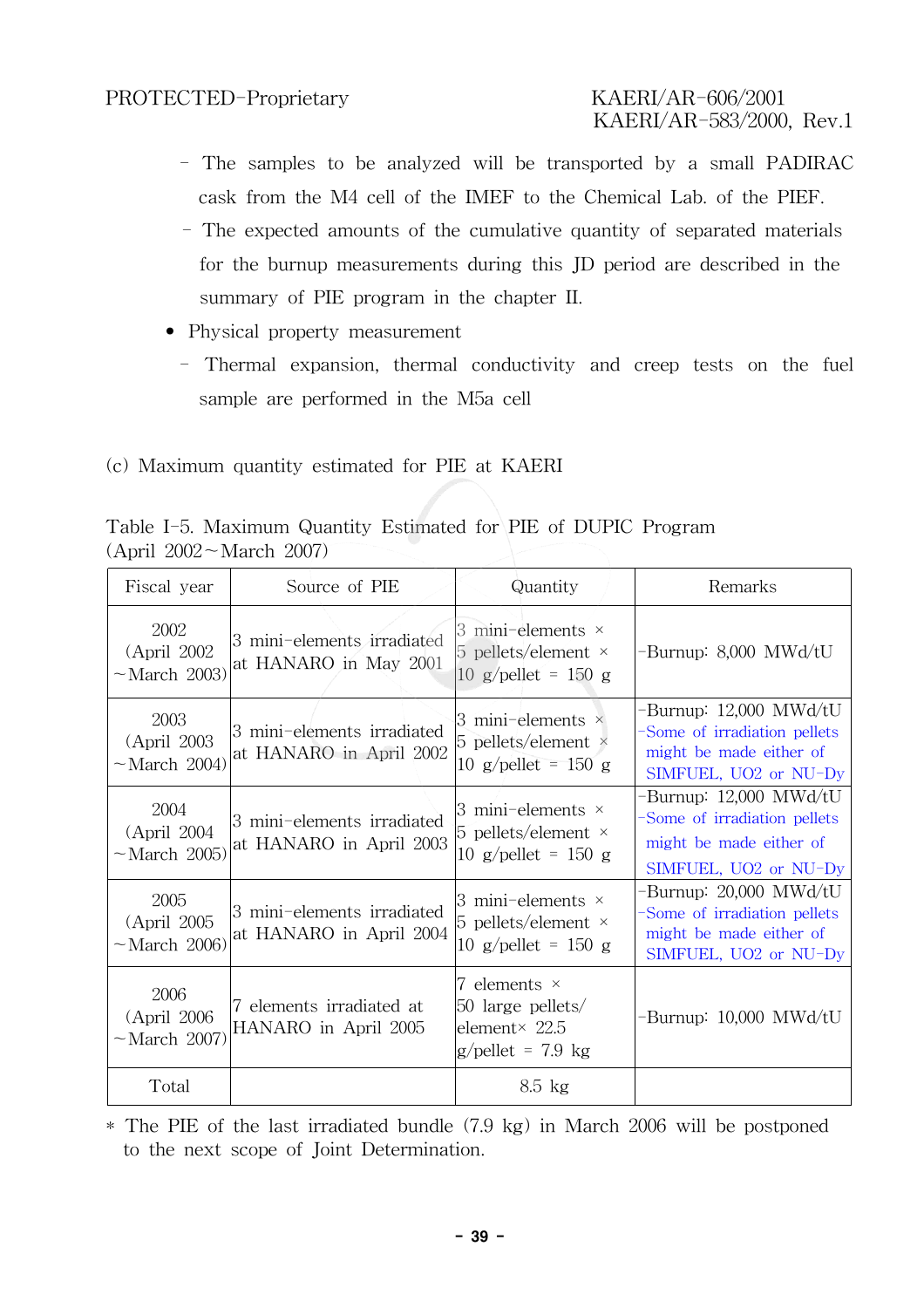## KAERI/AR-583/2000, Rev.1

#### 4) Storage of Unexamined Fuel

The unexamined fuel elements and element-cuts are put into a stainless steel container and then sent to the hot cell and/or pool for temporary storage.

5) Radioactive waste treatment

Radioactive wastes are categorized into fuel specimen, solid waste and liquid waste, for which their treatment methods are described in the followings

- Fuel specimen
	- The fuel specimens examined are put in a container and then are stored in the hot cell and/or pool for temporary storage.
- Solid waste treatment
	- High level active wastes including the dismantled rig are put in 50 L stainless container which is water-tight, while low level active wastes are put in vinyl bags and in 200 L drum.
	- These are transferred to the RWTF for temporary storage.

• Liquid waste treatment

- The liquid wastes come mainly from the pool water treatment unit, and are transferred to the low level active tanks located in the RIPF(Radio-Isotope Production Facility) and then to the RWTF.
- A small quantity of liquid wastes produced during fuel cutting, grinding and polishing etc. in the hot cells is plastered in a can inside the cell and then treated like a high active solid waste.
- The low active liquid wastes which come from intervention area and other contaminated areas are sent to the low level active waste tanks located in the RIPF and then to the RWTF.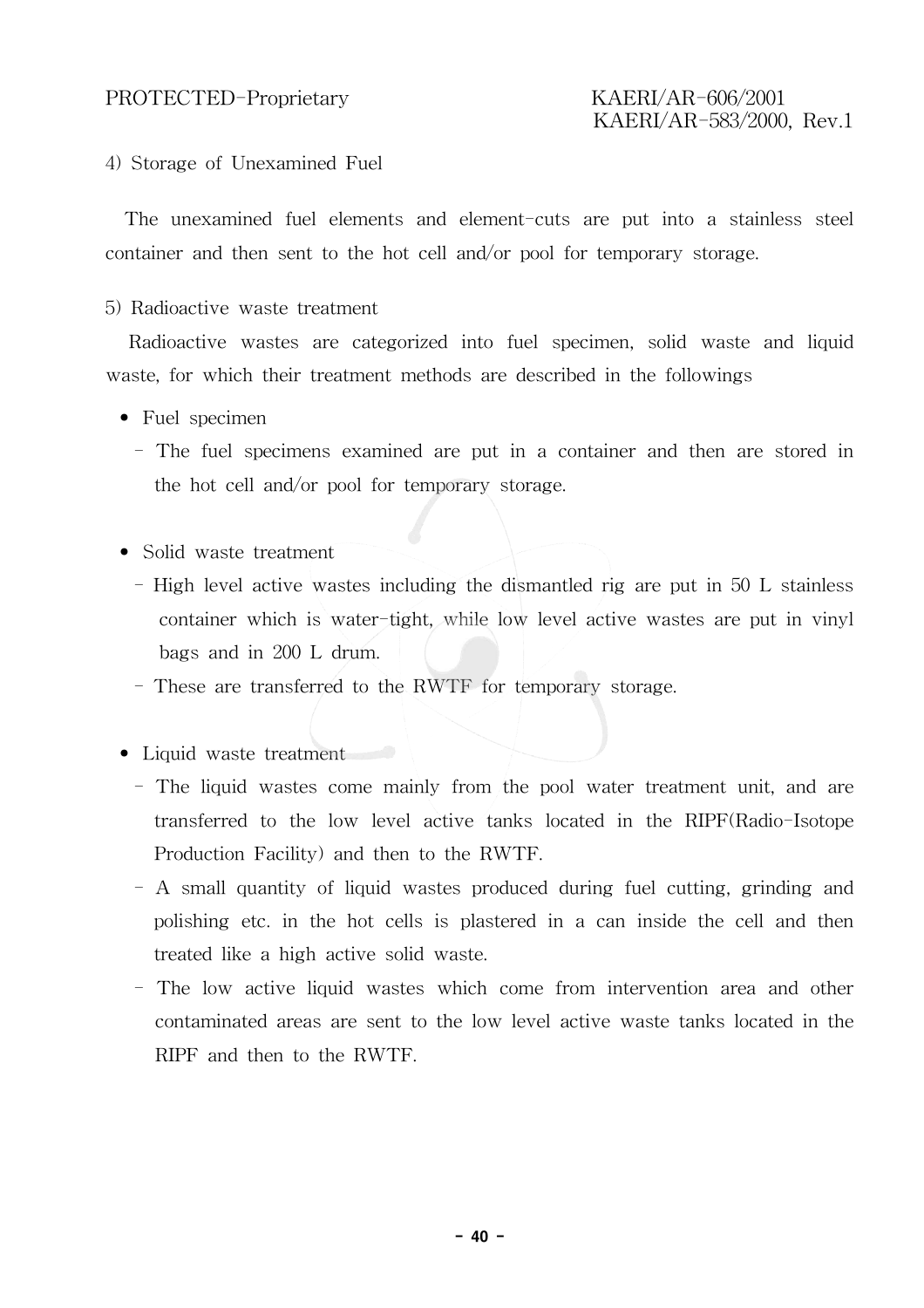### I. SMART Fuel

1) Transportation

The cask for driver fuel will be used for transportation from HANARO to IMEF after irradiation test.

#### 2) Fuel specification

| Contents                                             | Descriptions                                                        |
|------------------------------------------------------|---------------------------------------------------------------------|
| - Irradiated fuel                                    | $U-Zr$ metallic fuel (6 rods)                                       |
| $\vert$ - U <sup>235</sup> enrichment                | $5 - 20$ wt.%                                                       |
|                                                      | $\vert$ (to be decided depending on design) $\vert$                 |
| $\vert$ - U <sup>235</sup> content                   | $ 2.3 \sim 9.2$ g/rod                                               |
|                                                      | - Fuel core length in test fuel $\sim 300$ mm (depending on design) |
| $\vert$ - Clad thickness in test fuel $\vert$ 0.5 mm |                                                                     |

- 3) Post-irradiation examination
- (A) Scope of Work
	- Nondestructive examination in hot cells
		- Dismantling of fuel bundle
		- Visual examination and photography
		- Measurement of dimensional change
		- Axial gamma scanning
	- Destructive examination in hot cells
		- Fuel rod cutting
		- Grinding/Polishing/Chemical etching
		- Measurement of dimensional change
		- Fuel density measurement
		- Chemical composition examinations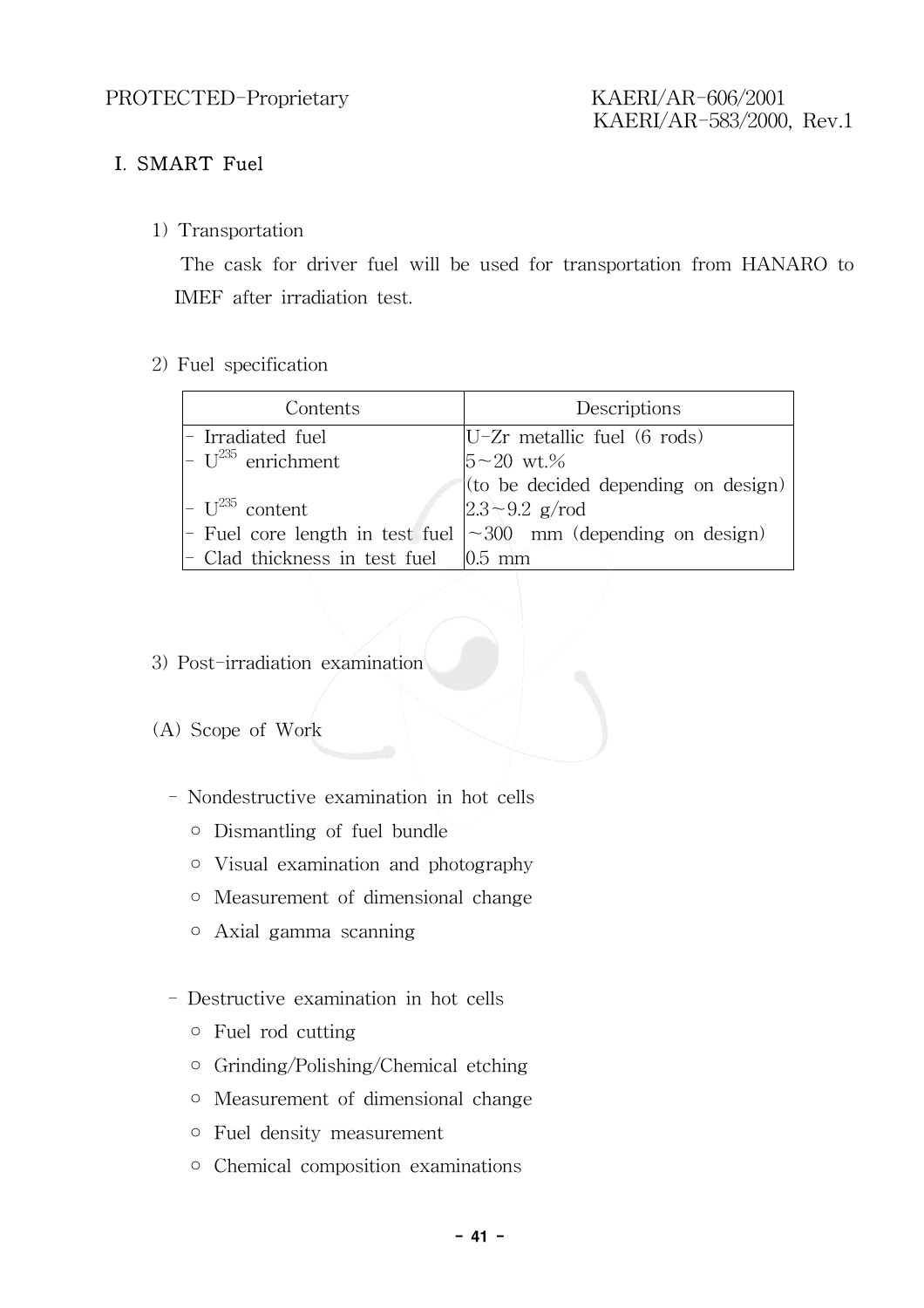- Metallography
- Electron probe microanalysis
- Bending test
- Blistering test
- (B) Method
	- Cask receiving and unloading
		- ∘Checking the dose rate close to the cask transport trailer.
		- ∘Transfer of the cask to the decontamination room (IMEF), where the surface washing is performed.
		- ∘Transfer of the cask to the unloading pool and remove of the cask lid by over-head crane.
		- ∘Unloading of the fuel from the cask by handling tool
	- Fuel transfer from pool to hot cell
		- ∘The fuels are transferred to the M1 cell of the IMEF through the channel connected with the pool by the use of bucket elevator.
	- Fuel bundle dismantling
		- ∘Transfer to a dismantling machine by which the end plate of the fuel assembly is removed
	- Nondestructive test
		- Place the fuel rods on the rod examination multi-bench which is vertically positioned in the M1 cell
		- Perform visual inspection and photography, profilometry, eddy current test, X-ray radiography, and axial gamma scanning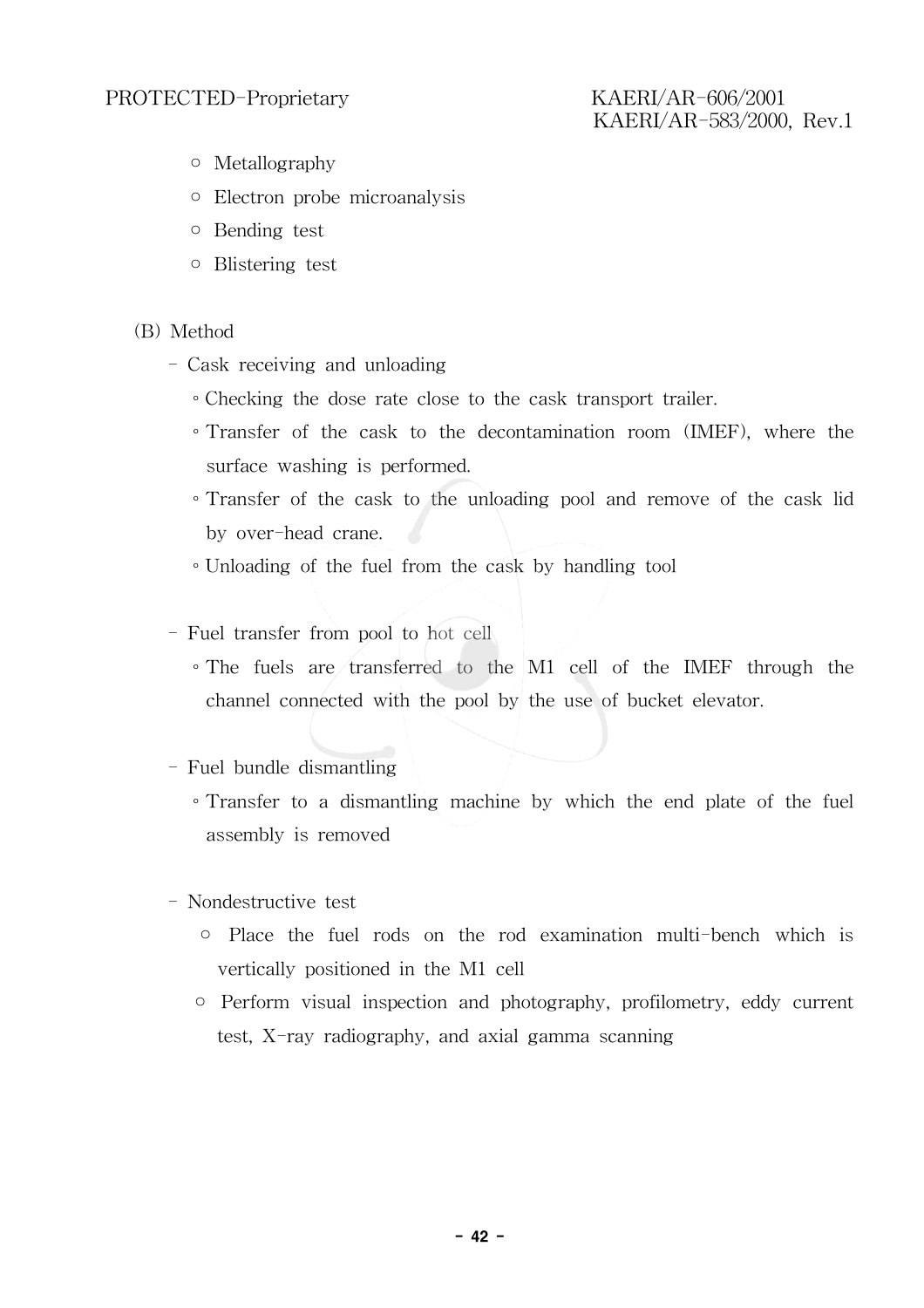- Fuel rod cutting
	- ∘The cutting of the fuel rod is carried out in the M2 cell. Maximum five rods are selected from a bundle and usually five samples of 2 cm in length are taken from each rod for destructive examination.
- Blistering test
	- Blistering test is carried out in the M2 cell
- Metallographic sample preparation
	- ∘Sectioning, mounting, grinding, polishing and chemical etching are performed in the M3 cell
- Metallography
	- Microstructural observation is performed in the M7 lead cell.
- Density measurement
	- ∘The density of fuel samples is measured by using a precision balance installed in the M4 cell.
- Reaction layer
- Corrosion product
- Bending test
- EPMA sample preparation
	- ∘Au/C coating on specimen surface for EPMA analysis conducted in the M4 cell.
- Burnup measurement
	- ∘The burnup is determined by the measurement of 148Nd separated chemically from the fuel sample by means of mass spectrometry.
	- ∘Burnup measurement is performed in the Chemical Lab. of the PIEF.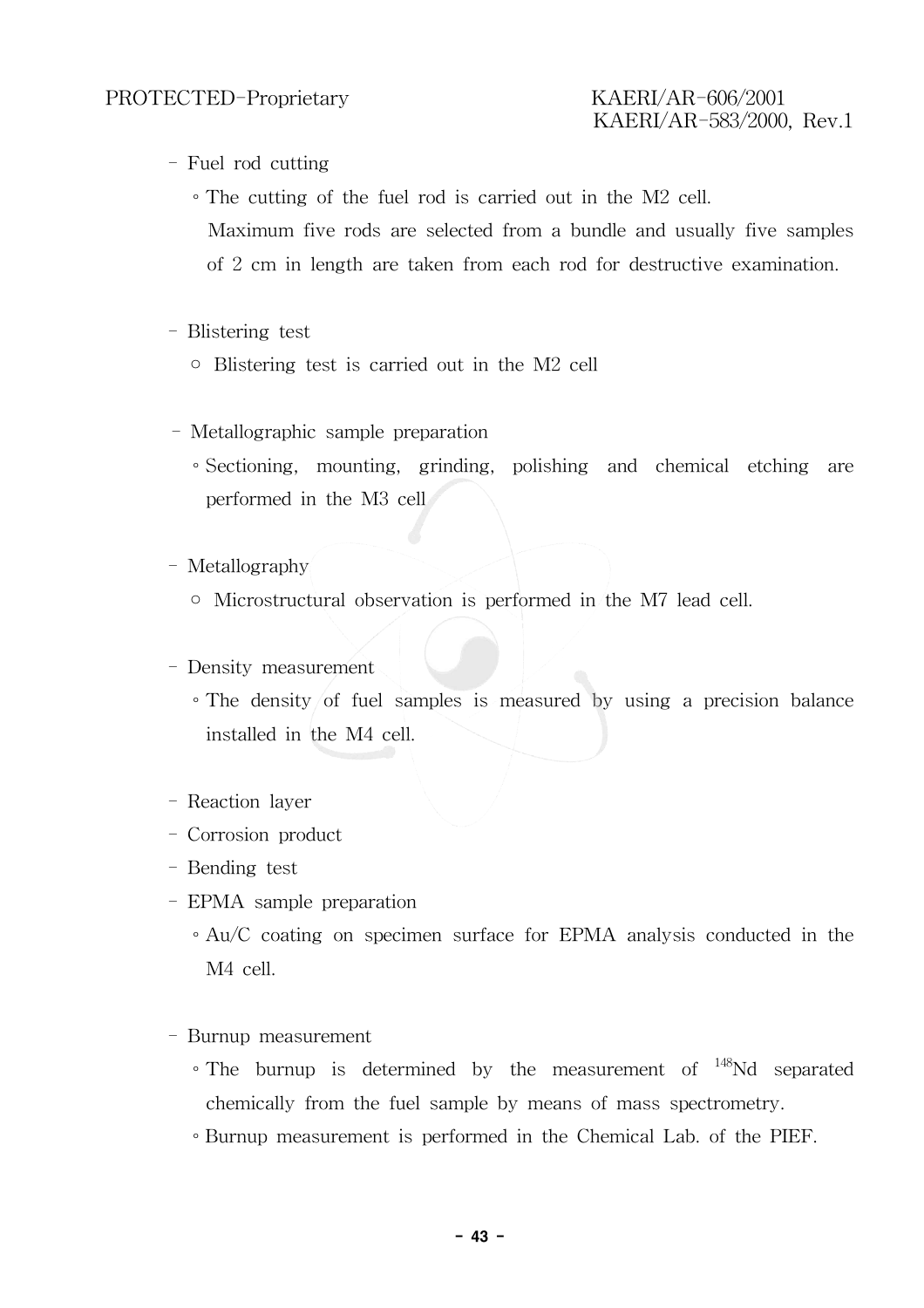∘The samples to be analyzed are transported by a small PADIRAC cask from the M4 cell of the IMEF to the Chemical Lab. of the PIEF.

#### (C) Schedule

 $\Box$  transportation(to IMEF) PIE

| Fuels                             | Quantity  '02 | $'03$ + | $^{\prime}04$ | $05^{\circ}$ | 06 | remark                                              |
|-----------------------------------|---------------|---------|---------------|--------------|----|-----------------------------------------------------|
| SMART Fuel $\vert$ 6 rods $\vert$ |               |         |               |              |    | $1 \text{ rod/yr}$ ('02 ~ '05)<br>$2$ rods in $'06$ |

#### (D) Examination items

| Irradiated Assembly | $\begin{bmatrix} \text{BU} \\ \text{fat} \ \% \end{bmatrix}$ | Test<br>Hole | Exam. Items                          |
|---------------------|--------------------------------------------------------------|--------------|--------------------------------------|
|                     |                                                              |              | NDA, Surface Exam., Density,         |
| Capsule for SMART   | $30 - 60$                                                    | <b>OR</b>    | Dimension, Swelling, Microstructure, |
| fuel irradiation    |                                                              |              | Reaction Layer, Corrosion Product,   |
|                     |                                                              |              | Bending Test                         |

#### 4) Storage of unexamined fuels

The unexamined fuel bundles, fuel rods and rod cuts are put into a stainless steel container and then sent back to the HANARO storage pool. In general, the storage will follow the storage procedure of HANARO irradiated fuel

5) Radioactive waste treatment

Radioactive wastes are categorized into fuel specimen, liquid waste and solid waste for which their treatment methods are described in the followings;

#### - Solid waste

∘High level active wastes are put in 50 liter stainless steel container which is water-tight, while low level active wastes are put in plastic bags and 200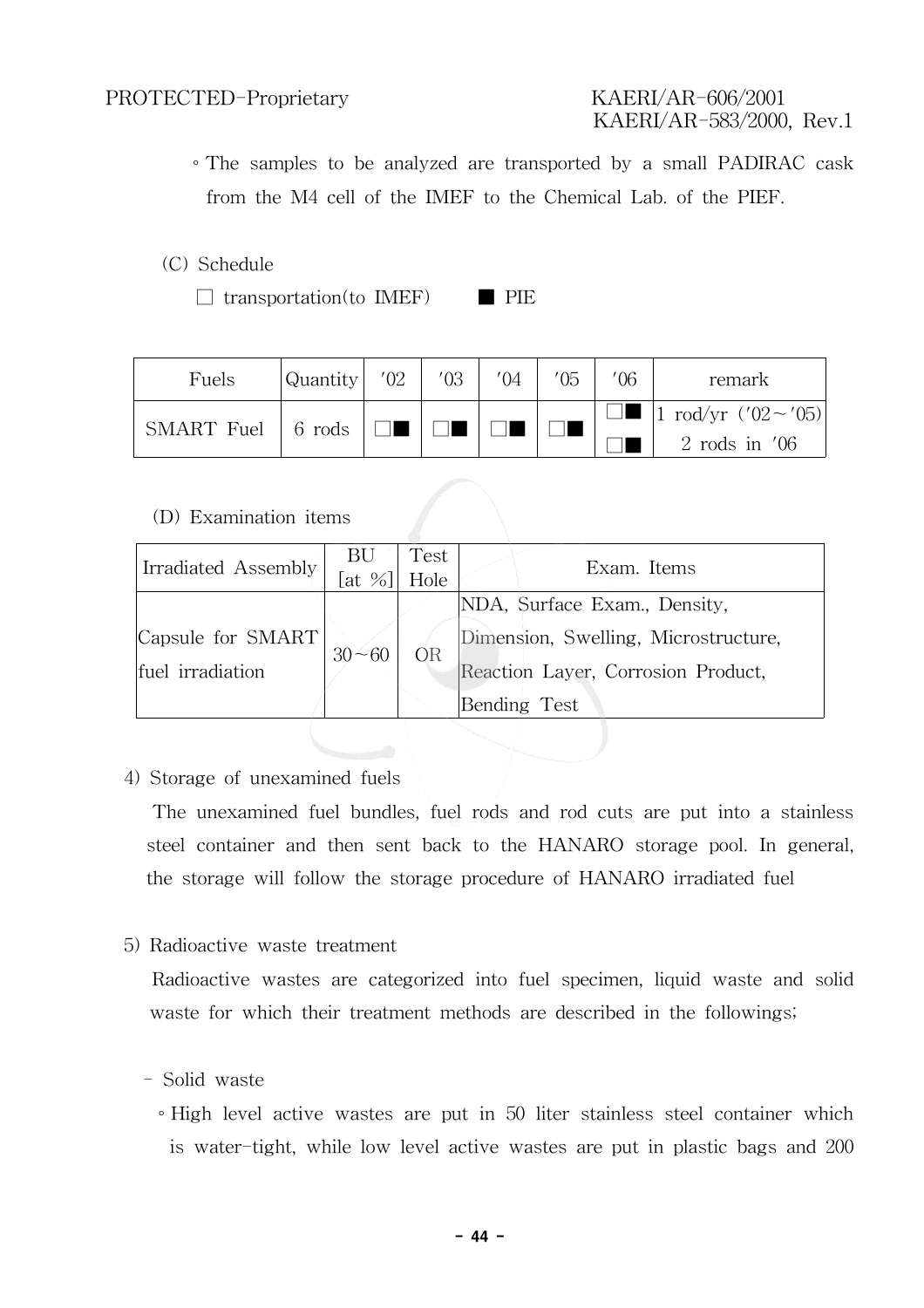liter drum.

- ∘These are transferred to the RWTF for temporary storage.
- Liquid waste
	- ∘A small quantity of liquid wastes produced during fuel cutting, grinding, and polishing etc. in the hot cells is plastered in a can inside the cell and then treated like a high level active solid waste.
	- ∘The low active liquid wastes which come from intervention area and other contaminated areas are sent to the low level active waste tanks located in the RIPF and then to the RWTF.
	- ∘In general, the radioactive waste treatment will be conducted by the procedures described in the section of 5) Radioactive Waste Treatment in the part A. PIE of PWR Irradiated Fuels.

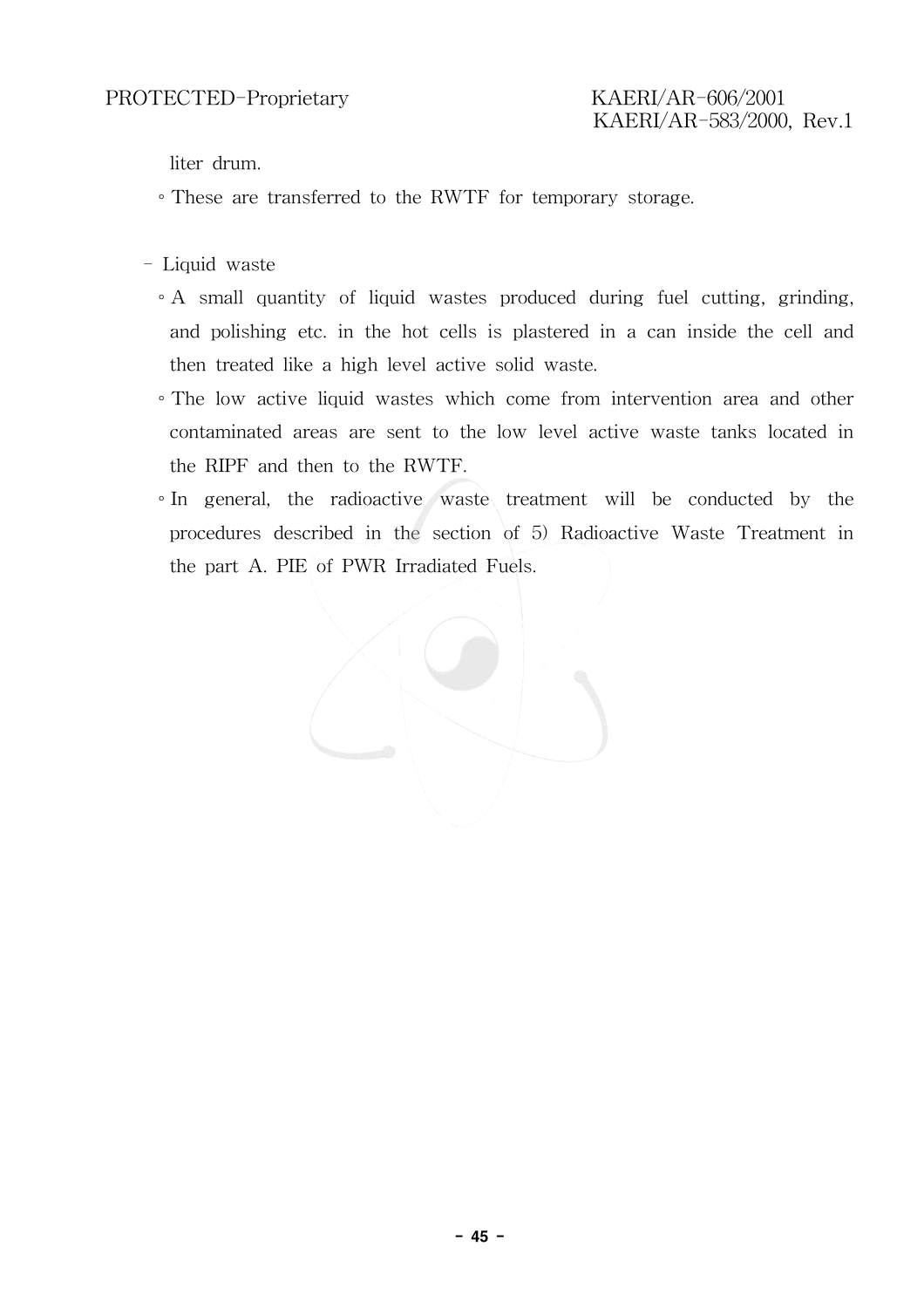#### J. Advanced LWR Fuel Pellet

1) Transportation

 $UO<sub>2</sub>$  and burnable absorber fuel pellets will be fabricated, loaded in cladding tubes and then seal welded in KAERI. Short fuel rod will be encapsuled, and then the capsule will be irradiated in HANARO. The capsule will be transported from the HANARO pool to the IMEF for examination.

2) Fuel specifications

| Contents                | Descriptions                                                                                     |
|-------------------------|--------------------------------------------------------------------------------------------------|
| $ 1. UO_2 $ fuel pellet | 30 pellets $(5 \text{ pellets/rod } x \text{ 6 rods})$                                           |
| - diameter              | $8 \text{ mm}$                                                                                   |
| $-$ length              | $10 \text{ mm}$                                                                                  |
| - $U^{235}$ enrichment  | $3 - 5$ wt.%                                                                                     |
| - burnup                | $30,000 \sim 80,000 \text{ MWd/tU}$                                                              |
| $-$ amount              | less than $200\ g$                                                                               |
|                         |                                                                                                  |
| 2. Burnable absorber    | 30 pellets $(5 \text{ pellets/rod } x \text{ 6 rods})$                                           |
| - diameter              | $8 \text{ mm}$                                                                                   |
| $-$ length              | $10 \text{ mm}$                                                                                  |
| - composition           | $8\sim12$ wt.% Gd <sub>2</sub> O <sub>3</sub> , $1\sim2$ wt.% Er <sub>2</sub> O <sub>3</sub> and |
|                         | $0~5$ wt.% of Boride.                                                                            |
| - $U^{235}$ enrichment  | $0.7 - 5$ wt.%                                                                                   |
| burnup                  | $15,000 \sim 60,000$ MWD/tU                                                                      |
| amount                  | less than $200\text{ g}$                                                                         |

3) Post irradiation examination

For each type of fuels, 30 pellets will be fabricated and encapsuled in 6 fuel rods to be irradiated at HANARO, respectively. For  $UO<sub>2</sub>$  fuel pellet fabrication, maximum 200 grams of UO<sub>2</sub> with 3∼5 wt.% of U<sup>235</sup> enrichment will be used while maximum 200 grams of UO<sub>2</sub> with 0.7∼5 wt.% of U<sup>235</sup> enrichment for the fabrication of burnable absorbers such as  $Gd_2O_3$ ,  $Er_2O_3$ and Borides will be used. PIE for the fuel performance test will be conducted from 2003 for 4 years. Maximum 30 pellets  $(15 \text{ UO}_2)$  pellets and 15 burnable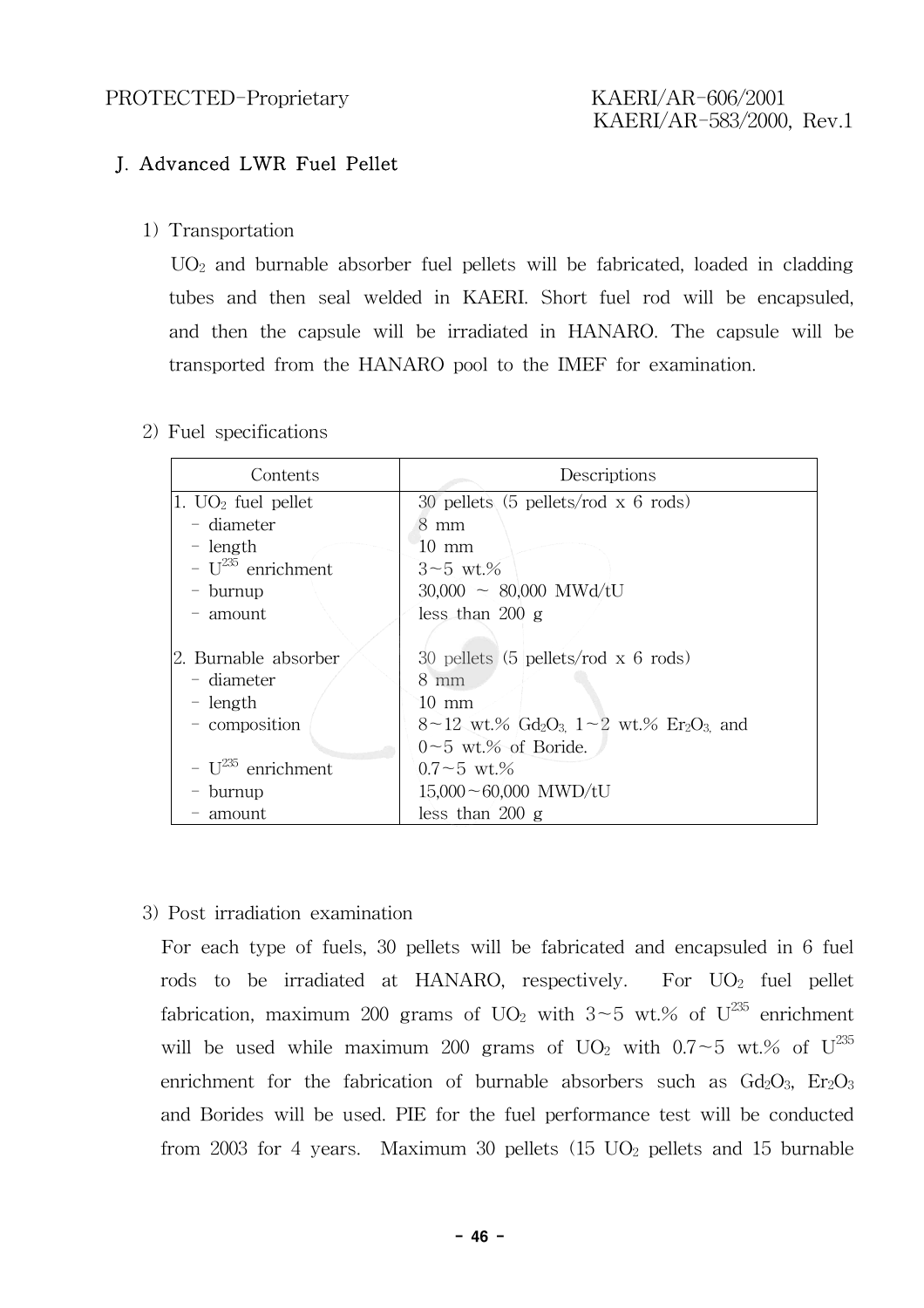# KAERI/AR-583/2000, Rev.1

absorber) will be used for PIE during the period of this Joint Determination, and the PIE for the rest of them will be performed at the next scope of Joint Determination.

(A) scope of work

- Nondestructive examination in a hot-cell
	- ∘Dismantling of capsule
	- ∘Visual examination and photography
	- ∘Measurement of dimensional change
	- ∘X-ray radiography
	- ∘Axial gamma scanning
- Destructive examination
	- ∘Fuel rod cutting.
	- ∘Grinding/ polishing/ etching
	- ∘Fuel density measurement
	- ∘Metallography
	- ∘Chemical analysis for burnup determination

(B) Method

- Cask receiving and unloading
- ∘Checking of the dose rate close to the cask transport trailer
- ∘Transfer of the cask to the decontamination room (IMEF), where the surface washing is performed.
- ∘Transfer of the cask to the unloading pool and remove of the cask lid by over-head crane.
- ∘Unloading of the fuel rod/fuel bundle from the cask by handling tool.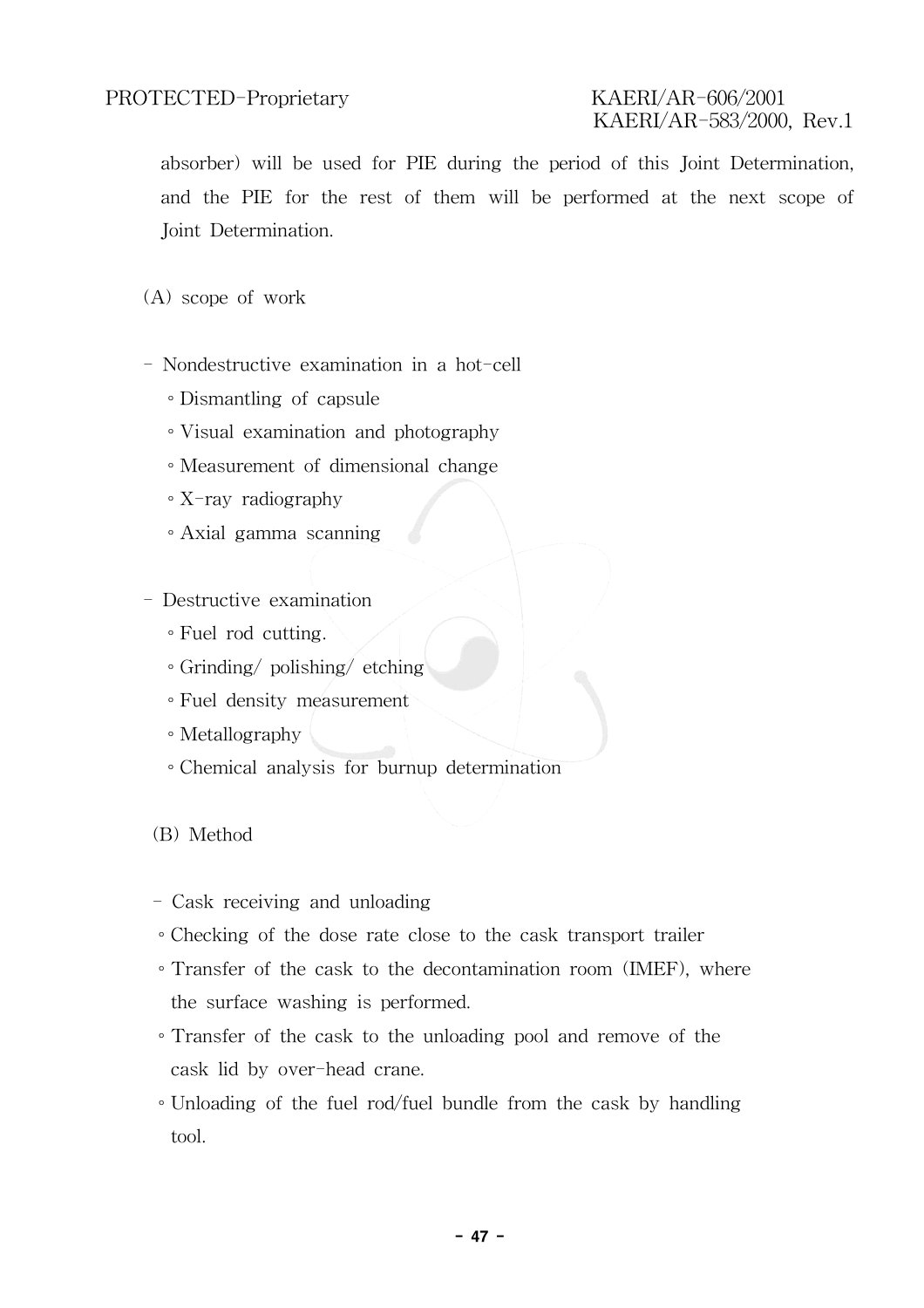- Fuel transfer from to hot cell
	- ∘The fuel bundles are transferred to the M1 cell of the IMEF through the channel connected with the pool by the use of bucket elevator.
- Nondestructive test of rod
	- ∘Place the fuel rods on the examination multi-bench which is vertically positioned in the M1 cell.
	- ∘Perform visual inspection and photography, profilometry, measurement of dimensional change, and axial gamma scanning.
- Fuel rod cutting
	- ∘The cutting of the fuel rod is carried out in the M2 cell. Maximum five (5) rods are selected from a bundle and usually five (5) samples of 2 cm in length are taken from each rod for destructive examination.
- Metallographic sample preparation
	- ∘Sectioning, mounting, grinding, polishing and chemical etching are performed in the M3 cell.
- Metallography
	- ∘Microstructural observation is performed in the M7 lead cell.
- Density measurement
	- ∘The density of fuel samples is measured by using a precision balance installed in the M4 cell.
- EPMA sample preparation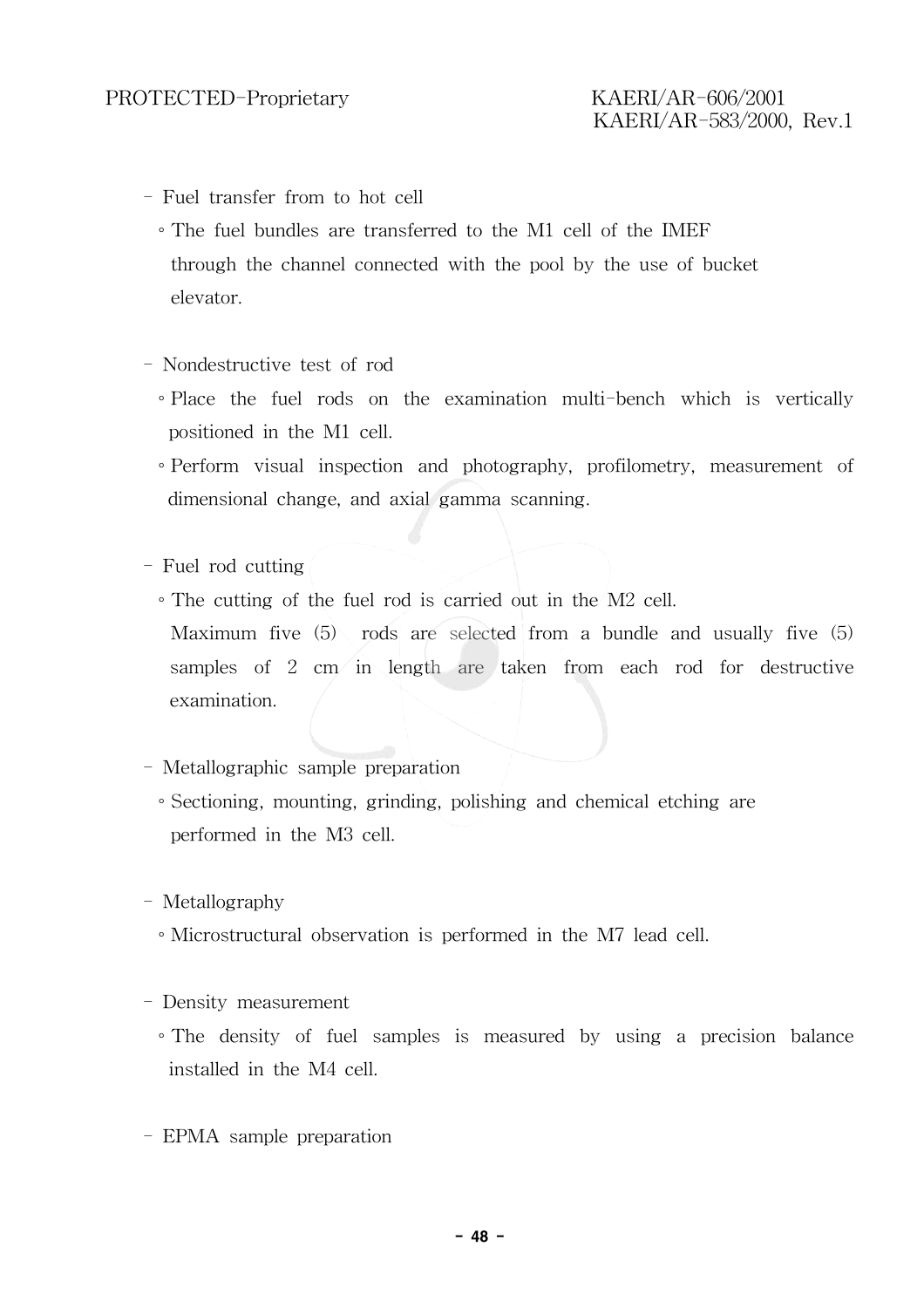## KAERI/AR-583/2000, Rev.1

- ∘Au/C coating on specimen surface for EPMA analysis conducted in the M4 cell.
- Burnup measurement
	- ∘The burnup is determined by the measurement of 148Nd separated chemically from the fuel sample by means of mass spectrometry.
	- ∘Burnup measurement is performed in the Chemical Lab. of the PIEF.
	- ∘The samples to be analyzed are transported by a small cask from the M4 cell of the IMEF to the Chemical Lab. of the PIEF.
- TEM examination
	- TEM sample preparation is performed in the M4 cell
	- Replica for TEM observation is conducted in the M4 cell.
- Other PIE will follow the procedure described in Section 3

#### 4) Storage of unexamined fuels

The unexamined fuel rods and rod-cuts are put in a stainless steel container and then sent back to the HANARO storage pool.

#### 5) Radioactive waste treatment

The radioactive waste treatment will be conducted by the procedures described in the section of 5) Radioactive Waste Treatment in the part A. PIE of PWR Irradiated Fuels.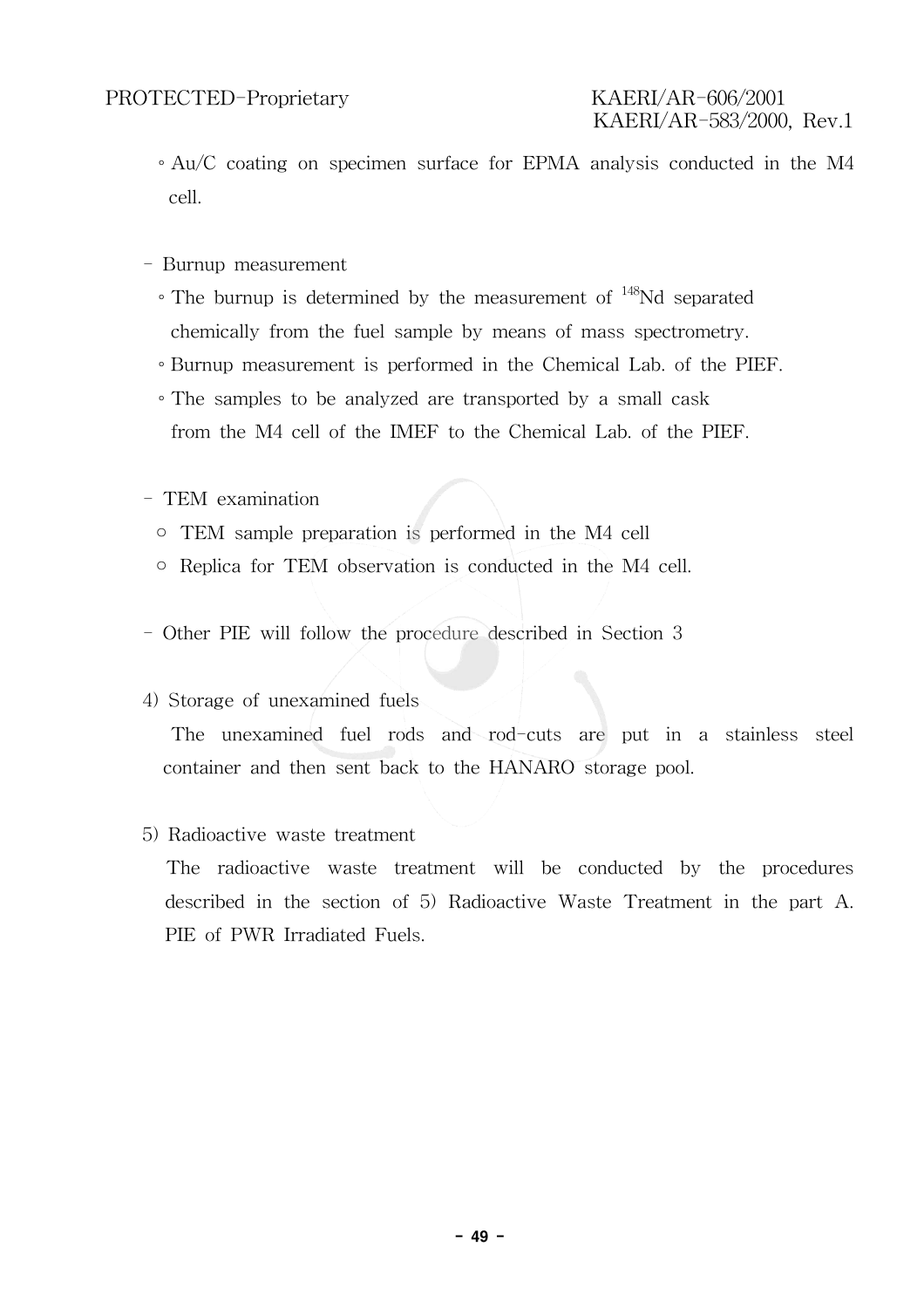KAERI/AR-583/2000, Rev.1

### Chapter II.

### Safeguards of Nuclear Fuel Materials

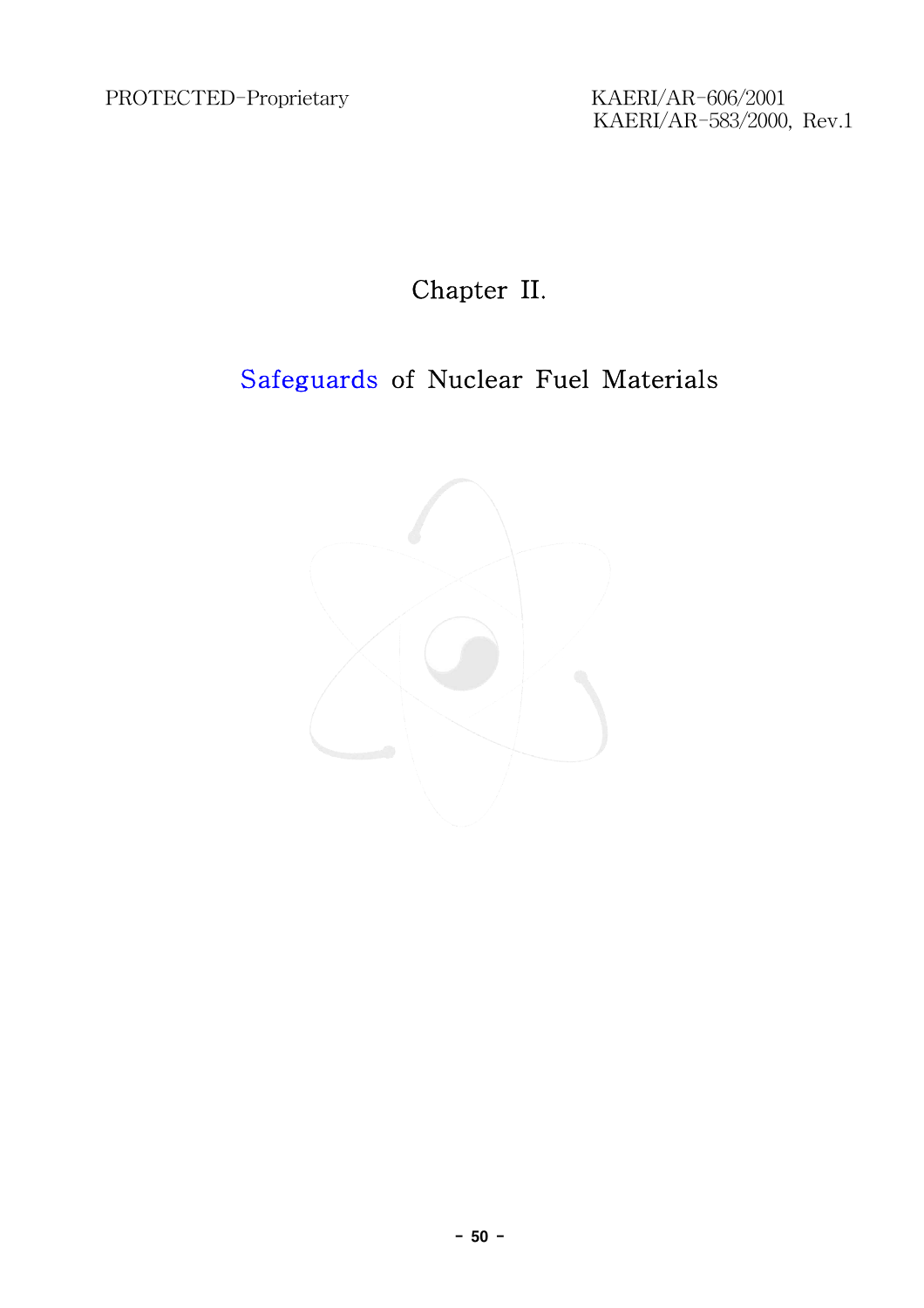#### 1. General Statement

The safeguards activities relevant to the '96 Joint Determination for Post-Irradiation Examination of Irradiated Nuclear Fuels described in KAERI/AR-417/95, April 1995 have been successfully carried out in terms of IAEA safeguards implementation as described in Facility Attachment and in compliance with ROK/US nuclear corporation agreement.

Activities of Post Irradiation Examination in KAERI have been directed to R&D on the improvement of nuclear fuel performance evaluation, fuel fabrication and design, as well as to support reactor operation safety as described in this report.

The general safeguards scheme will be sustained consistently to the next PIE safeguards activities.

So the important provisions described in the safeguards procedures of KAERI/AR-417/95 are still effective.

In consideration of demands and utilization efficiency of facilities, PIE activities will be carried out in PIEF and/or IMEF. Basically, PIE for the commercial nuclear fuels under 5 wt.% of U-235 enrichment will be conducted at PIEF. For the fuels over 5 wt.% of U-235 enrichment will be carried out at IMEF. According to the examination items, some fuel specimens are to be examined in PIEF and/or IMEF irrespective of its enrichment but those specimens will be returned to its designated places for storage. The storage conditions and locations for the fuel and specimens after examination are described in Chapter I.

These procedures allow safeguards office together with operator to discuss and analyze how to effectively resolve the problems which may arise in connection with domestic and international obligations related to the nuclear material safeguards. Any unplaned PIE activities out of the scope of works described in this report may not be carried out unless it is properly fit in the PIE plan described.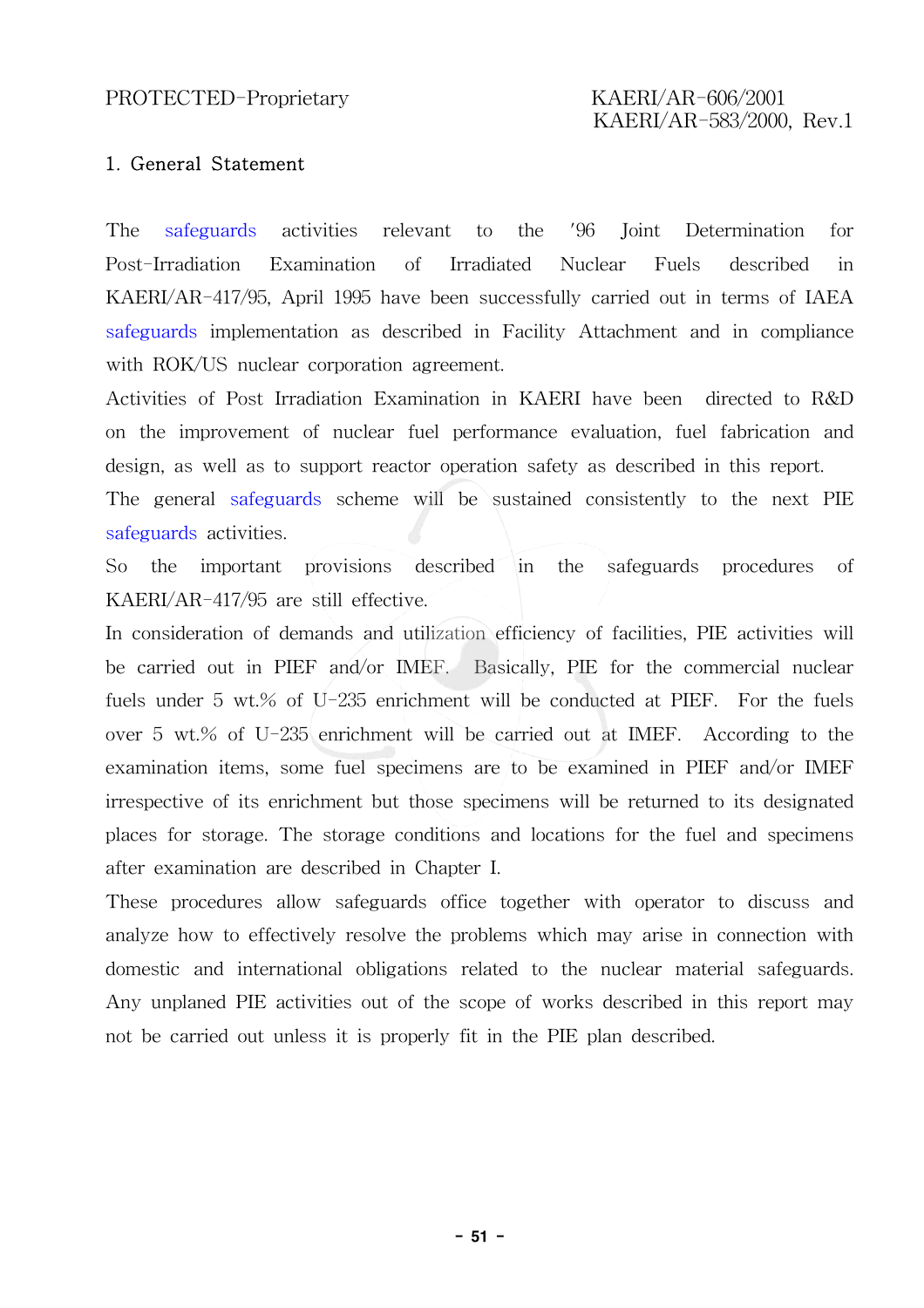#### 2. Safeguards Implementation Plan



Fig. II-1. Nuclear Material Flow Relevant to PIE

2.1 Material Flow relevant to PIE

- Possible material flows relevant to PIE for irradiated materials including spent nuclear fuels are depicted in Fig. II-1.
- The spent nuclear fuels from commercial power plant including PWR and CANDU type plants are received at PIEF. The maximum number of nuclear fuels to be transferred are not exceed 3 assemblies in PWR and 3 bundles in CANDU type, respectively.
- For PIE, some specimens will be transferred to IMEF for examination and those specimens will be returned to PIEF after examination, and vice versa.
- HANARO irradiated fuels such as HANARO driver fuel, HANARO standard fuel, SMART fuel, DUPIC element, and Advanced LWR fuel pellets are basically examined at IMEF. And according to the examination items, some specimens will be transferred to PIEF and returned to IMEF after examination.
- PWR fuel rod cuts to be used for DUPIC fuel fabrication in IMEF will be transferred from PIEF to IMEF according to the examination plan described in Chapter I. 3. H. DUPIC fuels section.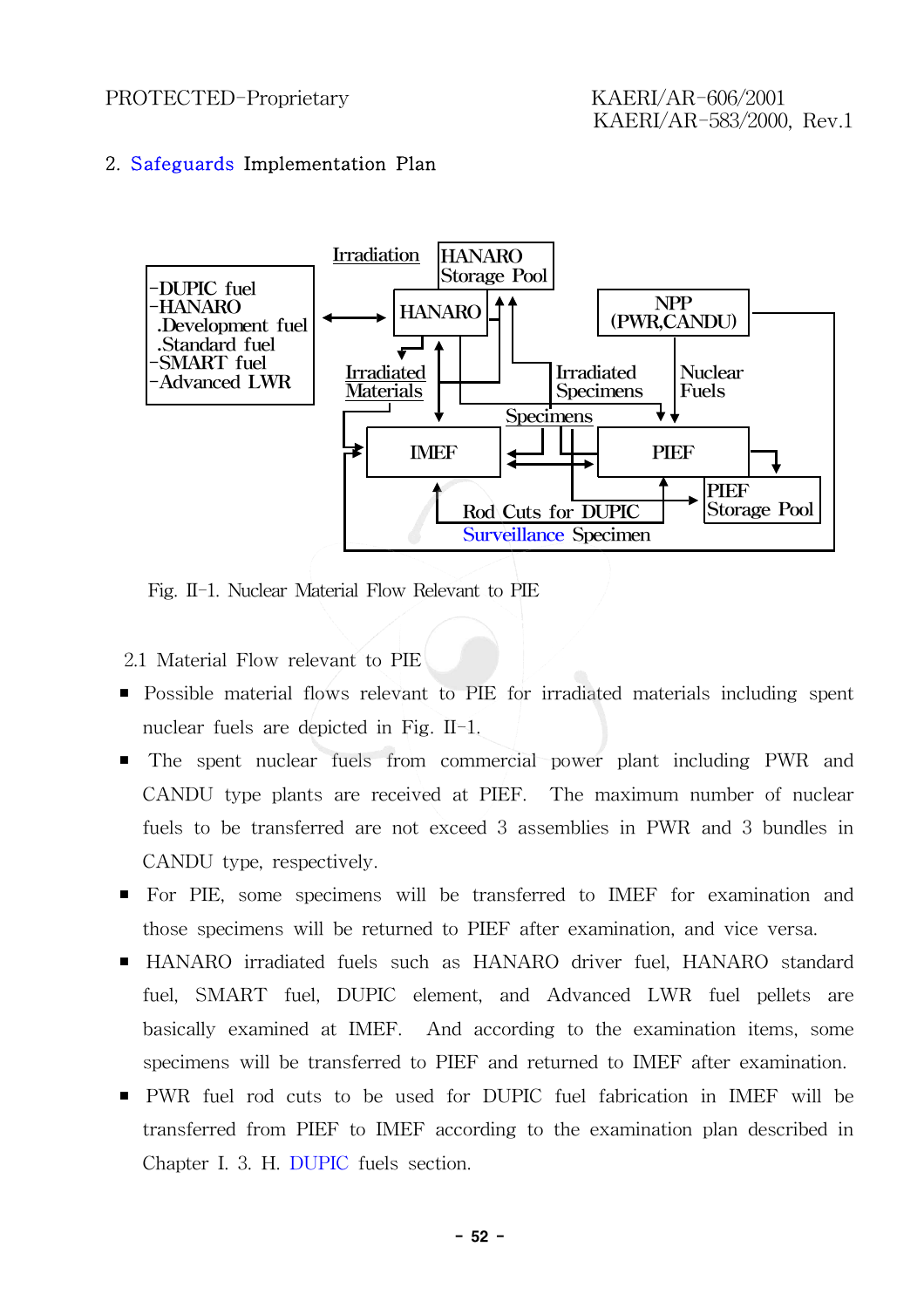# KAERI/AR-583/2000, Rev.1

- Nuclear power plant surveillance specimens are to be received and examined in IMEF.
- Generally, nuclear fuels over 5 wt.% of U-235 enrichment will be examined at IMEF and stored HANARO pool and fuels below 5 wt.% of U-235 enrichment except DUPIC fuels will be examined and stored at PIEF. The PIE for DUPIC fuels are described precisely in the report, DUPIC fuel fabrication using spent PWR fuel at KAERI, which is submitted with the updated JD materials for DUPIC to be adopted during 2002-2006.
- General radioactive wastes will be transferred to the RWTF and wastes including significant nuclear materials will be stored within each facility.

#### 3. The status of DIQ's for nuclear facilities in KAERI

All related DIQ's(Design Information Questionnaires) were submitted to the IAEA and the revised DIQ's were submitted from time to time as needed.

Updated DIQs will be submitted to the IAEA as required to perform the R&D programs within the scope of this Joint Determination.

■ PIEF

Revised DIQ's were submitted to IAEA in Jan. 18, 2000 and September 3, 2001

■ HANARO

Final DIQ was submitted to IAEA in June 5, 1999

■ IMEF

Revised DIQ's were submitted to IAEA in May 20, 1998 and May 28, 2001

■ DFDF

Final DIQ was submitted to IAEA in Feb. 1, 1997

The major revised contents in PIEF DIQ are as follows;

1) The information on the DUPIC powder/pellet charaterization test in hot cell 9405 was deleted because it had been terminated at the end of September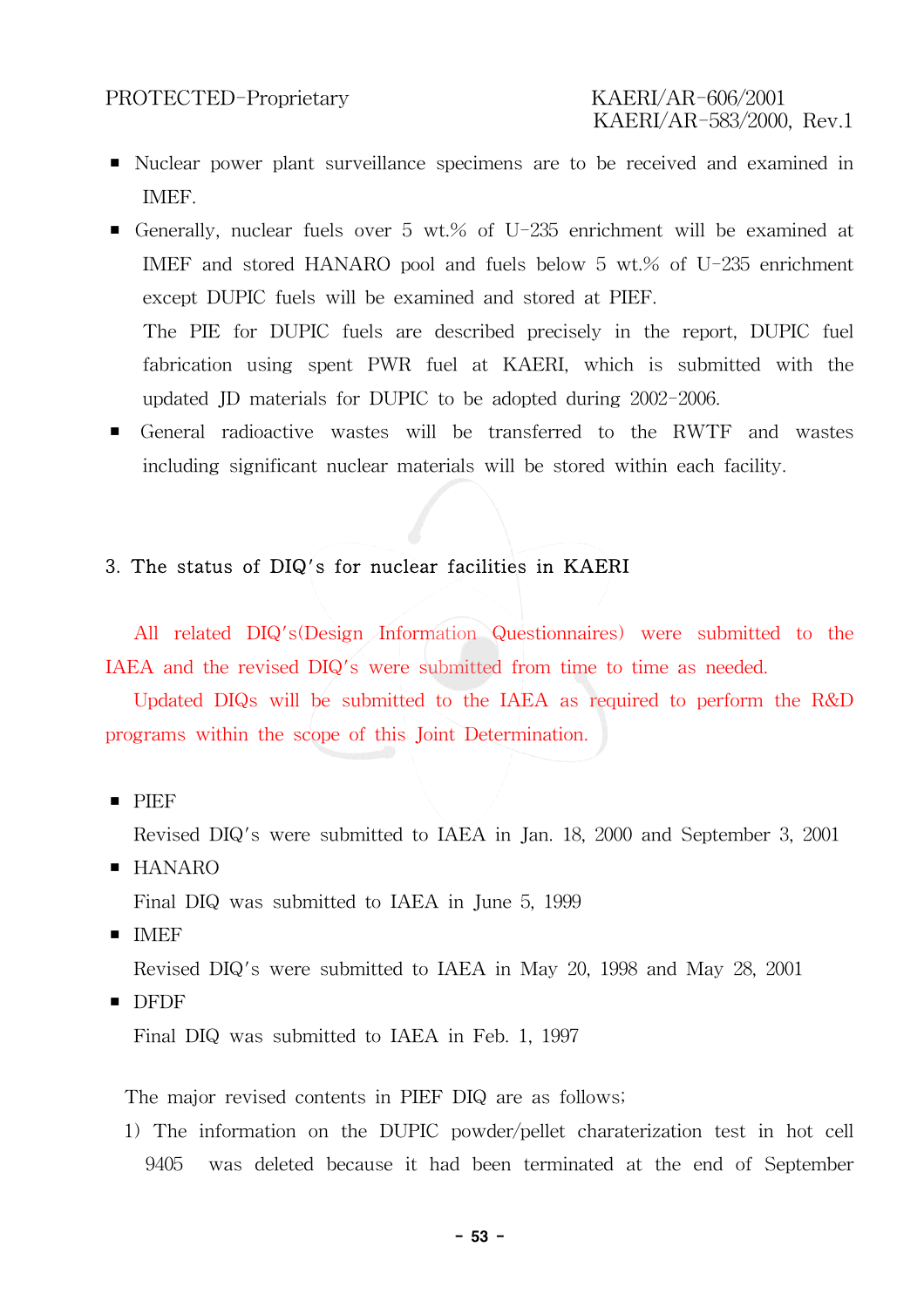2000. The DUPIC equipment such as OREOX furnace, sintering furnace, press, dial gage, tray, off-gas treatment device, fission gas treatment device and pipe at hot cell 9405 and 9406 were dismantled with presence of the IAEA inspector in November 2000 and removed to the radwaste storage building of KAERI.

- 2) Information on the post irradiation annealing experiment was added. The equipment such as a furnace to heat up fuel fragments, an electronic balance, a vacuum pump, a glove box to analyze the fission gas and a filter are included.
- 3) Enrichment range of PWR fuel was changed to less than 5 wt.%  $U_{235}$  from less than 4 wt.%  $U_{235}$  to include all kinds of enrichments of PWR fuel irradiated in NPPs of Korea.
- 4) The amount of spent fuel(rod, rod cuts and sample cuts) for PIE at operation areas was increased from 6.6 kg-U per year to 20 rods per year and the amount of PWR spent fuel rod cuts for DUPIC program is limited to 40 kg-U per year instead of total 50 kg-U to meet the scope and consistency of PIE activities. The in-force Facility Attachment seems to be affected by the amendments of PIEF DIQ because the equipment in hot cell 9405 were dismantled and removed, and enrichment range of PWR fuel was changed.

For the revised HANARO DIQ in June 5, 1999, the information on TRIGA MARK II&III fuel such as design specification of TRIGA fuel, TRIGA fuel handling and storage of TRIGA fuel etc. was deleted as a result of the transportation of all the TRIGA spent fuels to the USA. The information on dummy fuel of HANARO was added in order to reflect the IAEA inspector's request. We were informed from the IAEA on August 12, 1999 that the amendments of HANARO DIQ did not affect the in-force Facility Attachment.

With regard to the revised IMEF DIQ, a new activity was added in the IMEF. Before its revision, fuels irradiated in HANARO are transferred to the IMEF hot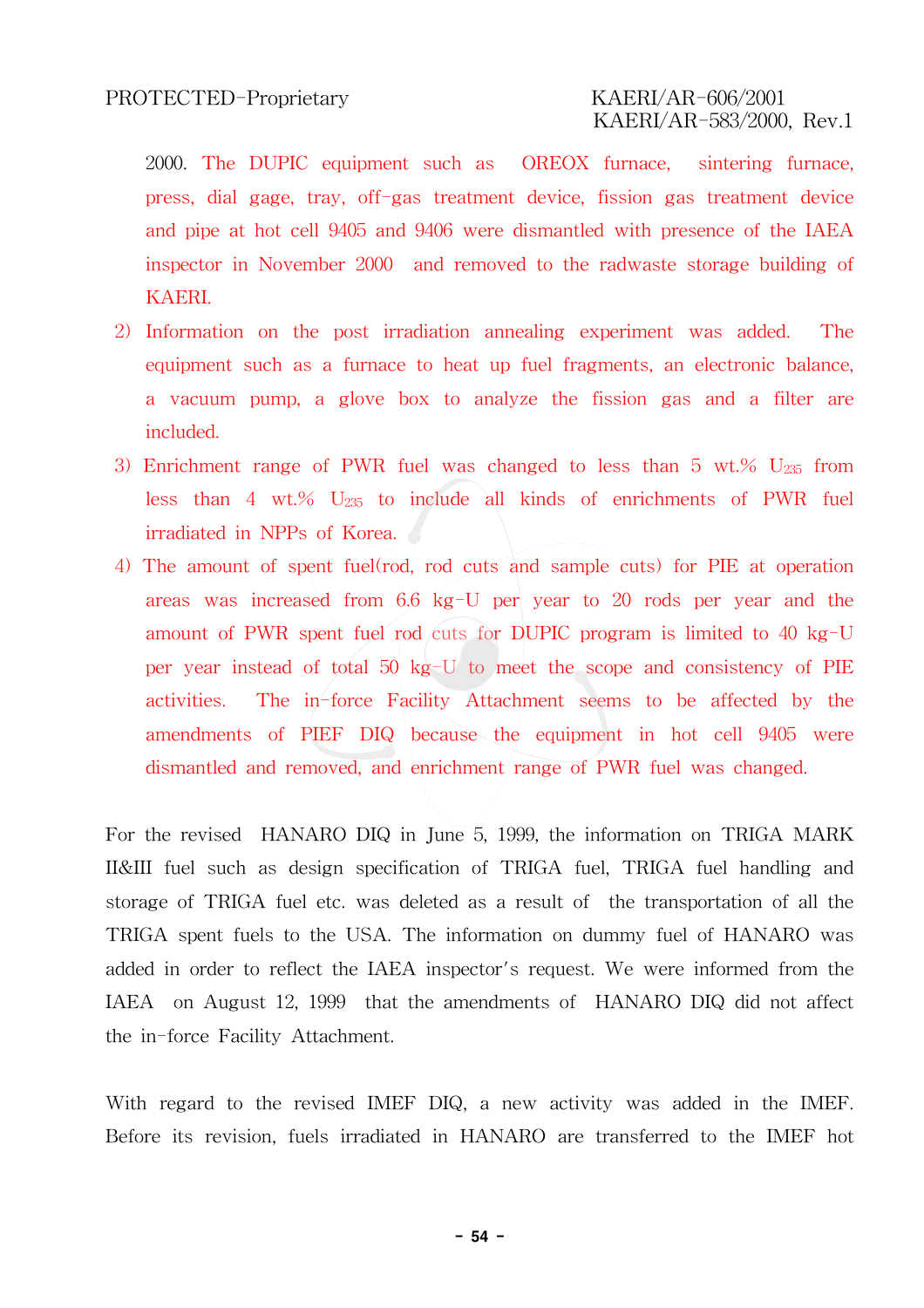# KAERI/AR-583/2000, Rev.1

cell via IMEF pool. But some of them are transferred to RIPA(Radio-Isotope Production Area) hot cell C10 for the removal of irradiation capsules and then transferred to IMEF Service Area for the study on 'measurement and modeling of diffusion coefficient of fission gases in single crystal fuel'. The amount of nuclear material is too small to have an effect on the inventory of the IMEF. The annual throughput of fresh fuel has the same as before( less than 20 kg) but includes DU, NU and LEU. For the flow sheet of nuclear materials in the IMEF, measured discards are not applicable and 4 inventory KMPs are reduced to 3 KMPs; KMP A: IMEF pool and RIPA hot cell C10, KMP B: hot cell, operation area, service area and EPMA laboratory, KMP C; other location of nuclear material.

We were informed on July 26, 2001 that the amendments of IMEF DIQ has been reviewed and it was found acceptable to the IAEA without affecting the in-force Facility Attachment.

DFDF DIQ has no change since the enforcement of its Facility Attachment.

The existing facility attachments of related facilities are attached in the appendices as a separated document.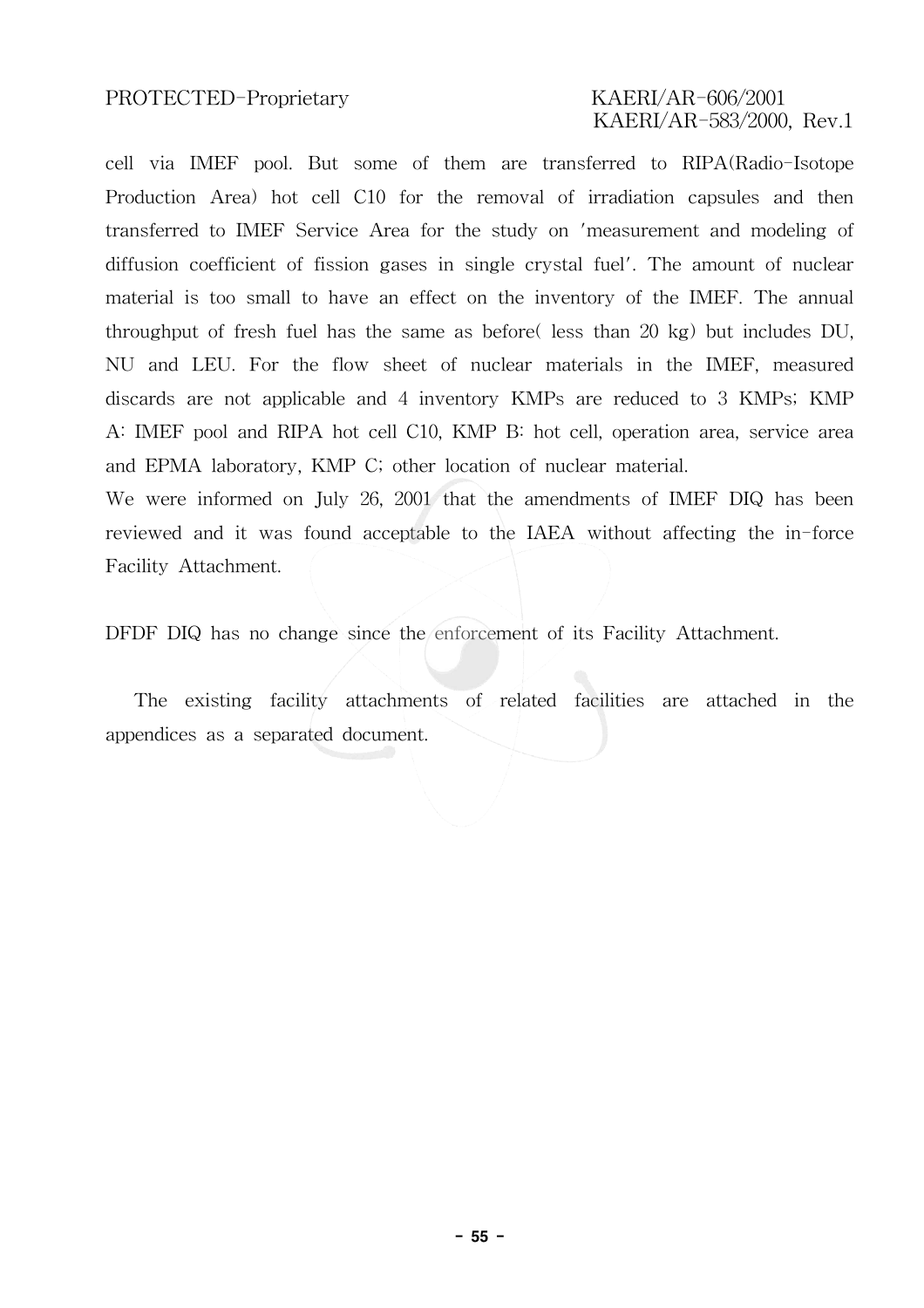# KAERI/AR-583/2000, Rev.1

### 4. Summary of PIE Program

|  |  |  |  |  |  |  |  | 4.1 Cumulative Quantity of Separated Materials for Burnup Measurements |
|--|--|--|--|--|--|--|--|------------------------------------------------------------------------|
|--|--|--|--|--|--|--|--|------------------------------------------------------------------------|

|                                                                                                                           | <b>Fuels</b>   |          |     |       |       | Result(mg) |       |             |  | Plan   |
|---------------------------------------------------------------------------------------------------------------------------|----------------|----------|-----|-------|-------|------------|-------|-------------|--|--------|
|                                                                                                                           | '95            | '96      | '97 | '98   | '99   | '00        | '01   | $'02 - '06$ |  |        |
|                                                                                                                           | <b>PWR</b>     |          |     | 4     | 6     | -          | 7     | 3           |  | 54     |
| No of                                                                                                                     |                |          |     |       |       |            |       |             |  | 54     |
|                                                                                                                           |                |          |     |       |       |            |       |             |  | 6      |
| <b>CANDU</b><br>fuel<br><b>DUPIC</b><br>samples<br><b>HANARO</b><br>Total-U<br><b>PWR</b><br>Total-Pu<br>Total-U<br>CANDU |                |          |     |       | 6     |            |       | 42          |  |        |
|                                                                                                                           |                |          |     | 4.06  | 5.62  |            | 4.6   | 2.71        |  | 48.6   |
|                                                                                                                           |                |          |     | 0.028 | 0.039 |            | 0.032 | 0.019       |  | 0.324  |
|                                                                                                                           |                |          |     |       |       |            |       |             |  | 48.6   |
| Fissile                                                                                                                   | <b>CANFLEX</b> | Total-Pu |     |       |       |            |       |             |  | 0.486  |
| contents                                                                                                                  | <b>DUPIC</b>   | Total-U  |     |       |       |            |       | 1.91        |  | 5.4    |
| (mg)                                                                                                                      |                | Total-Pu |     | e s   |       |            |       | 0.013       |  | 0.036  |
|                                                                                                                           |                | Total-U  |     |       |       |            | 2.64  |             |  | 18.48  |
|                                                                                                                           | <b>HANARO</b>  | Total-Pu |     |       |       |            | 0.009 |             |  | 0.06   |
|                                                                                                                           |                |          |     |       |       |            |       |             |  |        |
| Total                                                                                                                     | Total-U        |          |     | 4.06  | 5.62  |            | 7.24  | 4.62        |  | 121.08 |
| weight(mg)                                                                                                                | Total-Pu       |          |     | 0.028 | 0.039 |            | 0.041 | 0.032       |  | 0.906  |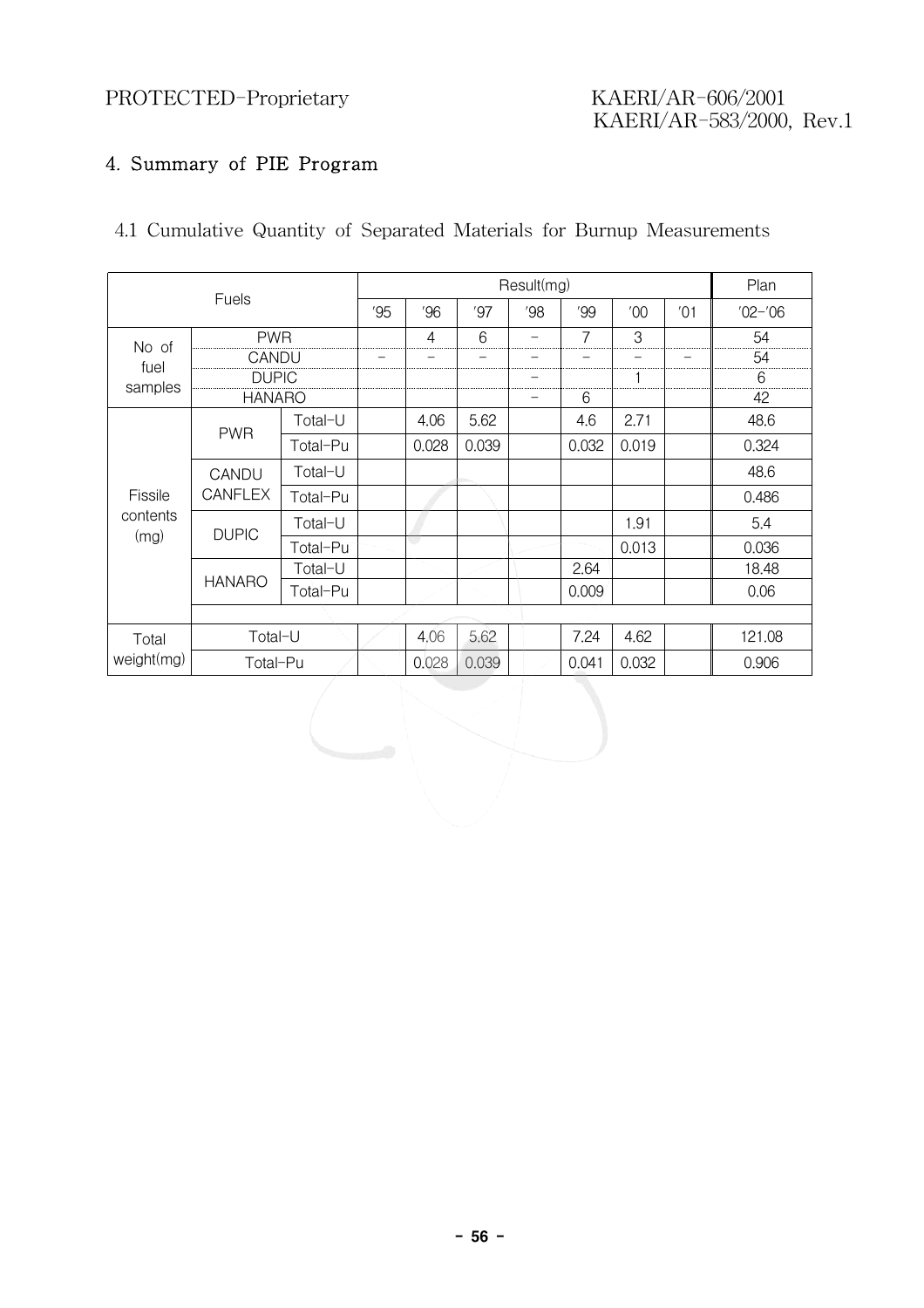# KAERI/AR-583/2000, Rev.1

#### 4.2 Summary of the PIE Program during this JD Period

#### □ Transportation ■ PIE

| PIE Work scope                              | Quantity                                | Specifications                                  | Fuel materials                            |    | Receiving | Remarks          |    |              |             |
|---------------------------------------------|-----------------------------------------|-------------------------------------------------|-------------------------------------------|----|-----------|------------------|----|--------------|-------------|
|                                             |                                         |                                                 |                                           |    |           | (Transportation) |    |              |             |
|                                             |                                         |                                                 |                                           | 02 | 03        | 04               | 05 | 06           |             |
| PWR                                         | Maximum                                 | PWR type                                        | $\bullet$ Sintered UO <sub>2</sub>        |    |           |                  |    |              | <b>PIEF</b> |
|                                             | 3 assemblies                            | 14x14,16x16                                     | • Zircaloy-4 clad                         |    |           |                  |    |              | IMEF for    |
|                                             |                                         | 17x17                                           | $\cdot$ <5 wt.% U-235                     |    |           |                  |    |              | specimens   |
|                                             |                                         |                                                 | $-5-70$ GWd/tU                            |    |           |                  |    |              | exam.       |
|                                             |                                         |                                                 |                                           |    |           |                  |    |              | IMEF,       |
| <b>CANDU</b>                                | Maximum                                 | <b>CANFLEX</b>                                  | $\bullet$ Sintered UO <sub>2</sub>        |    |           | П<br>ш           |    | $\mathbf{r}$ | PIEF for    |
|                                             | 3 bundles                               | <b>CANDU</b>                                    | (NU or SEU)                               |    |           |                  |    |              | specimens   |
|                                             |                                         |                                                 |                                           |    |           |                  |    |              | exam.       |
| Long-term                                   |                                         | PWR type                                        | $\bullet$ Sintered UO <sub>2</sub>        |    |           |                  |    |              | IMEF,       |
| dissolution behavior<br>of spent fuel under | 3-5 PWR pellets/yr,                     | 14x14,16x16                                     | $\cdot$ <5 wt.% U-235                     | п  |           | ٠                |    | ▅            | PIEF for    |
| repository condtion                         | $(\leq 100g$ UO <sub>2</sub> )          | 17x17 pellets                                   | $-5-70$ GWd/tU                            |    |           |                  |    |              | specimens   |
|                                             |                                         | $-PWR$ $UO2$                                    | $-10-40$ GWd/tU                           |    |           |                  |    |              | exam.       |
| Post-irradiation                            |                                         |                                                 | $-20-40$ GWd/tU                           |    |           |                  |    |              | PIEF for    |
| annealing                                   | $150$ g, total<br>(50 g/each type fuel) | $-UO2-Gd2O3$                                    |                                           |    |           |                  |    |              | specimens   |
| experiment                                  |                                         | -UO <sub>2</sub> irradiated at<br><b>HANARO</b> | $-50-70$ GWd/tU                           |    |           |                  |    |              | exam.       |
| <b>HANARO</b>                               | $2$ bundles/yr                          | 36 el./18 el.                                   | $-83$ GWd/tU                              |    |           |                  |    |              | <b>IMEF</b> |
| Driver fuel                                 | $(\leq 10$ bundles)                     | $Al-U_3Si$                                      |                                           |    |           |                  |    |              | PIEF for    |
|                                             |                                         | 19.75 w/o U-235                                 |                                           |    |           |                  |    |              | specimens   |
|                                             |                                         |                                                 |                                           |    |           |                  |    |              | exam.       |
| <b>HANARO</b>                               | $U-Mo: 3$ bundles                       | U-7 to 9 % Mo,                                  | $-40 - 70$ wt.%                           |    |           |                  |    |              | <b>IMEF</b> |
| Development fuel                            |                                         |                                                 | (bundle)                                  |    | H         | ▏▊               |    |              | PIEF for    |
|                                             | $U-Si : 1 bundle$                       | USi (36 rod, 25 vol%)                           | $-60$ wt.% (bundle)                       |    |           |                  |    |              | specimens   |
|                                             | $U-Mo: 4 mini-plates$                   | U-Mo mini-plates                                | $-60$ wt.%                                |    |           |                  |    |              | exam.       |
|                                             |                                         |                                                 |                                           |    |           |                  |    |              |             |
| <b>HANARO</b>                               | 10 bundles                              | Al-61% U <sub>3</sub> Si                        |                                           |    |           |                  |    |              | <b>IMEF</b> |
| Standard fuel                               | 6 elements/bundle                       | 19.75 wt.% U-235                                |                                           |    |           |                  |    |              | PIEF for    |
|                                             |                                         | Alcan 6102 clad                                 |                                           |    |           |                  |    | $\Box$       | specimens   |
|                                             |                                         |                                                 |                                           |    |           |                  |    |              | exam.       |
| DUPIC fuel                                  | $-Max. 8.5 kg$                          | CANFLEX type                                    | $-8-20$ GWd/tU                            |    |           |                  |    |              | <b>IMEF</b> |
|                                             | (HANARO irrad.)                         |                                                 |                                           |    |           |                  |    |              | PIEF for    |
|                                             |                                         |                                                 |                                           |    |           |                  |    |              | specimens   |
|                                             |                                         |                                                 |                                           |    |           |                  |    |              | exam.       |
| SMART fuel                                  | 6 rod                                   | U-Zr metallic fuel                              |                                           |    |           |                  |    |              | <b>IMEF</b> |
|                                             | $2.3 - 9.2$ g/rod                       | 5-20 wt.% U-235                                 |                                           |    |           |                  |    |              | PIEF for    |
|                                             | $(U^{235})$                             |                                                 |                                           |    |           | . .              |    |              | specimens   |
|                                             |                                         |                                                 |                                           |    |           |                  |    |              | exam.       |
| Advanced LWR                                | $< 100 \text{ g } UO2$                  | UO <sub>2</sub>                                 |                                           |    |           |                  |    |              | IMEF for    |
| fuel pellet                                 | (UO <sub>2</sub> fuel)                  | 3-5 wt.% U-235                                  |                                           |    | ٠         | 1 I L            |    |              | specimens   |
|                                             |                                         |                                                 |                                           |    |           |                  |    |              | exam.       |
|                                             | $< 100 \text{ g } UO_2$                 | Burnable absorber                               | $-Gd_2O_3$ Er <sub>2</sub> O <sub>3</sub> |    |           | I a              |    | - 11         |             |
|                                             | (Burnable absorber fuel)                | $ 0.7-5 \text{ wt.}\% \text{ U}$ -235           |                                           |    |           |                  |    |              |             |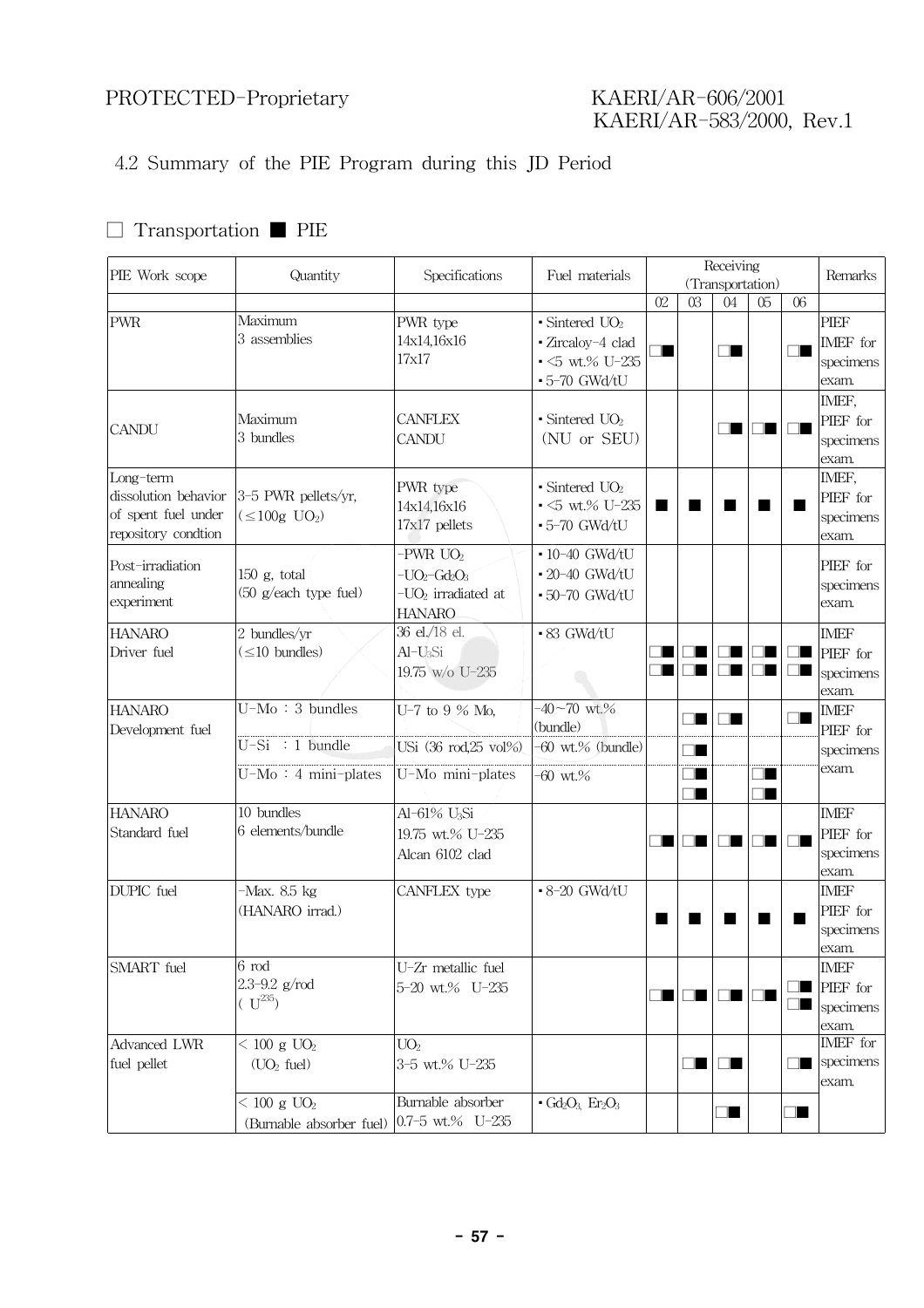# KAERI/AR-583/2000, Rev.1

|                    |                          | 서 | 지    | 정                                                   | 보 -        | 양                  | 식 |            |           |          |
|--------------------|--------------------------|---|------|-----------------------------------------------------|------------|--------------------|---|------------|-----------|----------|
|                    | 수행기관보고서번호                |   |      | 위탁기관 보고서번호                                          | 표준보고서번호    |                    |   |            | INIS 주제코드 |          |
| KAERI/AR-606/2001, | KAERI/AR-583/2000 Rev. 1 |   |      |                                                     |            |                    |   |            |           |          |
|                    | 제목 / 부제                  |   |      | POST-IRRADIATION<br>USING IRRADIATED FUELS AT KAERI |            | <b>EXAMINATION</b> |   | <b>AND</b> | R&D       | PROGRAMS |
|                    | 연구책임자 및 부서명              |   | 전용범  |                                                     |            |                    |   |            |           |          |
|                    | 연구자 및 부서명                |   |      | 소동섭, 이병두, 이성호, 민덕기                                  |            |                    |   |            |           |          |
|                    |                          |   |      |                                                     |            |                    |   |            |           |          |
| 발 행 지              | 대전                       |   | 발행기관 |                                                     | 한국원자력연구소   | 발행일                |   |            | 2000. 12  |          |
| 페 이 지              |                          |   | 도 표  |                                                     | 유(○), 무( ) | 크 기                |   |            | $26$ cm   |          |
| 참고사항               |                          |   |      |                                                     |            |                    |   |            |           |          |
| 비밀여부               | 공개(), 대외비(O), _급비밀       |   |      |                                                     | 보고서 종류     |                    |   |            | 기술현황보고서   |          |
| 위탁연구기관             |                          |   |      |                                                     | 계약번호       |                    |   |            |           |          |
| 초록(300단어 내외)       |                          |   |      |                                                     |            |                    |   |            |           |          |

본 보고서는 조사 핵연료에 대한 조사후시험과 연구개발활동계획을 기술하였 다. PWR 조사핵연료, CANDU 연료, 하나로 연료 및 시험 연료에 대한 조사후시험 의 목적은 조사성능검사, 연료 integrity 검사 및 연료 성능에 대한 데이터베이스를 구축하는 것이다. 따라서 조사후시험시설, 하나로시설 및 조사재시험시설 등의 연구 소내 시설들에 대한 포괄적 조사시험계획을 기술하였다.

주제명 키워드 (10단어 내외)

조사후시험과 연구개발 계획, 조사연료, 조사후시험시설, 조사재시험시설, 하나로시설